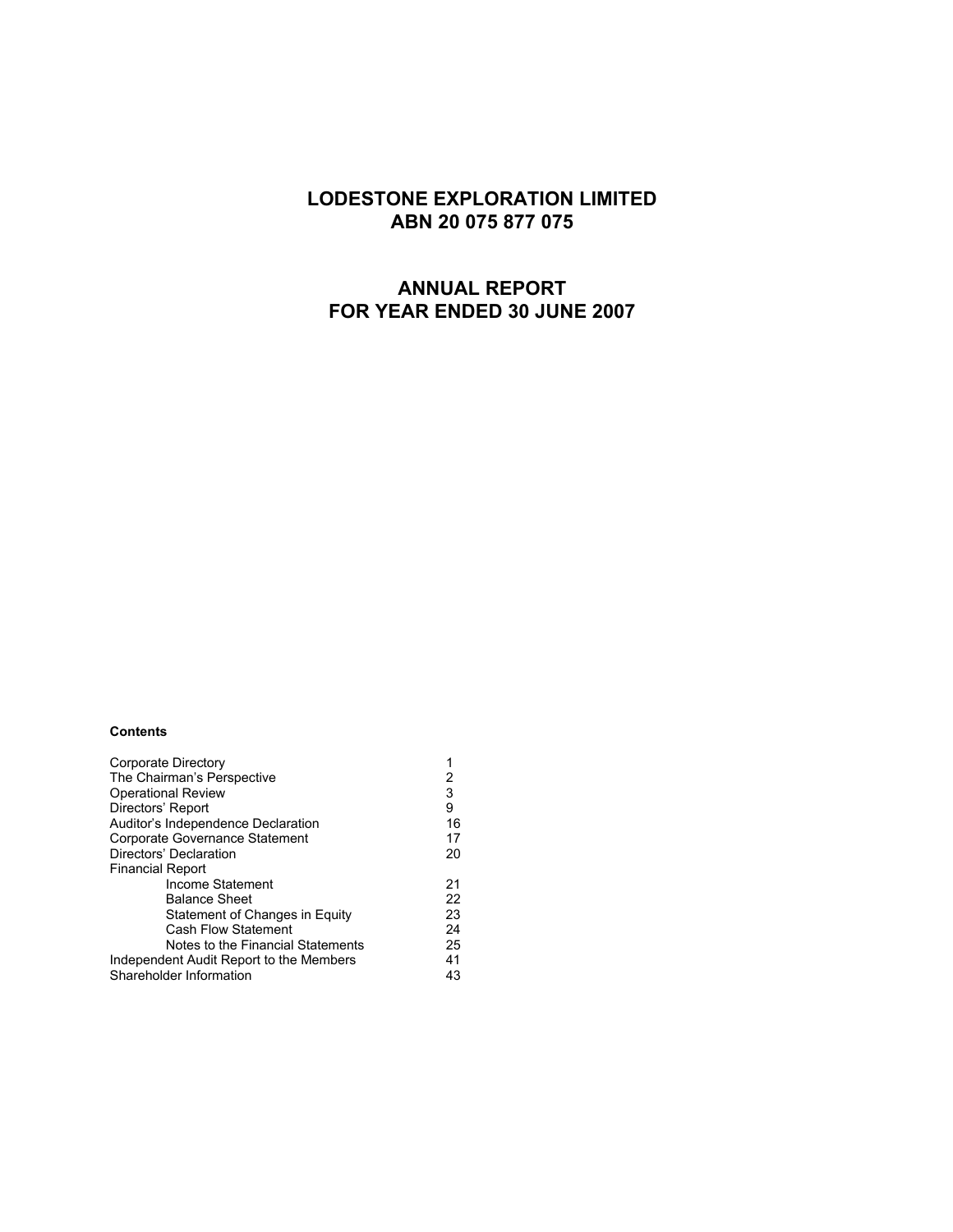# **LODESTONE EXPLORATION LIMITED ABN 20 075 877 075**

# **CORPORATE DIRECTORY**

| <b>Directors</b>                         | John Shaw (Chairman)<br>Martin Ackland<br>Greg Baynton<br>John McCawley                                  |
|------------------------------------------|----------------------------------------------------------------------------------------------------------|
| <b>Secretary</b>                         | Leni Stanley                                                                                             |
| Principal registered office in Australia | Level 1, 101 Edward Street<br>Brisbane QLD 4000<br>$(07)$ 3229 6606                                      |
| Share register                           | <b>Link Market Services Limited</b><br>Level 12, 300 Queen Street<br>Brisbane QLD 4000<br>(02) 8280 7454 |
| <b>Auditor</b>                           | <b>Pitcher Partners</b><br>Level 21, 300 Queen Street<br>Brisbane QLD 4000<br>$(07)$ 3228 4000           |
| <b>Solicitors</b>                        | Corrs Chambers Westgarth<br>1 Eagle Street<br>Brisbane QLD 4000<br>(07) 3228 9424                        |
| <b>Bankers</b>                           | <b>Westpac Banking Corporation</b><br>388 Queen Eagle Street<br>Brisbane QLD 4000                        |
| <b>Stock exchange listing</b>            | Lodestone Exploration Limited shares are listed on the Australian<br>Securities Exchange.                |
| <b>Website address</b>                   | www.lodestonex.com                                                                                       |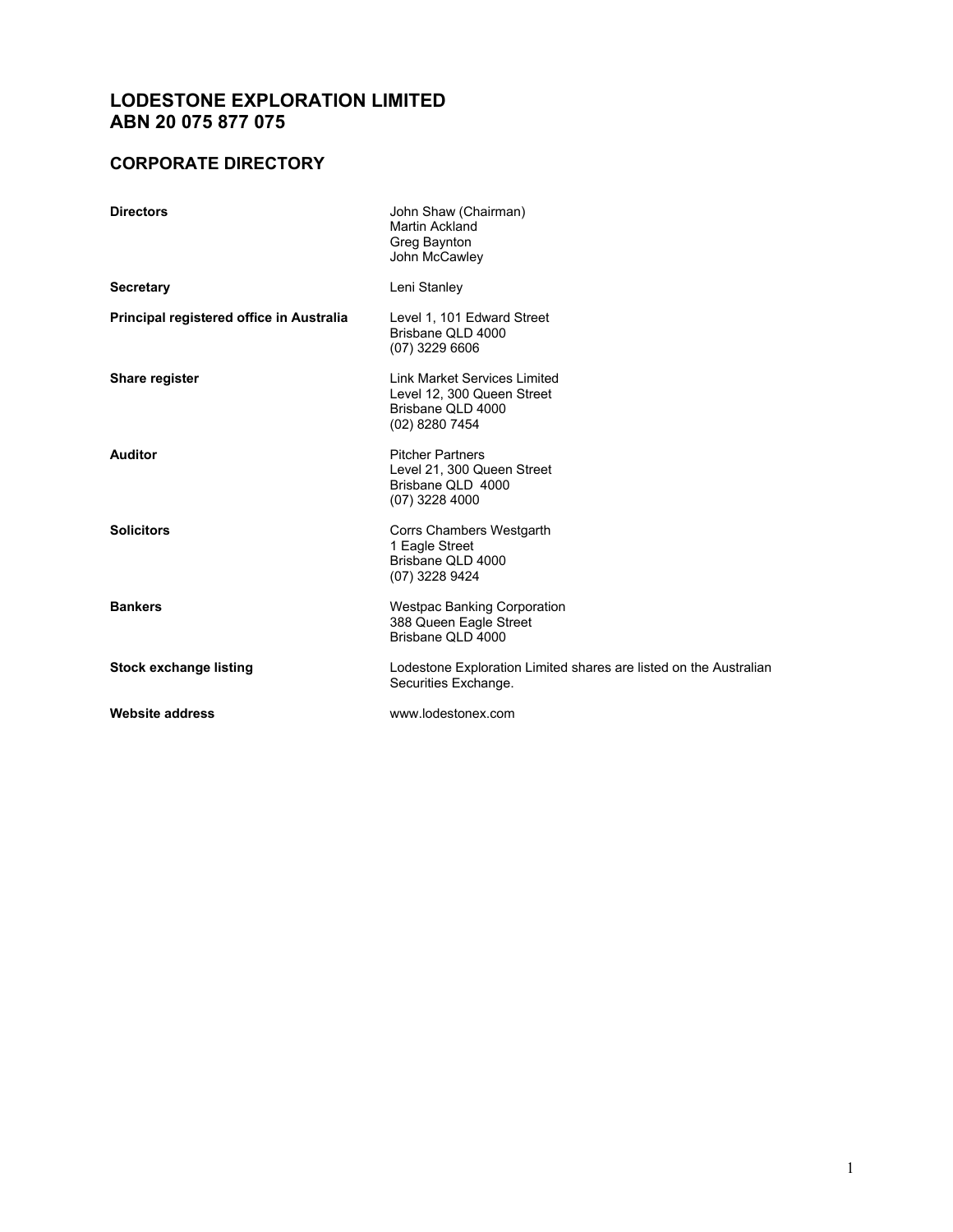## **Operational Review**

#### **The Chairman's Perspective**

2007 has been the busiest of Lodestone's four years as a listed public company.

The Karinya Project's drilling results were very disappointing, especially in view of the evident quality of the Frankton Prospect's targets. Further work will be done within the wider Karinya Project Area, with the aim of developing additional drill targets.

Fieldwork at the Mount Morgan and Limestone Creek Projects has provided material encouragement. Lodestone deployed a powerful heliborne electromagnetic system at Mount Morgan. This is the fourth and most advanced system Lodestone has used in the District. Electromagnetic and geochemical data underpins Lodestone's interest in the Struck Oil Copper-Molybdenum Prospect, and sharpens focus at the Midas Prospect. The Mount Morgan District is still regarded as 'Elephant Territory'.

Application of fresh exploration concepts at the Limestone Creek Copper-Gold Project resulted in the discovery of an extensive zone of copper mineralisation. This is a new discovery; separate and distinct from mineralisation reported by earlier explorers, and is of considerable interest to Lodestone.

It is important that Lodestone has new projects in the pipeline and, in this regard, is actively pursuing additional opportunities, especially high quality exploration prospects and advanced projects.

May I thank shareholders again for their interest in and support of Lodestone, especially those who have been with us for some time, and welcome shareholders who have joined us this year.

IT Show

**John T Shaw Chairman**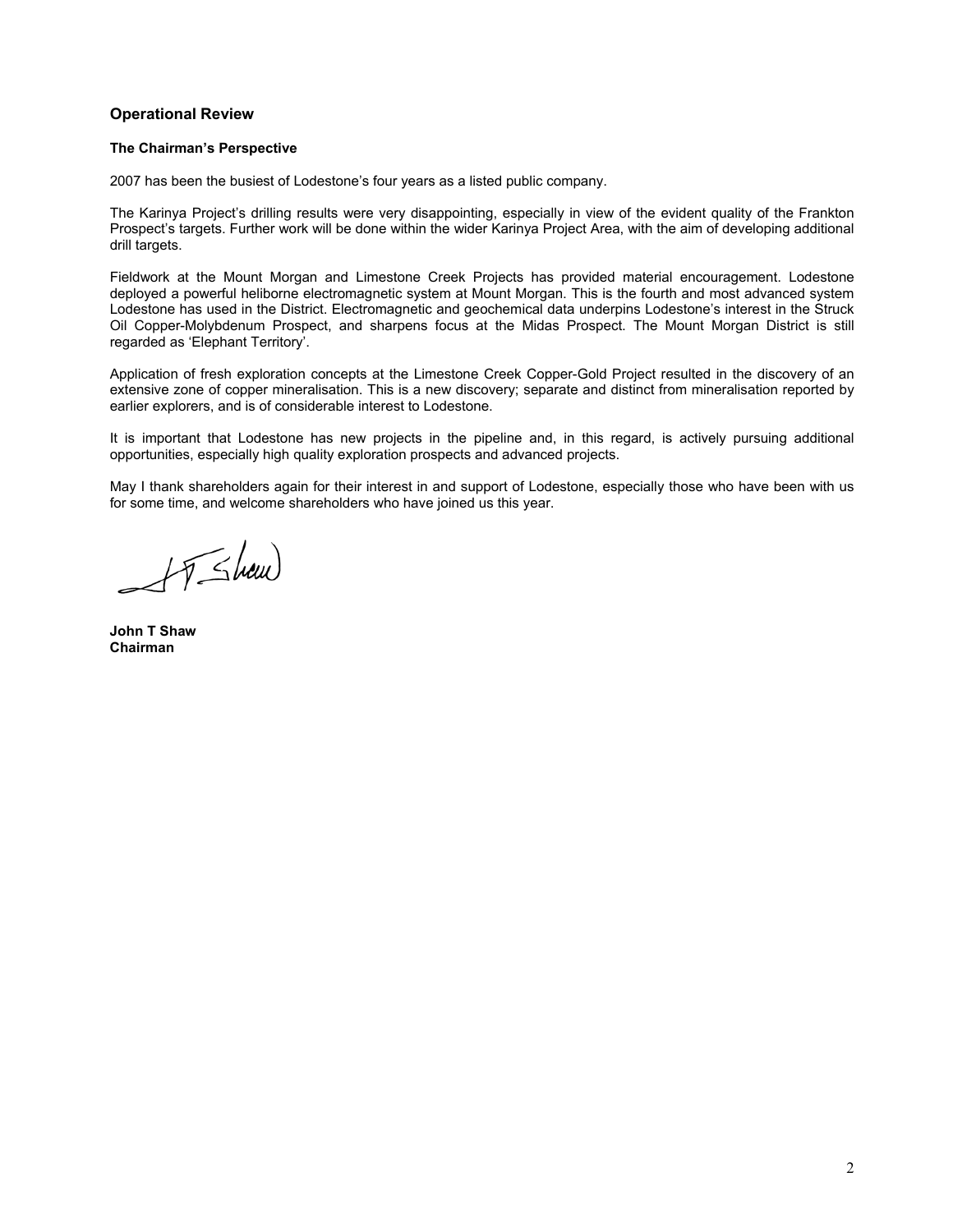## **Operational Review**

Lodestone Exploration Limited (Lodestone) is an Australian-listed junior explorer, with tenements covering 300 square kilometres within richly endowed historic goldfields in Central and Northern Queensland, and optioned base and precious metals projects near Gladstone, Rockhampton and Adelaide.





The company was established in 1996, and listed on the Australian Stock Exchange in March 2003, to search for blind orebodies in a prospective gold-copper region south of Mount Morgan in Central Queensland. Lodestone has deployed modern airborne electromagnetic survey equipment, high-resolution aeromagnetic systems, and advanced ground gravity tools, in a decade-long search of this challenging district.

Assessment of additional opportunities within Central Queensland goldfields led Lodestone to acquire tenements south of Cracow in 2004, and to option ground east of Mount Chalmers. Both townships were founded on historic goldfields.

Lodestone's fourth and long-standing area of interest is Limestone Creek, some 20 kilometres west of the historic Maytown goldfield in North Queensland. The Limestone Creek tenement was granted in June 2005, after a seven year application process.

A decision to diversify targeting led Lodestone to farm into the Bocoolima gold-copper project near Gladstone in Central Queensland, and the Karinya Zinc-Lead-Silver Project near Eudunda, South Australia, in 2006.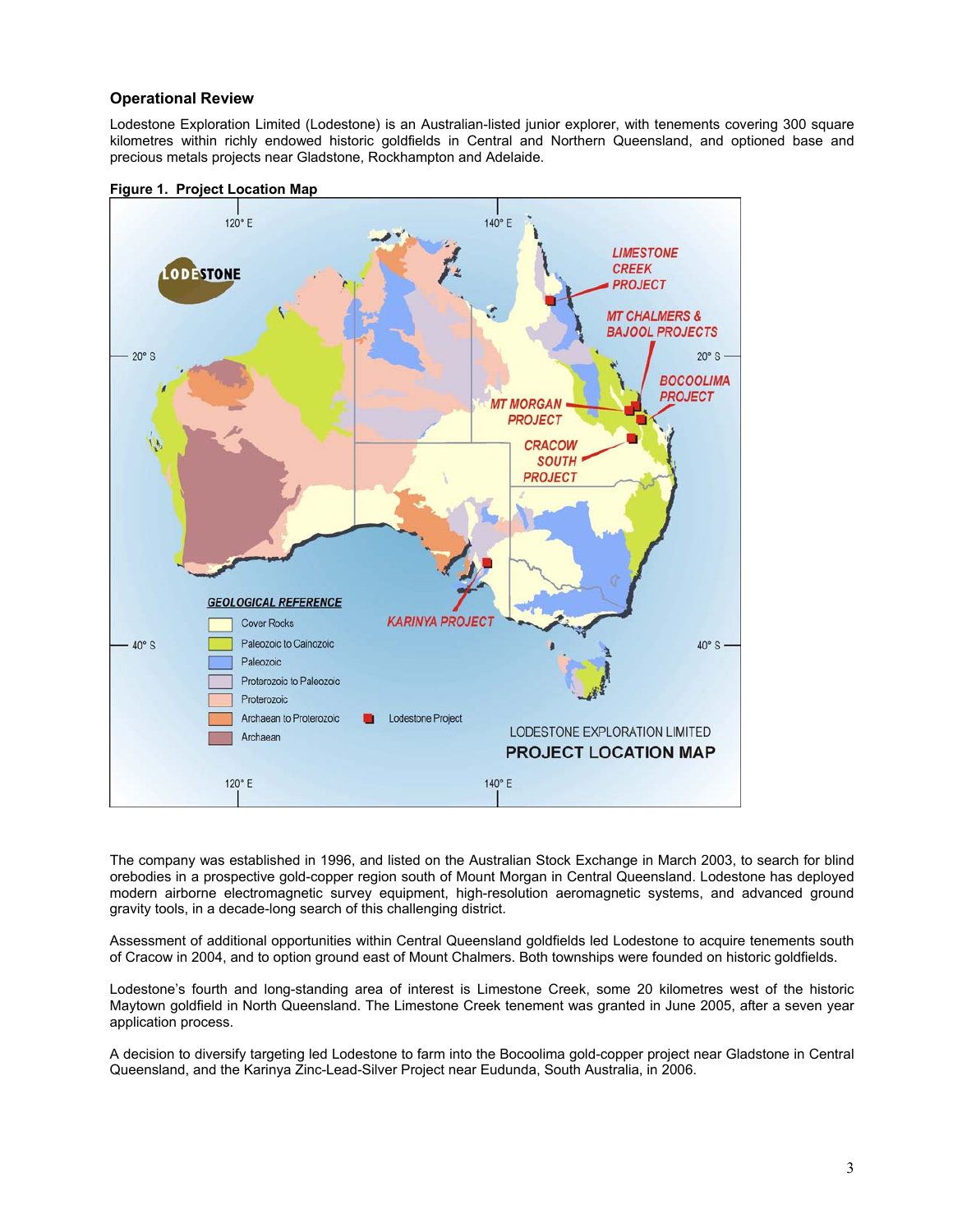#### **Mount Morgan District Project**

The Mount Morgan orebody was Australia's premier volcanic-hosted massive sulphide deposit. The former mine yielded 9.4 million ounces of gold and 360,000 tonnes of copper from operations spanning almost a century. In Tasmania, Canada, and elsewhere, satellite deposits have been discovered around similar types of orebodies.

Lodestone's extensive geophysical programs, detailed geological mapping and select geochemical surveys, plus other rigorous studies since 2003, have led to the current focus on two prospects: Midas and Struck Oil.

**At Midas**, narrow but high grade copper and gold mineralisation had been sporadically mined last century.

Lodestone drilled nine holes in February 2007 to determine if widths increased at shallow depths and, more importantly, whether the mineralisation or its host rocks evidenced the possibility of Mount Morgan-style mineralisation at greater depths.

Results offered little immediate encouragement, and it was consequently decided to defer additional drilling until the advanced Canadian VTEM heliborne geophysical system could be deployed.

Heavy demand and bad weather delayed its arrival at Mount Morgan until May 2007, some six months late.

Midas was flown as part of an 800 line-kilometre survey, that also included Lodestone's Morganite, Hamilton Creek, and Struck Oil Prospects.

VTEM data reveals a roughly circular conductive zone at the northern end of the Midas Prospect. The zone is in steep, difficult terrain that includes volcanic and intrusive rocks overlain by sandstone.

Stream sediment sampling carried out in the 1980s shows anomalous gold in several nearby creeks and gullies. Fresh sampling will be carried out in October.

Struck Oil. The VTEM survey also revealed a 250<sup>+</sup> metre by 300<sup>+</sup> metre conductive zone at Lodestone's wholly-owned Struck Oil Copper-Molybdenum Prospect, seven kilometres east of Mount Morgan.

GeoPeko Limited, that owned the Mount Morgan mine and smelter, explored Struck Oil in the early 1970s, in search of additional feedstock for its minesite concentrators.

Exploration included drilling, soil sampling, and geophysics. 26 drill holes, varying between 37 metres and 462 metres deep, and 13 shallow holes less than 20 metres deep, have been drilled by GeoPeko and others at Struck Oil.

A soil anomaly, with copper values of 1000ppm (0.1%) or more, covers more than 200,000 square metres.

Anomalous molybdenum values largely coincide with the copper in soil anomaly.

The conductive zone identified by this year's VTEM survey, partly coincides with the copper in soil and the molybdenum in soil anomalies.

GeoPeko's DDH12, drilled in 1973, is sited on the southern edge of the VTEM conductive zone. Copper values in the unweathered top 30 metres (from seven metres) average 1850ppm (0.18%). Anomalous copper and molybdenum values persist throughout most of the hole, to the final depth of 465 metres.

The size, strength and coincidence of copper and molybdenum anomalies, the partially coinciding VTEM conductive zone, and the depth and tenor of mineralisation evident in GeoPeko's DDH 12, add up to an uncommonly attractive exploration prospect that will be drilled systematically.

Current fieldwork, guided by geophysical and geochemical data already collected, will help Lodestone to decide whether to keep or abandon the Hamilton, Morganite and Queenslander Prospects, in order to provide the strongest possible focus at Struck Oil.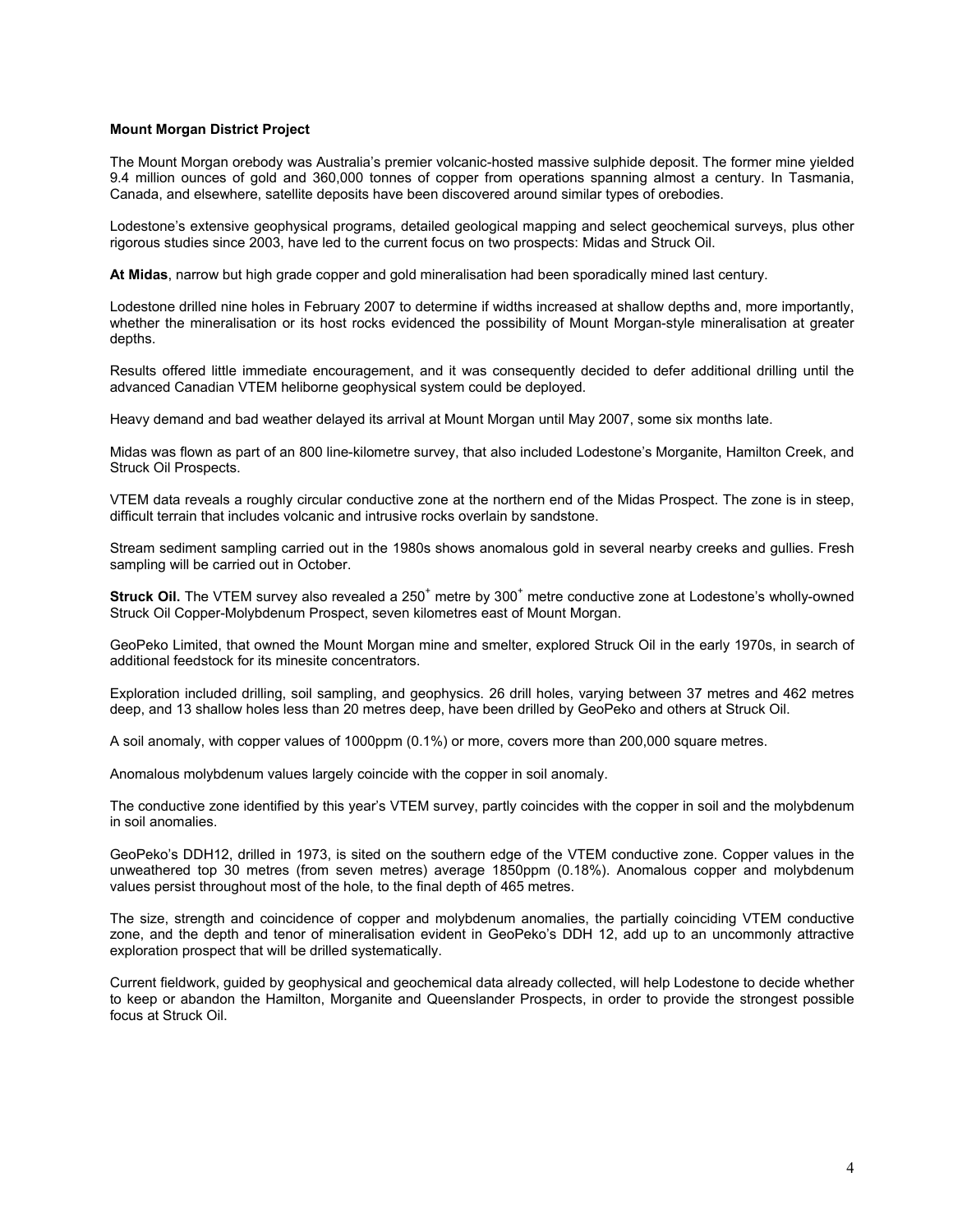### **Mount Chalmers Farm-in Project**

The Mount Chalmers Project in Central Queensland is a farm-in arrangement with Quadrio, a subsidiary of Dominion Mining, under which Lodestone has earned a 50% interest.

Data review and target generation during 2007, show that robust exploration opportunities exist north of the former mine site, at relatively shallow depths.

It is hoped that these opportunities can be tested in 2008, either jointly with Dominion or by including a third party.

#### **Cracow South Project**

Jurassic Sandstone covers Camboon Andesite that hosts the Cracow epithermal gold orebodies 30 kilometres to the north of Lodestone's tenements.

This year's program located basement windows in the widespread sandstone cover, and identified underlying rocks at the Aeroplane Two and Quinns Two Prospects.

Fieldwork shows that the Camboon Andesite is less extensive than previously inferred, and that the potential for porphyry-style mineralisation is substantially less than the high-resolution aeromagnetic data indicates.

Interest now centres on the north-west corner of Lodestone's ground. The balance will be relinquished.

#### **Limestone Creek Project**

This Project is located 40 kilometres west of the old Maytown Goldfield in North Queensland. Lodestone is targeting Mungana-style copper and gold.

Historic data has been recompiled, critiqued, and plotted on Ikonos satellite imagery.

At a fresh discovery made this year, copper mineralisation can be traced more than 400 metres along a limestone-chert contact zone. Widths are uncertain because of soil and other cover, but geochemical soil sampling results are encouraging.

Current work aims to identify less prospective ground for statutory relinquishment and to scope a substantial exploration program at this discovery, and nearby. The program will probably include geochemistry and drilling.

### **Bocoolima Farm-in Project**

Lodestone drilled part of the Springlands Prospect at Bocoolima in November 2006, under the terms of a farm-in agreement that allowed Lodestone to explore and to earn an interest in EPM 14963; owned by Copper Strike Limited. Bocoolima is situated 50 kilometres south-west of Gladstone, Queensland.

Blind semi-massive sulphide mineralisation was intersected in Drill Hole SP009: two metres @ 4.3% zinc, from a downhole depth of 55 metres to 57 metres.

An Induced Polarisation Survey, centred on this intercept and more mapping, was carried out in May 2007 with encouraging outcomes.

Additional drilling targeting the blind zinc mineralisation, and re-examination of outcropping copper-gold mineralisation several hundred metres to the east of SP009, are warranted.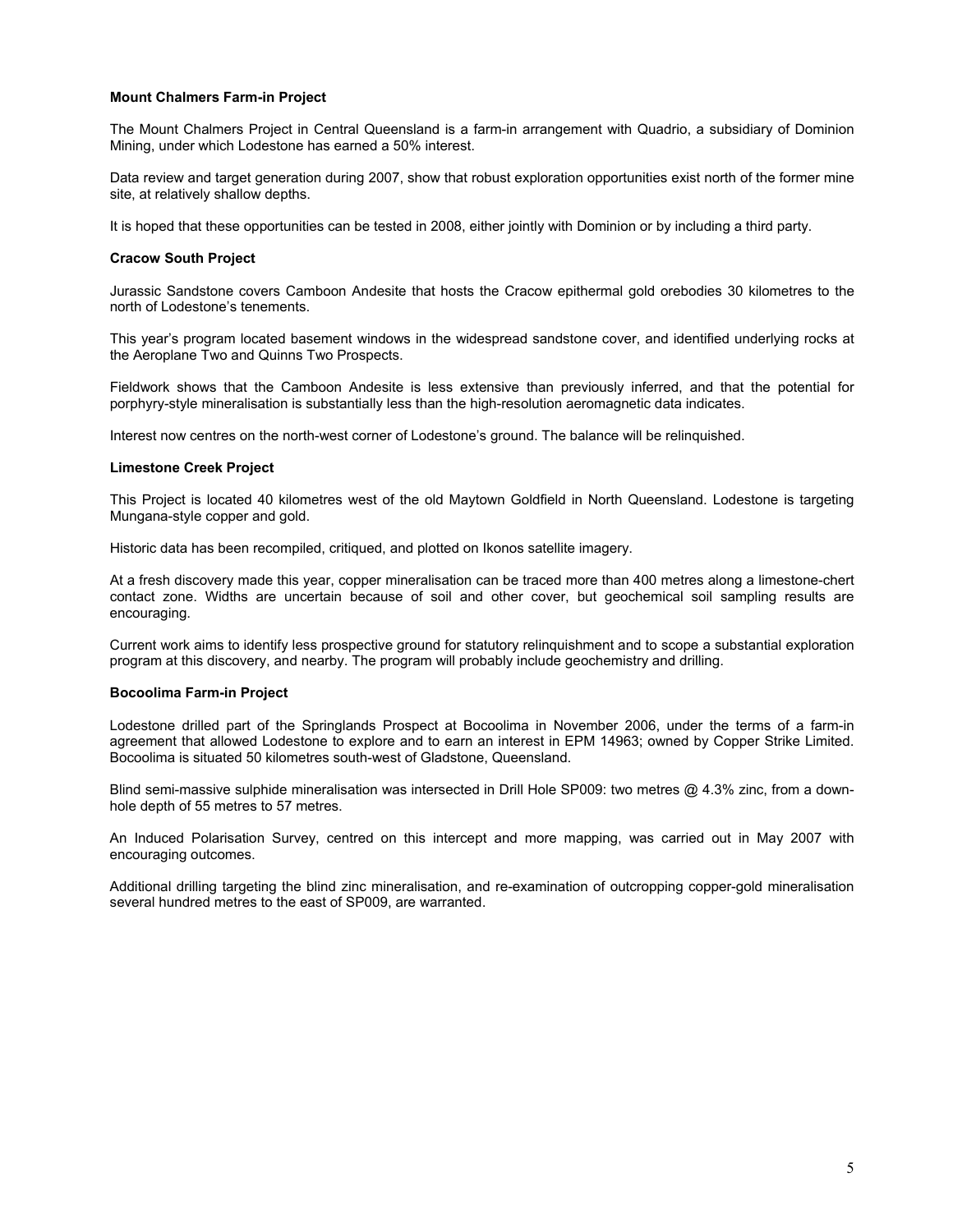### **Karinya Farm-in Project**

Lodestone carried out a substantial exploration program this year at the Frankton Prospect, 80 kilometres north of Adelaide, in search of silver-lead-zinc.

Frankton covers 15 square kilometres of the Karinya Project; encompassed by Sedex Pty Ltd's 100 square kilometre Exploration Licence 3420.

Folded pyritic shale and siltstone, distinctive magnetic features, and complex structures, gave Frankton the highest ranking of several areas of interest within Exploration Licence 3420.

Lodestone's program consisted sequentially of:

- 300 line kilometres of low-level high-resolution aeromagnetics, flown at line intervals of 50 metres, by www.utsgeophysics.com.au of Perth, Western Australia.
- 15 square kilometres of precision gravity at 100 metre station intervals, surveyed by www.daishsat.com.au of Murray Bridge, South Australia.
- 21 line kilometres of moving-loop surface pulse EM, surveyed at 100 metre-300 metre line intervals by www.outer-rim.com.au of Townsville, Queensland.
- 266 metres of reverse-circulation and diamond drilling in two holes, by Blacklaws Woods' contractors, of Elphinstone, Victoria.
- Down-hole electromagnetic surveying by www.zonge.com.au of Welland, South Australia.
- 660 metres of diamond drilling, in two holes, by Coughlans Contractors of Dry Creek, South Australia.

The aims of these elements of the program were to:

- Gain modern detailed magnetic data over a 6 kilometre by 2.5 kilometre area of interest at Frankton, so as to better define the distinctive magnetic lows and crosscutting structures evident in older, coarser data, in the most cost-effective way possible.
- Search for gravity features that might signify blind, dense mineralised bodies.
- Search for electromagnetic conductors that could represent base metal sulphides.
- Adequately drill-test the magnetic, gravity, and conductive targets identified during the integrated geophysical campaign.

**Outcomes.** Four drill holes, varying from 66 metres to 510 metres, tested combinations of targets. No significant mineralisation was found. Graphitic shales, carrying minor iron sulphides, proved to be the source of the strong conductivity that characterised each target.

Having drilled all of the geophysical targets evident in the 15 square kilometre Frankton Prospect, attention now turns to other sections of the Karinya shale that are not necessarily solely graphitic, and remain prospective for stratiform or stratabound silver-lead-zinc mineralisation.

The shale outcrops, or can be traced by its magnetic expression, for 15 kilometres north of Frankton.

Bedrock geochemical sampling of the shale, and its underlying horizon, will be carried out at realistic intervals along this belt, in search of drill-worthy targets.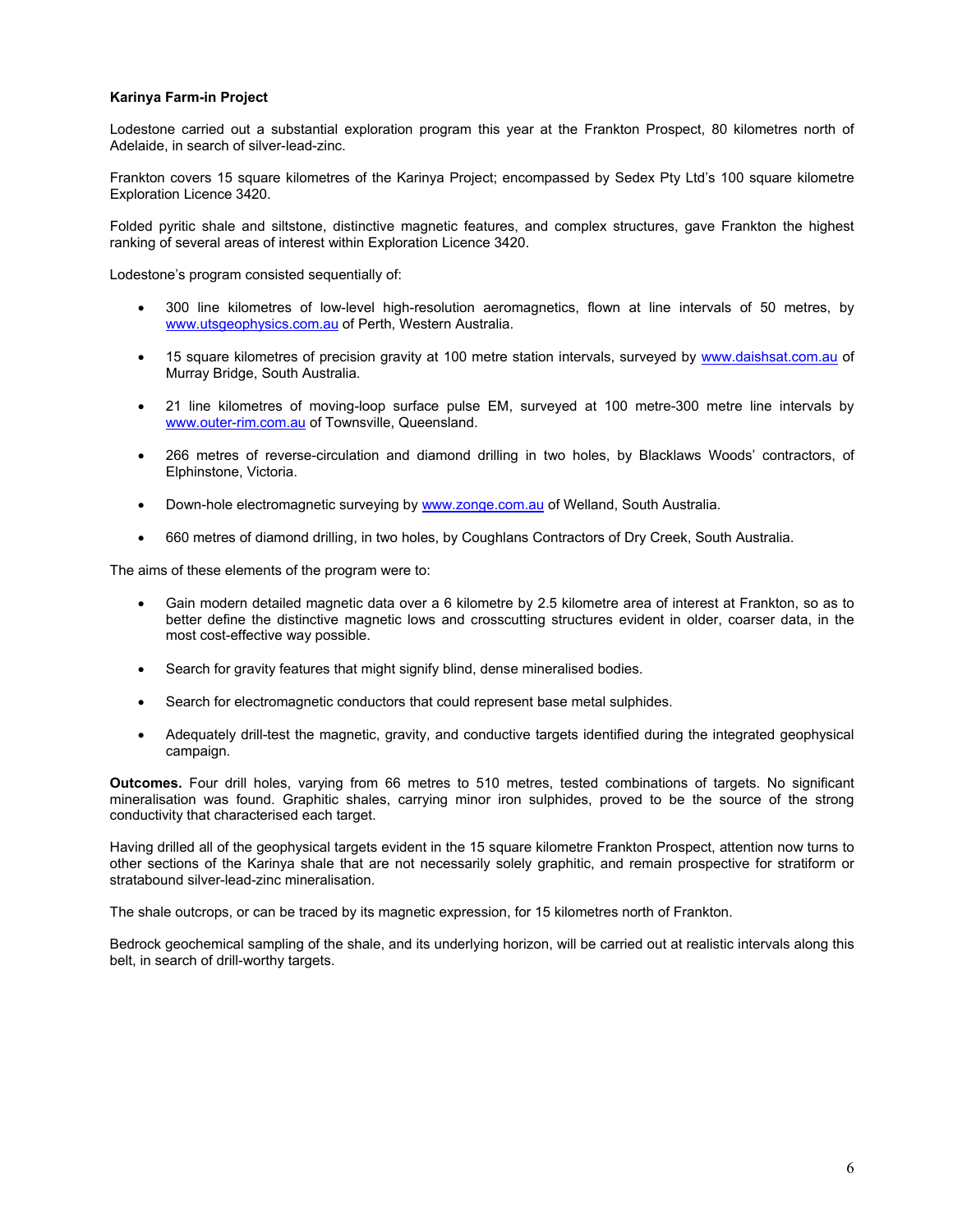**Figure 2. Mount Morgan Project** 

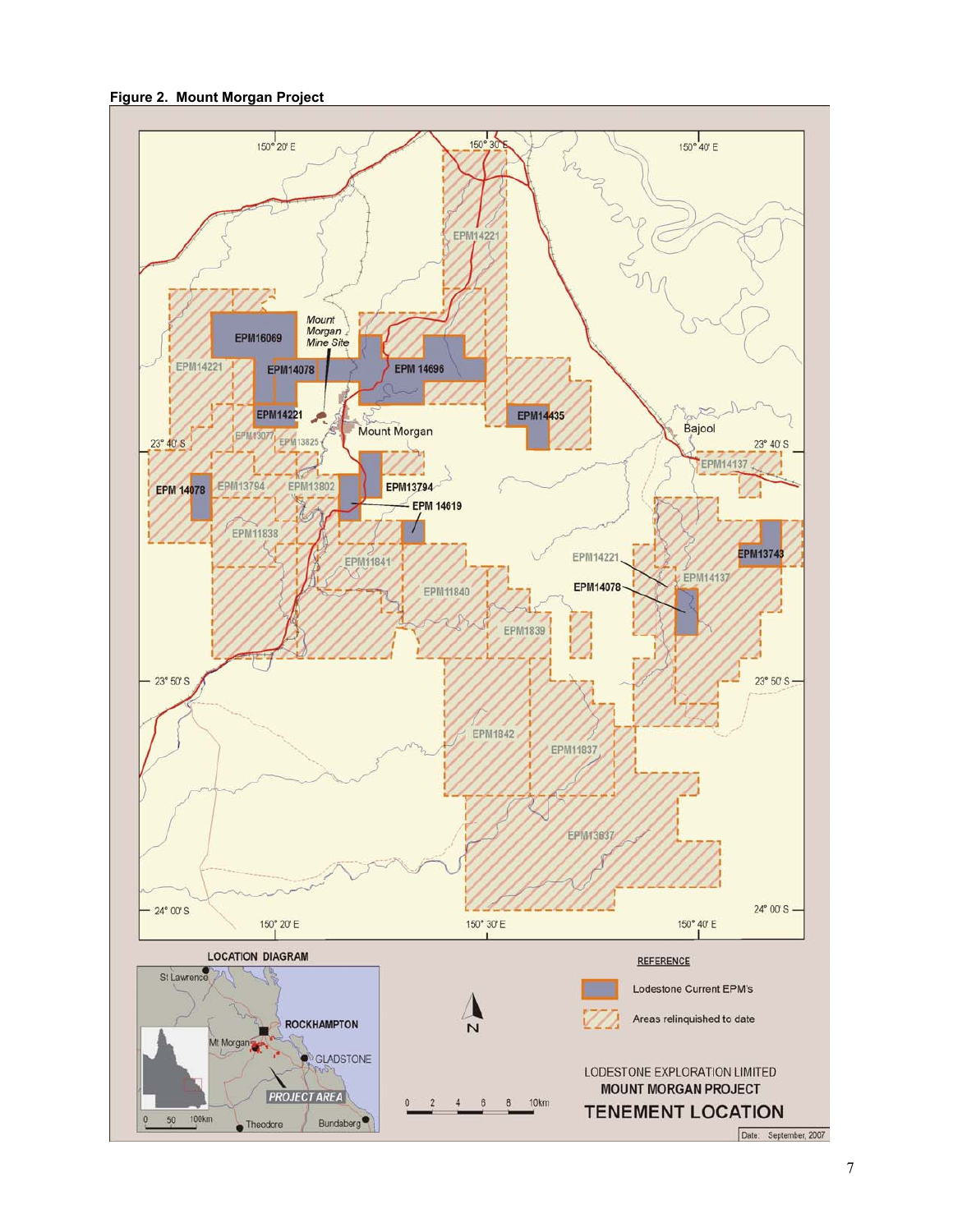### **UPCOMING SHORT-TERM MILESTONES**

Lodestone's priorities for the next three months are to:

- Scope and fund an ambitious program at Limestone Creek.
- Assess the near-surface copper-molybdenum potential of the Struck Oil Prospect, Mount Morgan.
- Determine the significance of the VTEM conductive zone at the Midas Prospect, Mount Morgan.

## **SUMMARY**

Lodestone has drilled the Springlands, Midas, and Frankton Prospects, since July 2006.

Springlands and Midas continue to show potential, in the light of post-drilling geophysical surveys.

Frankton has no evident ongoing potential.

The Limestone Creek Project's appeal is strengthened by the discovery of copper mineralisation over several hundred metres of a limestone-chert contact zone.

Interest in the Struck Oil Prospect at Mount Morgan is heightened by recent VTEM survey data, that shows a conductive zone partly underlying strong copper and molybdenum soil anomalies abutting a broad stock-work of narrow quartz veins that carry chalcopyrite and molybdenite.

## **Tenement Schedule**

| <b>Tenement</b>                               | <b>EPM Number</b> | Area<br>$(sub-blocks)^3$ |
|-----------------------------------------------|-------------------|--------------------------|
|                                               |                   |                          |
| <b>MOUNT MORGAN ALLIANCE TENEMENTS 1</b>      |                   |                          |
| <b>Mount Battery</b>                          | 13794             | $\overline{2}$           |
| <b>MOUNT MORGAN TENEMENTS<sup>2</sup></b>     |                   |                          |
| Mount Battery North                           | 14078             | 7                        |
| Morganite East                                | 14696             | 14                       |
| New Chum                                      | 14619             | 3                        |
| <b>Mount Coombes</b>                          | 16069             | 10                       |
| <b>BAJOOL TENEMENTS<sup>2</sup></b>           |                   |                          |
| Mount Kelly                                   | 14221             | 2                        |
| Station                                       | 14435             | 3                        |
| Queenslander                                  | 13743             | 3                        |
| <b>NORTH QUEENSLAND TENEMENTS<sup>2</sup></b> |                   |                          |
| Limestone Creek                               | 11980             | 18                       |
| <b>CRACOW SOUTH TENEMENTS<sup>2</sup></b>     |                   |                          |
| Dawsonvale                                    | 14495             | 46                       |
| <b>Shearing Creek</b>                         | 14936             | 15                       |

Notes:

2 Lodestone Exploration Limited has a 100% interest in these tenements.

3 Each sub-block approximates 3 sq. kms.

<sup>1 &</sup>quot;Alliance Tenements" are included in the BHP Billiton Alliance.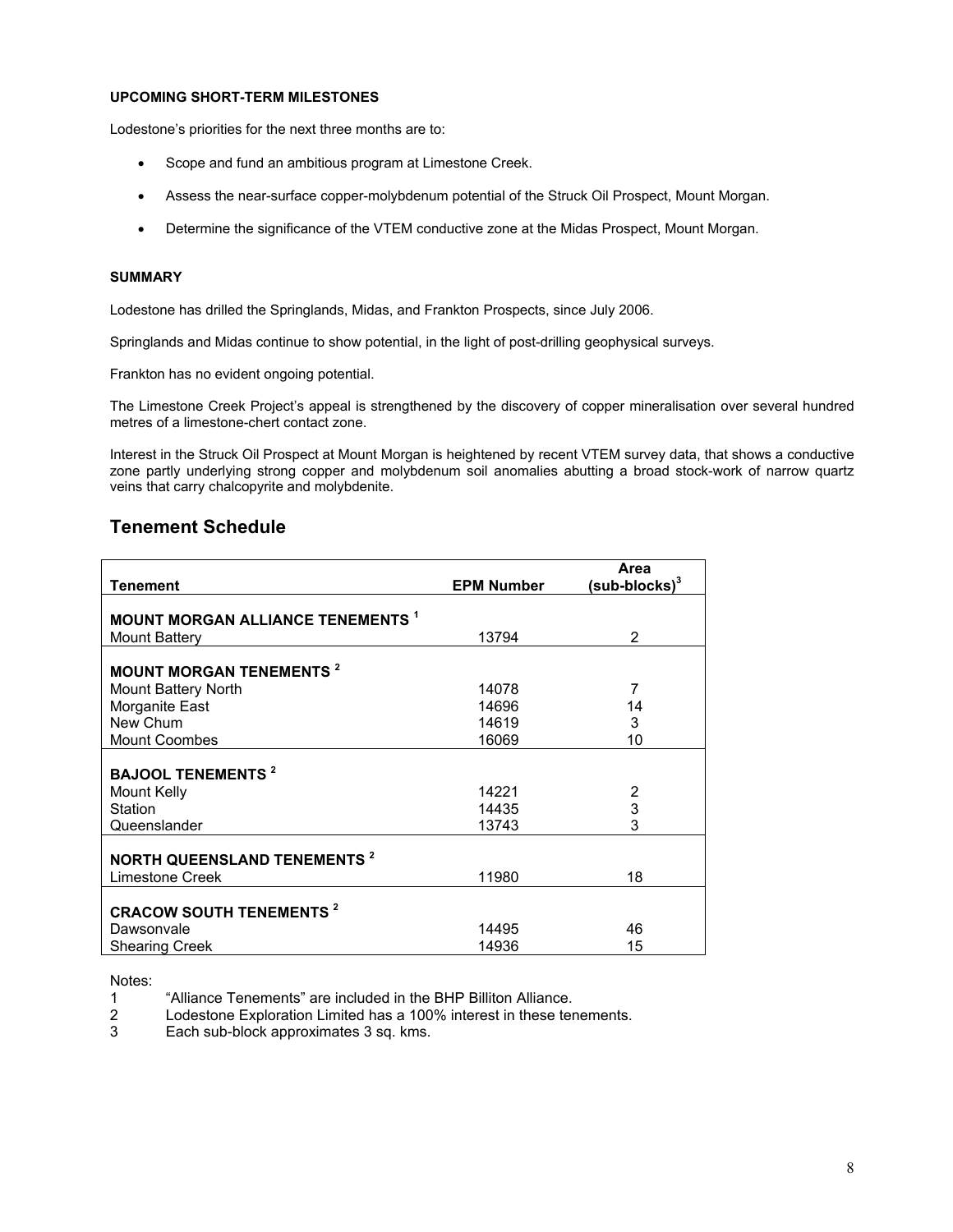## **DIRECTORS' REPORT**

Your directors present their report on the company for the year ended 30 June 2007.

#### **Directors**

The following persons were directors of Lodestone Exploration Limited during the whole of the financial year and up to the date of this report:

J T Shaw - Chairman M Ackland G A J Baynton J L McCawley – Executive Director

#### **Principal Activities**

During the year the principal continuing activity of the company was mineral exploration. No changes are expected in the principal activity of the company in future years.

#### **Review of Operations**

The operating loss after income tax of the company for the year was \$1,459,789 (2006: loss \$1,491,790). The loss reflects the nature of the company's principal activity. Information on the operations of Lodestone Exploration Limited and its business strategies and prospects is set out in the review of operations and activities on pages 3 to 8 of this annual report.

 $0007$ 

#### **Significant Changes in the State of Affairs**

Significant changes in the state of affairs of the company during the financial year were as follows:

|                                                                                                                     | 2007<br>S               |
|---------------------------------------------------------------------------------------------------------------------|-------------------------|
| An increase in contributed equity of \$2,336,226 (from \$3,923,589 to \$6,259,815)<br>as a result of:               |                         |
| Rights issue of 61,892,953 fully paid ordinary shares $@$ \$0.038 each                                              | 2.351.932               |
| Placement of 5,000,000 fully paid ordinary shares @ \$0.05 each in<br>accordance with the Karinya Farm-In Agreement | 250,000                 |
| Issue of 11,867 fully paid ordinary shares on the exercise of \$0.05 options                                        | 594                     |
| Less: Transaction costs arising on share issues, net of current income tax                                          | 2.602.526<br>(266, 300) |
| Net increase in share capital                                                                                       | 2,336,226               |

#### **Dividend**

The directors do not recommend the payment of a dividend. No dividend was paid during the year.

#### **Matters Subsequent to the End of the Financial Year**

Other than as disclosed in Note 19 in the financial report, at the date of this report there are no matters or circumstances which have arisen since 30 June 2007 that have significantly affected, or may significantly affect:

- (a) the company's operations in future financial years, or
- (b) the results of those operations in future financial years, or
- (c) the company's state of affairs in future financial years.

#### **Likely Developments and Expected Results from Operations**

There are no likely developments in the operations of the company that are expected to significantly affect the results of the company in future years.

#### **Environmental Regulation**

The company is subject to significant environmental regulation in respect of its exploration activities in Australia and is committed to undertaking all its operations in an environmentally responsible manner.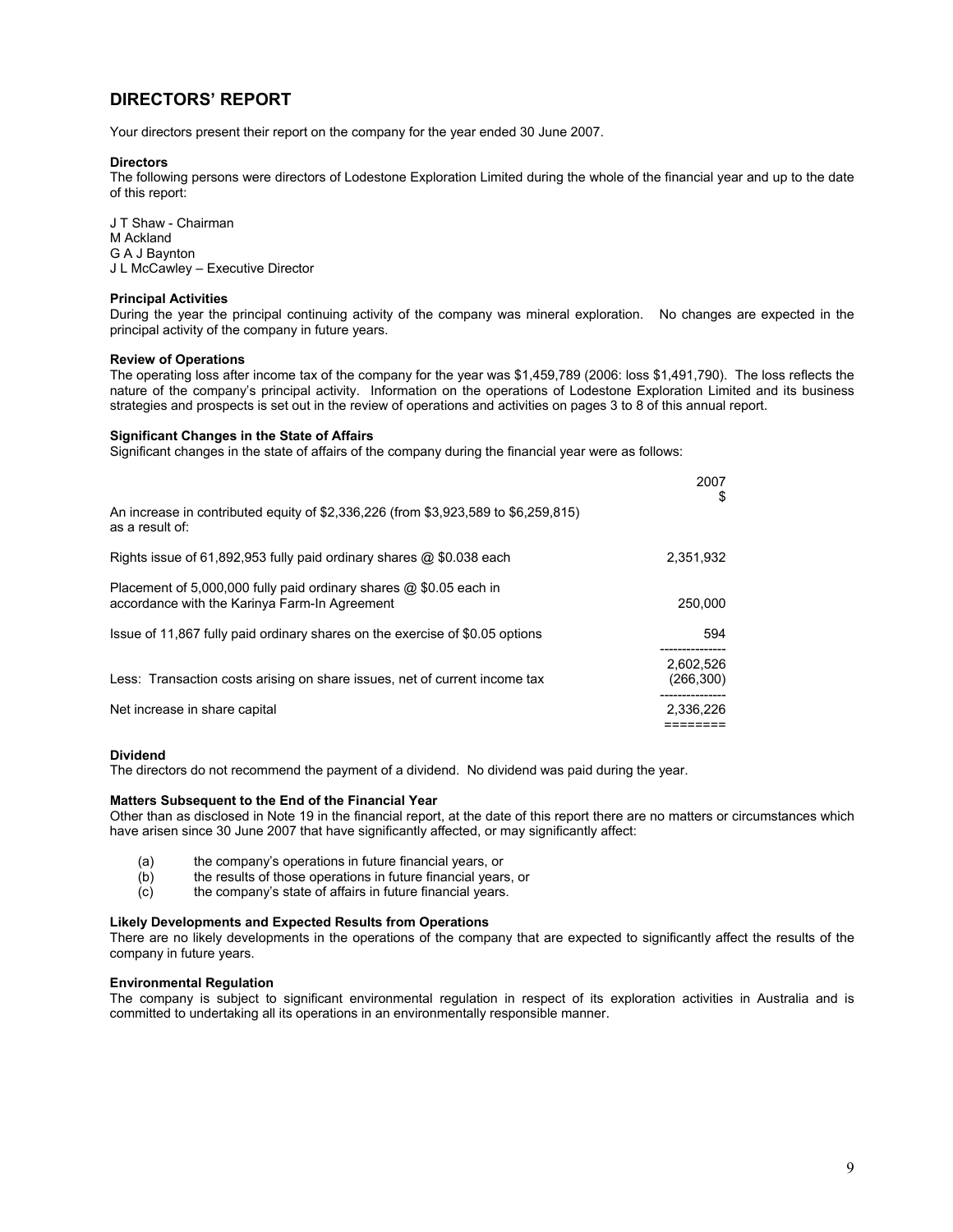#### **Information on Directors**

## **J T Shaw B.Sc (Geological Engineering) FAusIMM, FAICD, MCIM, SME.** *Chairman – non-executive.* Age 67*. Experience and expertise*

Independent non-executive Chairman for 5 years. More than 40 years experience in gold, copper, silver and tungsten in exploration, development and operations.

#### *Other current directorships*

Non-executive Chairman of TriOrigin Minerals Limited (director since 2003). Non-executive director of IAMGOLD Corp (director since March 2006). Non-executive director of Discovery Metals Limited (director since November 2006)

### *Former directorships in last 3 years*

Non-executive Chairman of Gallery Gold Limited from 2003 to 2006. Non-executive director of Kingsgate Consolidated Limited from 2000 to 2005.

#### *Special responsibilities*

Chairman of the Board. Member of the audit committee (appointed 25 September 2006).

#### *Interests in shares and options*

422,821 ordinary shares in Lodestone Exploration Limited. 517,949 options over ordinary shares in Lodestone Exploration Limited.

#### **J L McCawley B.Com (Hons).** *Executive Director.* Age 64.

*Experience and expertise*

Non-executive director for 9 years and executive director for 4 years.

*Other current directorships*  None.

*Former directorships in last 3 years*  Non-executive director of AtCor Medical Limited from 2001 to 2004.

#### *Special responsibilities*

Executive Director.

### *Interests in shares and options*

5,162,532 ordinary shares in Lodestone Exploration Limited. 25,000 options over ordinary shares in Lodestone Exploration Limited.

**M C Ackland B.App.Sc. (PrimMet), M.AusIMM, FAICD, MAIME.** *Non-executive director.* Age 61. *Experience and expertise*  Non-executive director for 5 years.

*Other current directorships* Executive director of Mineral Deposits Limited (director since 2003).

*Former directorships in last 3 years* Non-executive director of Sedimentary Holdings Limited from 1993 to 2006.

#### *Special responsibilities*

Chairman of the audit committee.

#### *Interests in shares and options*

266,988 ordinary shares in Lodestone Exploration Limited. 276,283 options over ordinary shares in Lodestone Exploration Limited.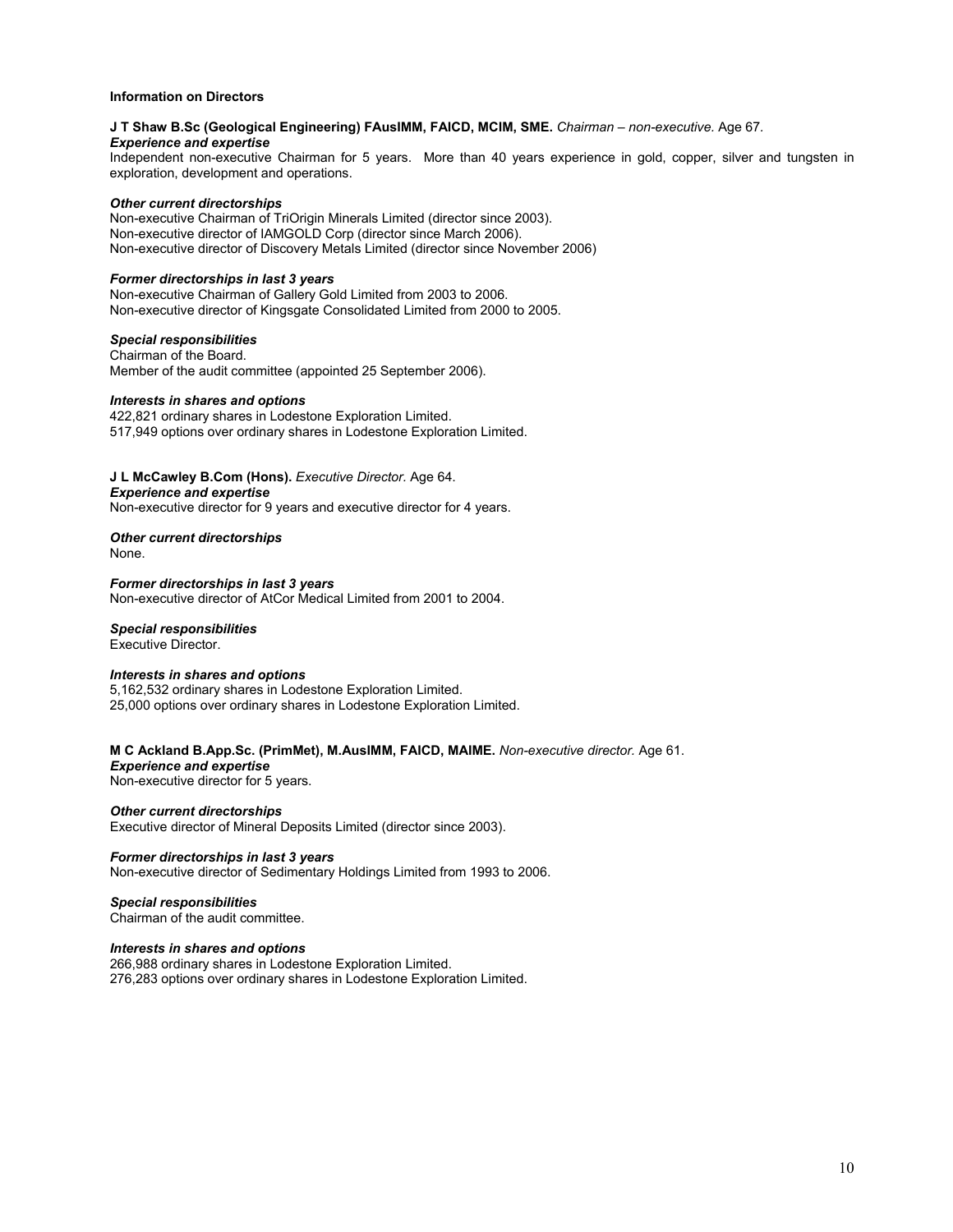#### **G A J Baynton M.Econ St, MBA, B.Bus (Accounting), FFINSIA, FAICD**. *Non-executive director.* Age 38.

#### *Experience and expertise*

Non-executive director for 6 years.

#### *Other current directorships*

Non-executive director of two other public companies: PIPE Networks Limited (director since 2004), Tissue Therapies Limited (director since 2003). Executive Director of Orbit Capital Pty Limited.

*Former directorships in last 3 years* None.

#### *Special responsibilities*

Member of the audit committee.

#### *Interests in shares and options*

1,525,769 ordinary shares in Lodestone Exploration Limited.

1,200,000 options over ordinary shares in Lodestone Exploration Limited.

#### **Meetings of Directors**

The numbers of meetings of the company's board of directors and of each board committee held during the year ended 30 June 2007, and the numbers of meetings attended by each director were:

|                                                          | <b>Full Meetings</b><br>of Directors | <b>Meetings of</b><br><b>Audit Committee</b> |
|----------------------------------------------------------|--------------------------------------|----------------------------------------------|
| Number of meetings held                                  | 10                                   |                                              |
| Number of meetings attended by:                          |                                      |                                              |
| J T Shaw<br>J L McCawley<br>M C Ackland<br>G A J Baynton | 9<br>10<br>8<br>10                   | 2<br>N/A<br>2                                |

#### **Company Secretary**

The company secretary is Ms Leni Stanley CA, B.Com. Ms Stanley was appointed to the position of company secretary in 2002. Ms Stanley is currently is a partner with a Chartered Accounting firm and holds the office of company secretary with other companies.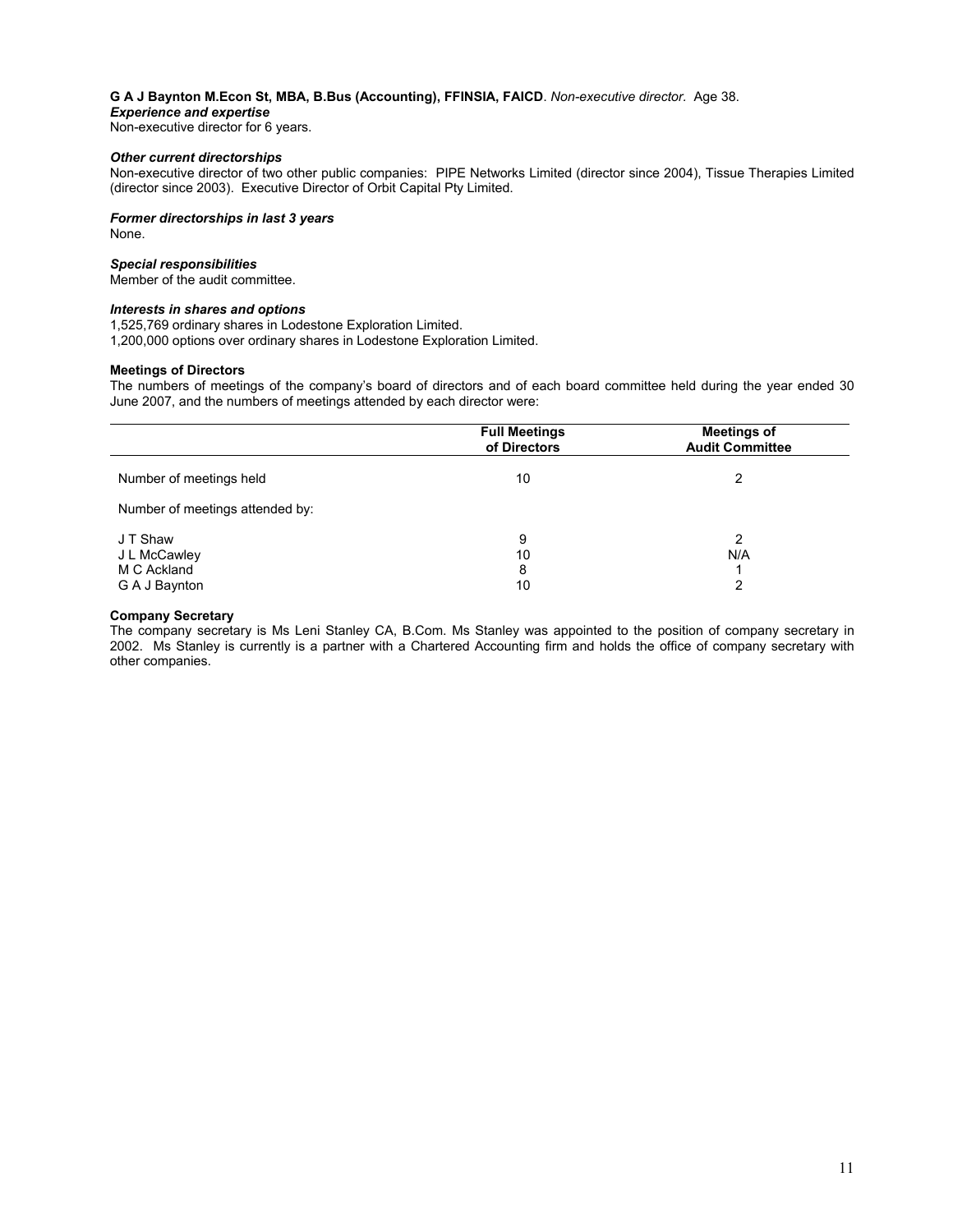#### **Remuneration Report**

The remuneration report is set out under the following main headings:

A Principles used to determine the nature and amount of remuneration<br>B Details of remuneration

Details of remuneration

## *A Principles used to determine the nature and amount of remuneration*

## *Non-executive directors*

Fees and payments to non-executive directors reflect the demands which are made on, and the responsibilities of, the directors. Non-executive directors' fees and payments are reviewed annually by the Board.

## *Directors' fees*

Non-executive directors' fees are determined within an aggregate directors' fee pool limit, which is periodically recommended for approval by shareholders. The maximum currently stands at \$160,000 in aggregate plus statutory superannuation.

## *Executive pay*

The combination of base pay and superannuation make up the executive director's total remuneration. Base pay for the executive director is reviewed annually to ensure the executive's pay is competitive with the market.

## *B Details of remuneration*

## *Amounts of remuneration*

Details of the remuneration of the directors and the key management personnel (as defined in AASB 124 *Related Party Disclosures)* of Lodestone Exploration Limited are set out in the following tables.

The key management personnel of Lodestone Exploration Limited includes the directors as per pages 10 – 11 above and Leni Stanley – Company Secretary.

## *Key management personnel of Lodestone Exploration Limited*

| 2007                                                                 | Short-term<br>benefits       | Post-employment<br>benefits | Share-based<br>payment |                    |
|----------------------------------------------------------------------|------------------------------|-----------------------------|------------------------|--------------------|
| <b>Name</b>                                                          | Cash salary and<br>fees<br>5 | <b>Superannuation</b>       | <b>Options</b>         | <b>Total</b><br>\$ |
| Non-executive directors<br>J T Shaw, Chairman                        | 40,000                       | 3,600                       |                        | 43,600             |
| M C Ackland                                                          | 30,000                       | 2,700                       |                        | 32,700             |
| G A J Baynton                                                        | 30,000                       | 2,700                       |                        | 32,700             |
| Sub-total non-executive directors                                    | 100,000                      | 9,000                       |                        | 109,000            |
| Executive director<br>J L McCawley<br>Other key management personnel | 137,500                      | 12,375                      |                        | 149,875            |
| L P Stanley                                                          | 15,000                       |                             |                        | 15,000             |
| <b>Totals</b>                                                        | 252,500                      | 21,375                      |                        | 273,875            |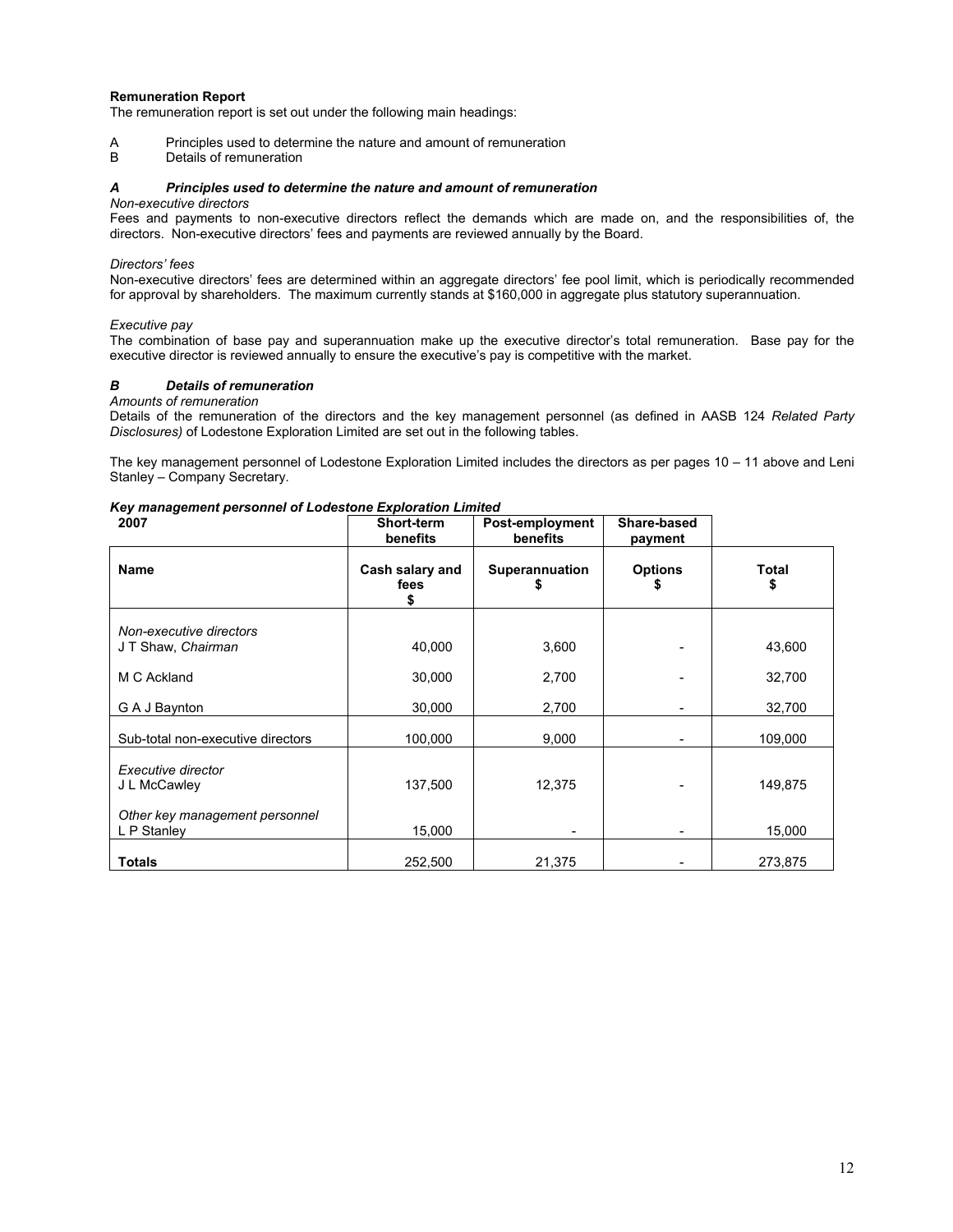| 2006                                                                 | Short-term<br>benefits       | Post-employment<br>benefits | Share-based<br>payment |                    |
|----------------------------------------------------------------------|------------------------------|-----------------------------|------------------------|--------------------|
| <b>Name</b>                                                          | Cash salary and<br>fees<br>S | <b>Superannuation</b><br>\$ | <b>Options</b><br>S    | <b>Total</b><br>\$ |
| Non-executive directors<br>JT Shaw, Chairman                         | 40,000                       | 3,600                       |                        | 43,600             |
| M C Ackland                                                          | 30,000                       | 2,700                       |                        | 32,700             |
| G A J Baynton                                                        | 30,000                       | 2,700                       |                        | 32,700             |
| Sub-total non-executive directors                                    | 100,000                      | 9,000                       | -                      | 109,000            |
| Executive director<br>J L McCawley<br>Other key management personnel | 75,000                       | 6,750                       |                        | 81,750             |
| L P Stanley                                                          | 15,000                       |                             |                        | 15,000             |
| <b>Totals</b>                                                        | 190,000                      | 15,750                      |                        | 205,750            |

L P Stanley provides accounting services in addition to her appointment as company secretary. The company secretarial and accounting services are provided through a partnership of which she is a member based on normal commercial terms and conditions.

#### **Share Options granted to Directors and the most highly remunerated officers**

No options over unissued ordinary shares of Lodestone Exploration Limited have been granted during or since the end of the financial year to any of the directors or officers of the company as part of their remuneration.

#### **Shares under Option**

Unissued ordinary shares of Lodestone Exploration Limited under option at the date of this report are as follows:

| Date options granted | Expiry date       | Issue price of<br>shares | Number under<br>option |
|----------------------|-------------------|--------------------------|------------------------|
| 1 October 2002       | 30 September 2007 | \$0.30                   | 800.000                |
| 27 January 2006      | 27 January 2011   | \$0.20                   | 501.000                |
| 21 July 2006         | 21 July 2008      | \$0.05                   | 30.934.634             |

No option holder has any right under the options to participate in any other share issue of the company or of any other entity.

#### **Shares Issued on the Exercise of Options**

The following ordinary shares of Lodestone Exploration Limited were issue during the year ended 30 June 2007 on the exercise of options. No further shares have been issued since that date. No amounts are unpaid on any of the shares

| Date options granted | <b>Issue price of</b><br>shares | Number of<br>shares issued |
|----------------------|---------------------------------|----------------------------|
| 21 July 2006         | \$0.05                          | 11.867                     |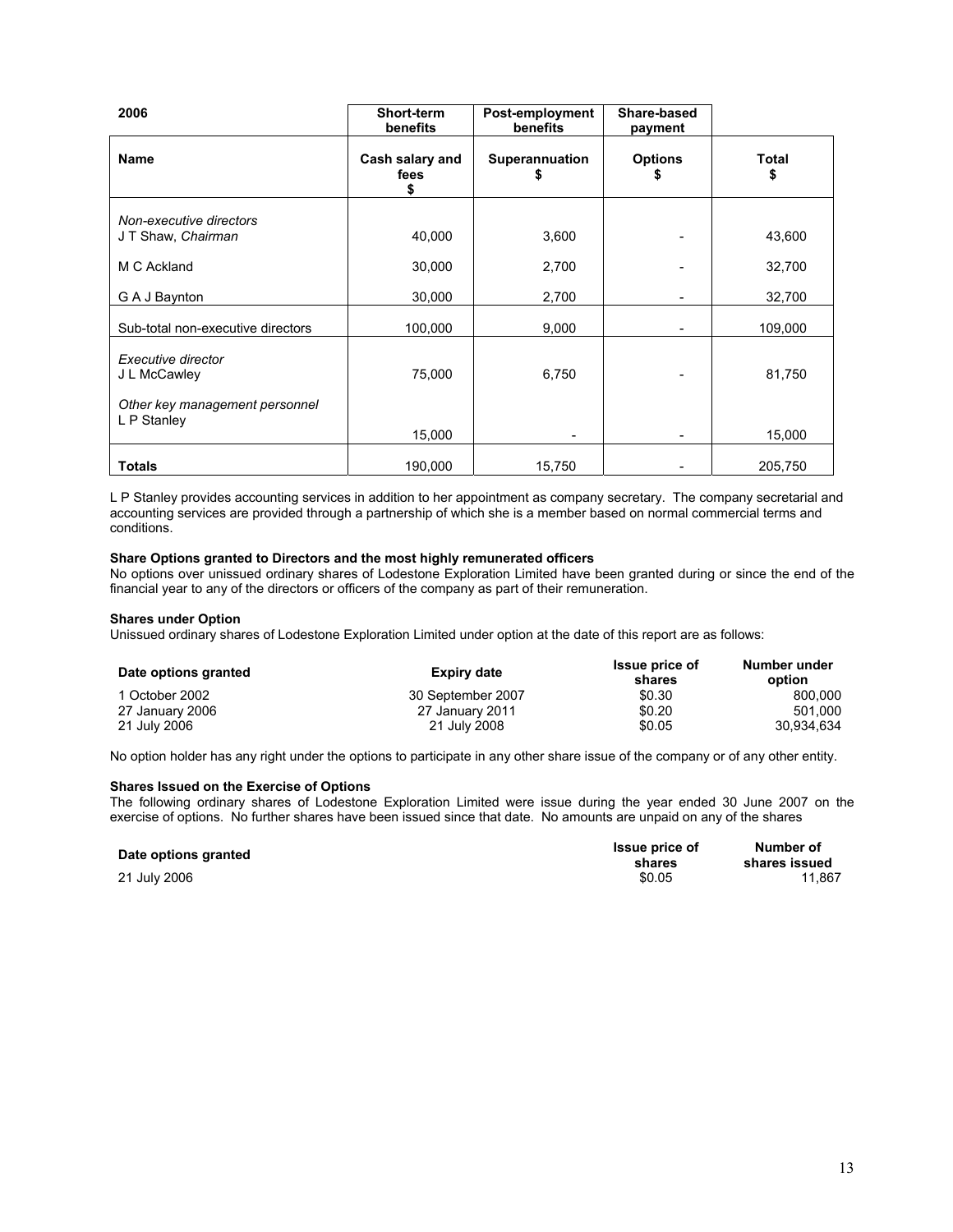#### **Insurance of Officers**

The company did not during the financial year, in respect of any person who is or has been an officer or auditor of the company or a related body corporate paid or agreed to pay a premium in respect of a contract insuring against a liability incurred as an officer for the costs or expenses to defend legal proceedings.

Since the end of the financial year, Lodestone Exploration Limited paid a premium to insure the directors and secretary of the company.

The liabilities insured are legal costs that may be incurred in defending civil or criminal proceedings that may be brought against the officers in their capacity as officers of the entity, and any other payments arising from liabilities incurred by the officers in connection with such proceedings, other than where such liabilities arise out of conduct involving a willful breach of duty by the officers or the improper use by the officers of their position or of information to gain advantage for themselves or someone else or to cause detriment to the company.

#### **Agreement to Indemnify Officers**

Lodestone Exploration Limited is party to an agreement to indemnify the directors of the company.

The indemnity relates to any liability:

- (a) incurred in connection with or as a consequence of the directors acting in the capacity including, without limiting the foregoing, representing the company on any body corporate, and
- (b) for legal costs incurred in defending an action in connection with or as a consequence of the director acting in the capacity.

No liability has arisen under these indemnities as at the date of this report.

#### **Proceedings on Behalf of Company**

No person has applied to the Court under section 237 of the Corporations Act 2001 for leave to bring proceedings on behalf of the company, or to intervene in any proceedings to which the company is a party, for the purpose of taking responsibility on behalf of the company for all or part of those proceedings.

No proceedings have been brought or intervened in on behalf of the company with leave of the Court under section 237 of the Corporations Act 2001.

#### **Non-audit services**

The company may decide to employ the auditor on assignments additional to their statutory audit duties where the auditor's expertise and experience with the company are important.

Details of amounts paid or payable to the auditor (Pitcher Partners) for audit and non-audit services provided during the year are set out below.

The board of directors has considered the position and, in accordance with the advice received from the audit committee is satisfied that the provision of the non-audit services is compatible with the general standard of independence for auditors imposed by the *Corporations Act 2001*. The directors are satisfied that the provision of non-audit services by the auditor, as set out below, did not compromise the auditor independence requirements of the *Corporations Act 2001* for the following reasons:

- all non-audit services have been reviewed by the audit committee to ensure they do not impact the impartiality and objectivity of the auditor, and
- none of the services undermine the general principles relating to auditor independence as set out in Professional Statement F1, including reviewing or auditing the auditor's own work, acting in a management or a decision-making capacity for the company, acting as advocate for the company or jointly sharing economic risk and rewards.

A copy of the auditors' independence declaration as required under section 307C of the *Corporations Act 2001* is set out on page 16.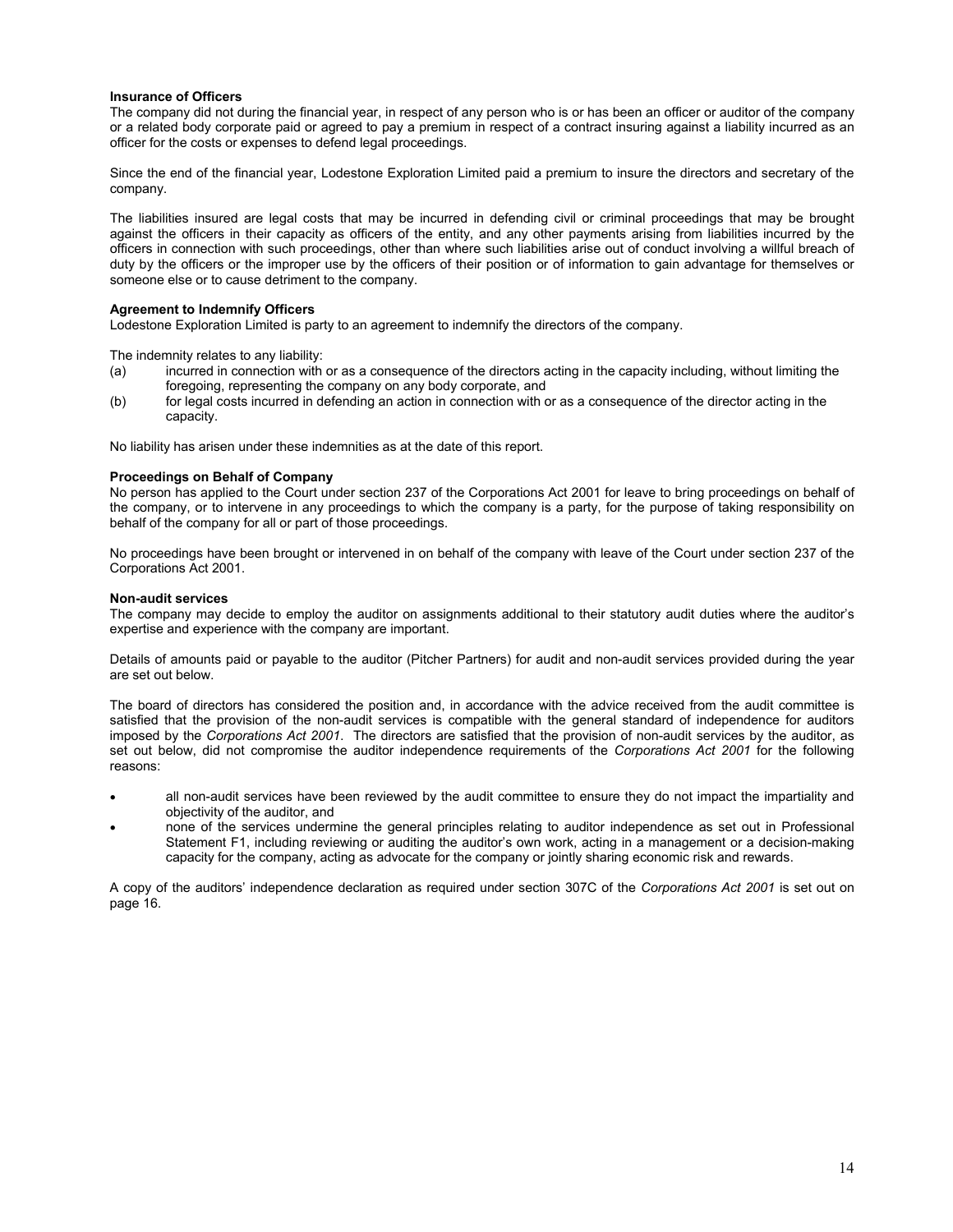|                                                                                                                             | 2007<br>\$ | 2006<br>5 |
|-----------------------------------------------------------------------------------------------------------------------------|------------|-----------|
| During the year the following fees were paid or payable for<br>services provided by the auditor of the company:             |            |           |
| <b>Assurance services</b><br><b>Audit services</b><br>1.<br>Fees paid to Pitcher Partners for audit and review of financial |            |           |
| reports and other audit work under the Corporations Act 2001                                                                | 20.075     | 20.500    |
| <b>Total remuneration for assurance services</b>                                                                            | 20.075     | 20.500    |
| <b>Taxation services</b>                                                                                                    |            |           |
| Fees paid to Pitcher Partners for tax compliance services, including<br>preparation of company income tax returns           | 3.720      | 3.650     |

#### **Auditor**

Pitcher Partners, Accountants Auditors & Advisors, continues in office in accordance with section 327 of the Corporations Act 2001.

This report is made in accordance with a resolution of the directors.

AT Shaw E

**J T Shaw Chairman**  18 September 2007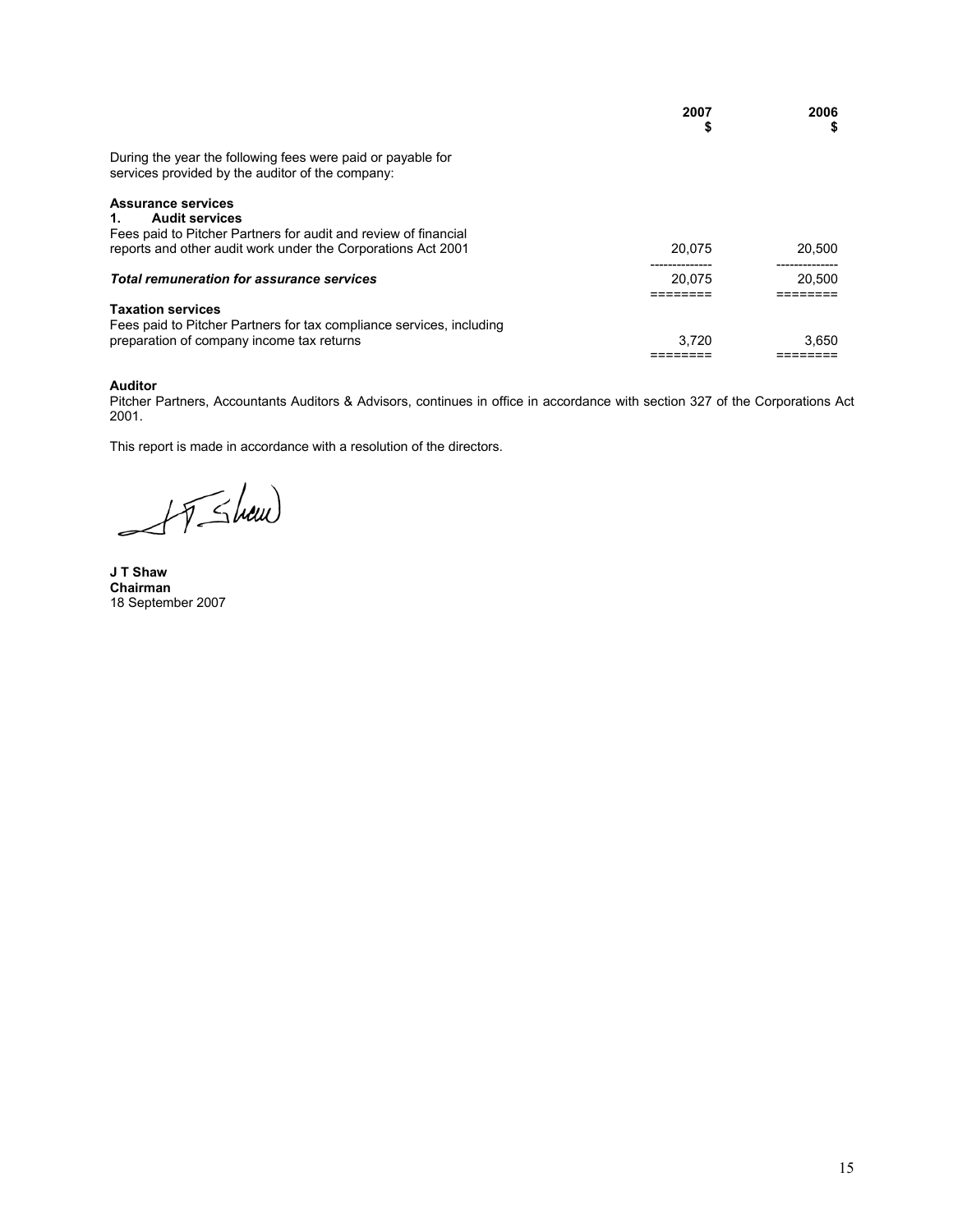

Level 21 300 Queen Street **Brisbane** Queensland 4000

Postal Address: GPO Box 35 Brisbane Qld 4001 Australia

Tel: 07 3228 4000 Fax: 07 3221 6420

www.pitcher.com.au info@pitcherqld.com.au

AN INDEPENDENT MEMBER OF BAKER TILLY INTERNATIONAL - OFFICES THROUGHOUT THE WORLD

## **AUDITOR'S INDEPENDENCE DECLARATION TO THE DIRECTORS OF LODESTONE EXPLORATION LIMITED**

As lead auditor for the audit of Lodestone Exploration Limited for the year ended 30 June 2007, I declare that, to the best of my knowledge and belief, there have been:

- (a) no contraventions of the auditor independence requirements of the *Corporations Act 2001* in relation to the audit; and
- (b) no contraventions of any applicable code of professional conduct in relation to the audit.

This declaration is in respect of Lodestone Exploration Limited.

Petcher Partiners

PITCHER PARTNERS

S A Green Partner

Brisbane, 18 September 2007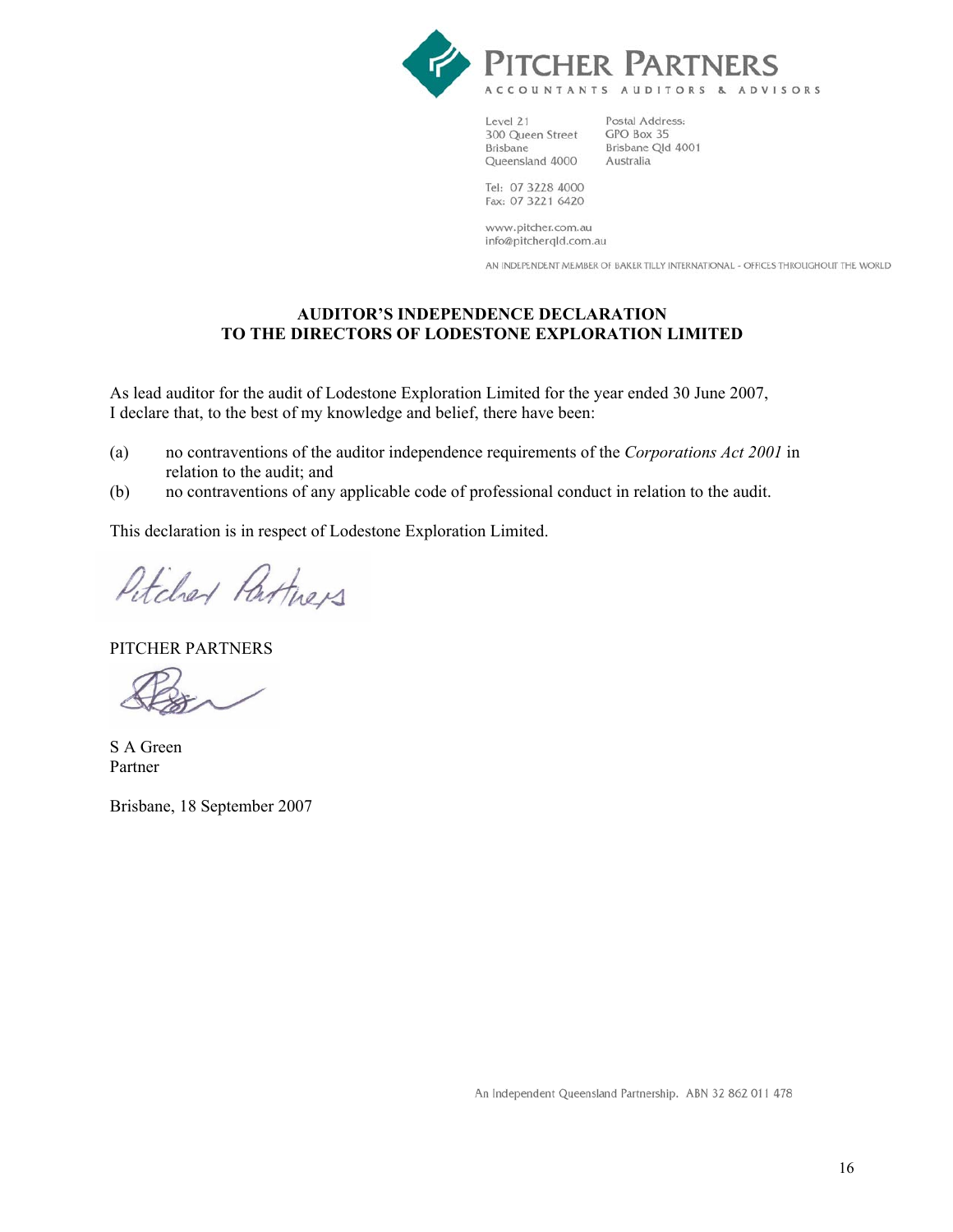## **CORPORATE GOVERNANCE STATEMENT**

Lodestone Exploration Limited (Lodestone) and the Board of Directors ("the Board") are committed to achieving and demonstrating the highest standards of corporate governance.

A description of the company's main corporate governance practices is set out below. All these practices, unless otherwise stated, were in place for the entire year.

A full set of Lodestone's corporate governance policies and charters is available on the company's website at www.lodestonex.com under the area of "Corporate Governance".

#### **Board Responsibilities**

The Board is responsible to shareholders for the governance of Lodestone, its operations and its financial performance. The Board has adopted a Board and Governance Charter which set out, among other things, the roles and responsibilities of the Board. These include:

- Review, advance and approve Lodestone's:
	- objectives and strategies,
	- exploration and development programs, and
	- capital management.
- Monitor Lodestone's business, financial performance, and corporate governance including risk management, audit processes and compliance with laws, policies and procedures.
- Oversee the financial position of Lodestone.
- Report to shareholders.
- Ensure effective control systems are in place.
- Appoint and appraise the Executive Director.
- Oversee the senior management team in terms of performance evaluation, succession planning and remuneration.
- Establish and maintain a culture of high ethical, environmental, health and safety standards.
- Ensure the Board is effective.

#### **Board Structure**

The structure of Lodestone's Board is consistent with Principle 2.1, 2.2 and 2.3 of the best practice recommendations released by the Australian Stock Exchange Corporate Governance Council in March 2003 ("the Recommendations"). It has a majority of Non-Executive Directors being comprised of three Non-Executive Directors and one Executive Director and it does have a majority of independent Directors in accordance with the definition of 'independence' as set out in the Recommendations. Mr J McCawley does not satisfy the definition of 'independence' due to his position of Executive Director and also due to his substantial shareholding in the company.

The skills, experience, qualifications and special responsibilities of each Director are set out in "Information on Directors" detailed earlier in this Annual Report. The term of each Director is limited to three years, and each year one-third of the Board retire pursuant to the Constitution and may offer themselves for re-election by shareholders at the Annual General Meeting. Each Director is expected to declare any actual or potential conflict of interest, and where necessary, a Director may obtain independent advice prior to notifying the Chairman of any such conflict.

Consistent with the recognition in Principle 2.4 of the Recommendations that a Nomination Committee may not be efficient for smaller boards, Lodestone's nomination matters are considered by the Board as a whole, as set out in the Charter. The Board, as a whole, aims to ensure that it always has an appropriate depth and diversity of qualifications, experience and expertise consistent with Lodestone's objectives.

#### **Performance Review**

In accordance with the Board & Governance Charter, the Chairman has conducted a performance review of the Board focusing on its overall effectiveness and competencies, and the availability and contribution of each Director in a manner consistent with Principle 8.1 of the Recommendations.

The Board as a whole is responsible for appraising the Executive Director in a manner consistent with Principle 8.1 of the Recommendations.

#### **Audit Committee**

The Audit Committee, which operates under a Charter approved by the Board, provides advice and assistance to the Board in fulfilling the Board's responsibilities relating to Lodestone's financial statements, financial and market reporting processes, internal accounting and financial control systems, external audit, risk management and such other matters as the Board may request from time to time.

The Audit Committee processes are consistent with Principles 4.2 through 4.4 of the Recommendations except that the Committee has only two members. The Directors consider this appropriate given the size of the Board.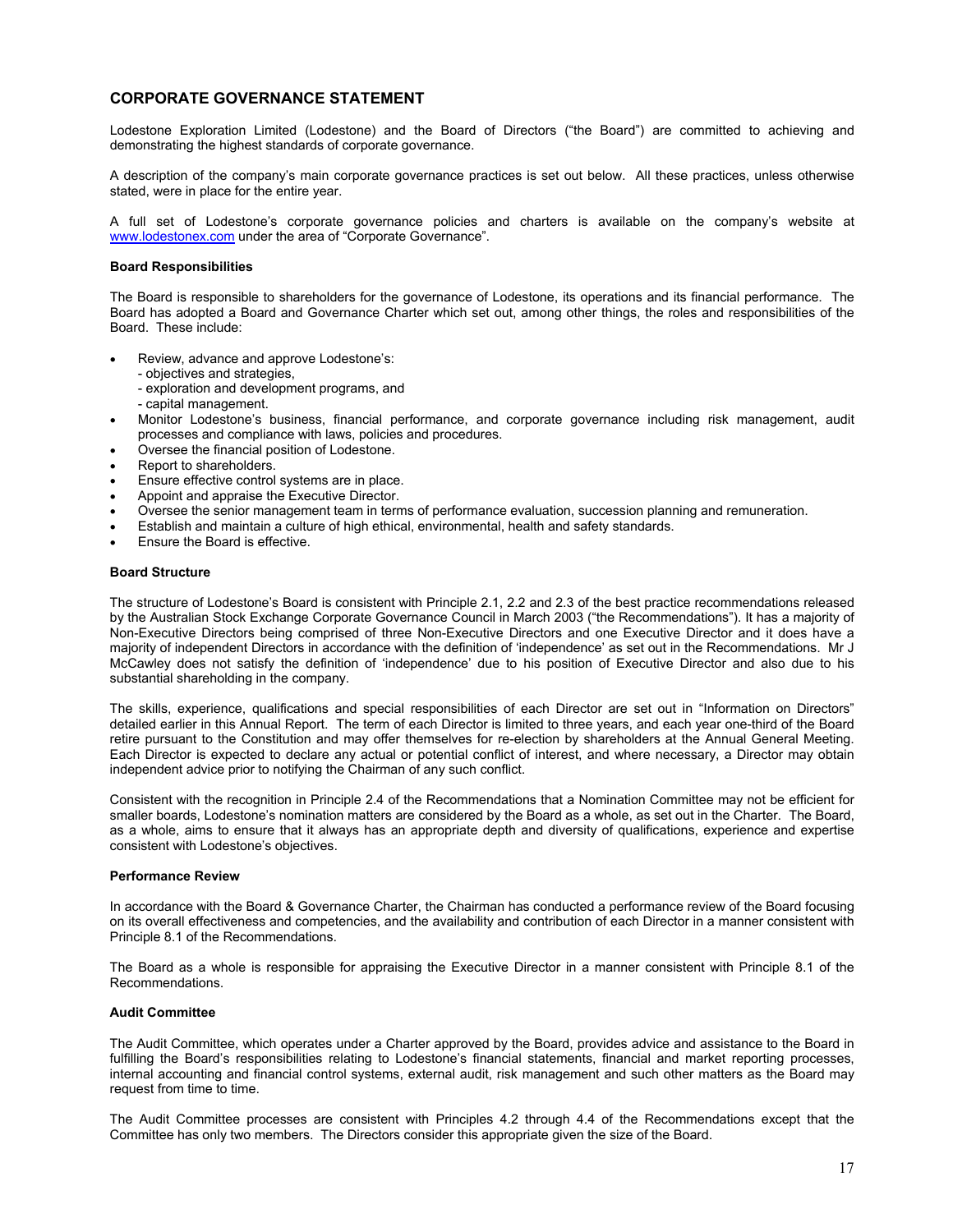The Committee is composed of all Non-Executive Directors of the Board, a majority of Independent Directors and is chaired by an Independent Director who is not the Chairman of the Company, Mr M Ackland. The Audit Committee consists of members who have sufficient industry, business and financial expertise to be effective members of the Committee. During the year the members of the Audit Committee were Mr M Ackland and Mr G Baynton.

Effective 25 September 2006 John Shaw was appointed to the audit committee.

The specific responsibilities of the Committee include:

- Overseeing the adequacy and effectiveness of the company's accounting and financial policies and controls including compliance with all regulatory requirements;
- Overseeing the company's financial reporting process, specifically, its annual and interim financial statements;
- Reviewing the scope and plans for external audit, and all reports issued by the external auditor;
- Reviewing performance, approving remuneration, and, as needed, recommending to the Board the appointment of the external auditor;
- Reviewing any proposed activity or service by the providers of external audit unrelated to external audit assurance activities;
- Examining the adequacy of the nature, extent and effectiveness of the internal control process of the company; and
- Overseeing the risk management framework of the company and reviewing risk management reports.

The complete Audit Committee Charter is available on the company's website.

#### **Remuneration Policy**

Fees and payments to Non-Executive Directors reflect the demands that are made on, and the responsibilities of, the Directors. Non-Executive Directors' fees and payments are reviewed annually by the Board.

Non-Executive Directors' fees are determined within an aggregate Directors' fee pool limit, which is periodically recommended for approval by shareholders. The maximum currently stands at \$160,000 in aggregate plus statutory superannuation.

The combination of base pay and superannuation make up the Executive Director's total remuneration. Base pay for the Executive Director is reviewed annually to ensure the pay is competitive with the market.

Further information on remuneration matters is included in Note 16 of the Financial Statements.

The structure and disclosure of the company's remuneration arrangements is consistent with Principles 9.1, 9.3 and 9.4 of the Recommendations. Currently the company has no equity based remuneration plans.

#### **Remuneration Committee**

Consistent with the recognition in Principle 9.2 of the Recommendations that a Remuneration Committee might not be efficient for smaller boards, Lodestone's remuneration matters are considered by the Board as a whole, as set out in the Charter. The Board, as a whole, aims to ensure that it always has an appropriate depth and diversity of qualifications, experience and expertise consistent with Lodestone's objectives.

#### **Executive Assurance**

The Executive Director and Company Secretary have provided the following assurance to the Lodestone Board in connection with Lodestone's full year financial statements and reports, to the best of their knowledge and belief:

- The financial statements and associated notes give a true and fair view, in all material respects, of the financial position as at 30 June 2007 and the performance of the company for the year then ended and comply in all material respects with Accounting Standards;
- The statements made above regarding the integrity of the financial statements is founded on a system of risk management and internal compliance and control which, in all material respects, implements the policies adopted by the Board of Directors; and
- The risk management and internal compliance and control systems of the company relating to financial reporting, compliance and operations objectives are operating efficiently and effectively, in all material respects.

The executive assurance is consistent with Principles 4.1 and 7.2 of the Recommendations.

## **Code of Conduct**

The company seeks to maintain high standards of integrity and is committed to ensuring that Lodestone conducts all its business in accordance with high standards of ethical behaviour.

The company requires all employees, consultants and contractors to comply with the spirit and the letter of all laws and other statutory requirements governing the conduct of Lodestone's activities. The Code of Conduct applies to all employees, consultants and contractors including the company's Executives and Directors.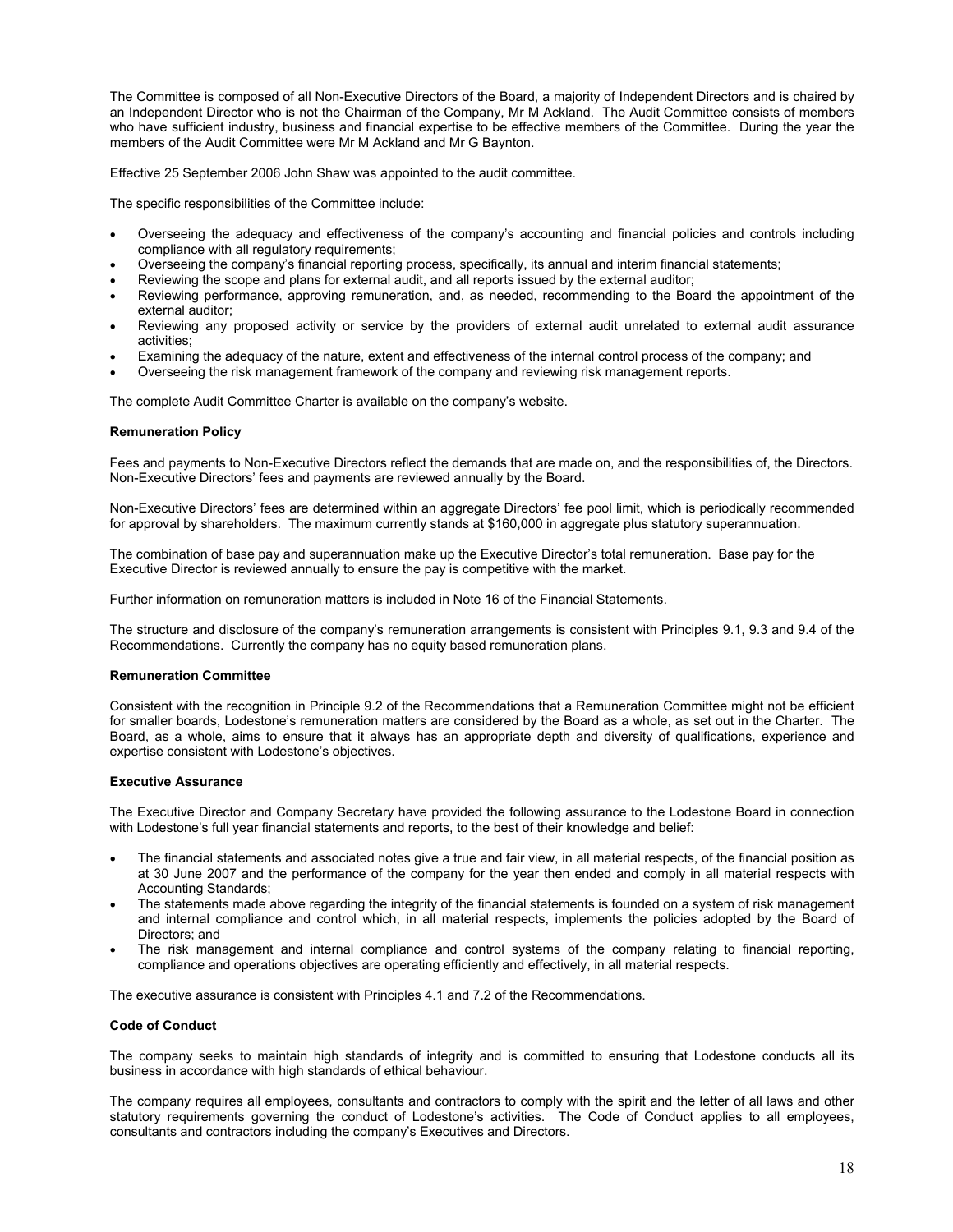The Company has developed a Securities Trading Policy which provides guidance to Directors, employees, consultants and contractors on the purchase and sale of securities of Lodestone in order to ensure:

- that breaches of the Australian Corporations Act 2001 do not occur; and
- dealings by Directors, employees, consultants and contractors in Lodestone's securities are fair, and are seen to be fair.

Summaries of the Code of Conduct and the Securities Trading Policy are available on the company's website.

The company's actions, outlined above, to promote ethical and responsible decision making are consistent with Principles 3.1, 3.2 and 10.1 of the Recommendations.

#### **Risk Management**

Lodestone views risk recognition and risk management as integral to the company's objectives of creating and maintaining shareholder value, and the successful execution of Lodestone's strategies.

The Board as a whole is responsible for the oversight of the processes by which risk is considered for both ongoing operations and prospective actions. In specific areas, it is assisted by the Audit Committee.

Management is responsible for establishing procedures which provide assurance that major business risks are identified, consistently assessed and appropriately addressed. The management of operational risk is explicitly considered in the selection and monitoring of the contractors through whom most of Lodestone's operations are conducted.

The formal processes for identification and addressing all key risks is ongoing and is reviewed on an ongoing basis.

Not all aspects of risk management can be formalised, and Lodestone places considerable reliance on the skill, experience and judgement of its people to take risk based decisions within the policy framework, and to communicate openly on all risk related matters.

The company's risk management procedures are consistent with Principle 7.1 of the Recommendations and the Risk Management Policy of Lodestone is available on the company's website.

#### **Disclosure Policy**

Lodestone's Continuous Disclosure Policy sets out the company's commitment to comply with its continuous disclosure obligations. Directors, employees and consultants to Lodestone are required to adhere to procedures set out in the Policy to ensure compliance with the legal requirements for disclosure. Underpinning the Continuous Disclosure Policy is the disclosure protocol which governs Lodestone's policy in relation to interactions with external individuals, investors, stockbroking analysts and market participants.

When Lodestone makes an announcement to the market, it is released through the Australian Securities Exchange (ASX) where the company's shares are quoted.

The Company Secretary, as the designated Disclosure Officer, is responsible for Lodestone's compliance with its continuous disclosure obligations and for overseeing and co-ordinating disclosures to the ASX and other interested parties.

The company's Continuous Disclosure Policy is consistent with Principle 5.1 of the Recommendations and is available on the company's website.

#### **Investor Relations and Communications**

Lodestone is committed to communicating with its investors in an effective and timely manner. The company investor relations program includes briefings and presentations to accompany annual and half yearly release of results, a website that displays all the company announcements and notices as soon as they have been released to the Australian Securities Exchange, as well as all major management and roadshow presentations which are also released to the Australian Securities Exchange and posted on the website. In addition, the company's external auditor is available at the Annual General Meeting to answer questions from shareholders about the conduct of the audit and the preparation and content of the audit report and the company's financial reports.

The Investor Relations and Communications Policy is consistent with Principles 6.1 and 6.2 of the Recommendations, and all of the specified information requirements of Principles 2.5, 3.3, 4.5, 5.2 and 9.5 are met.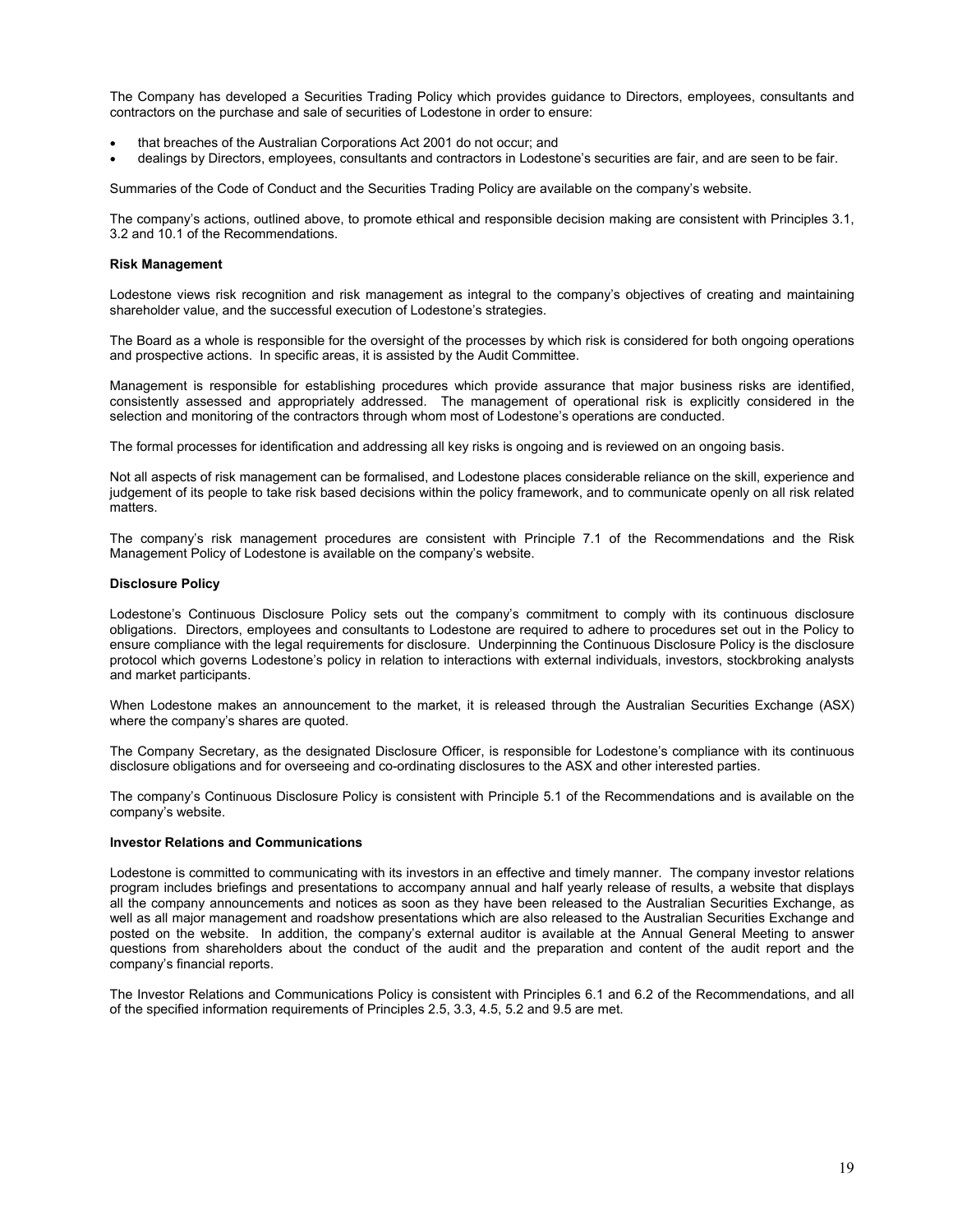## **DIRECTORS' DECLARATION**

In the directors' opinion:

- (a) the financial statements and notes set out on pages 21 to 40 are in accordance with the *Corporations Act 2001*, including:
	- (i) complying with Accounting Standards, the *Corporations Regulations 2001* and other mandatory professional reporting requirements; and<br>(ii) giving a true and fair view of the compan
	- .<br>giving a true and fair view of the company's financial position as at 30 June 2007 and of its performance, as represented by the results of its operations and its cash flows, for the financial year ended on that date; and
- (b) there are reasonable grounds to believe that the company will be able to pay its debts as and when they become due and payable.

This declaration has been made after receiving the declarations required to be made to the directors by the chief executive officer and chief financial officer in accordance with section 295A of the Corporations Act 2001 for the year ended 30 June 2007.

This declaration is made in accordance with a resolution by the directors.

 $H\leq hew$ 

J T Shaw Chairman

Brisbane, 18 September 2007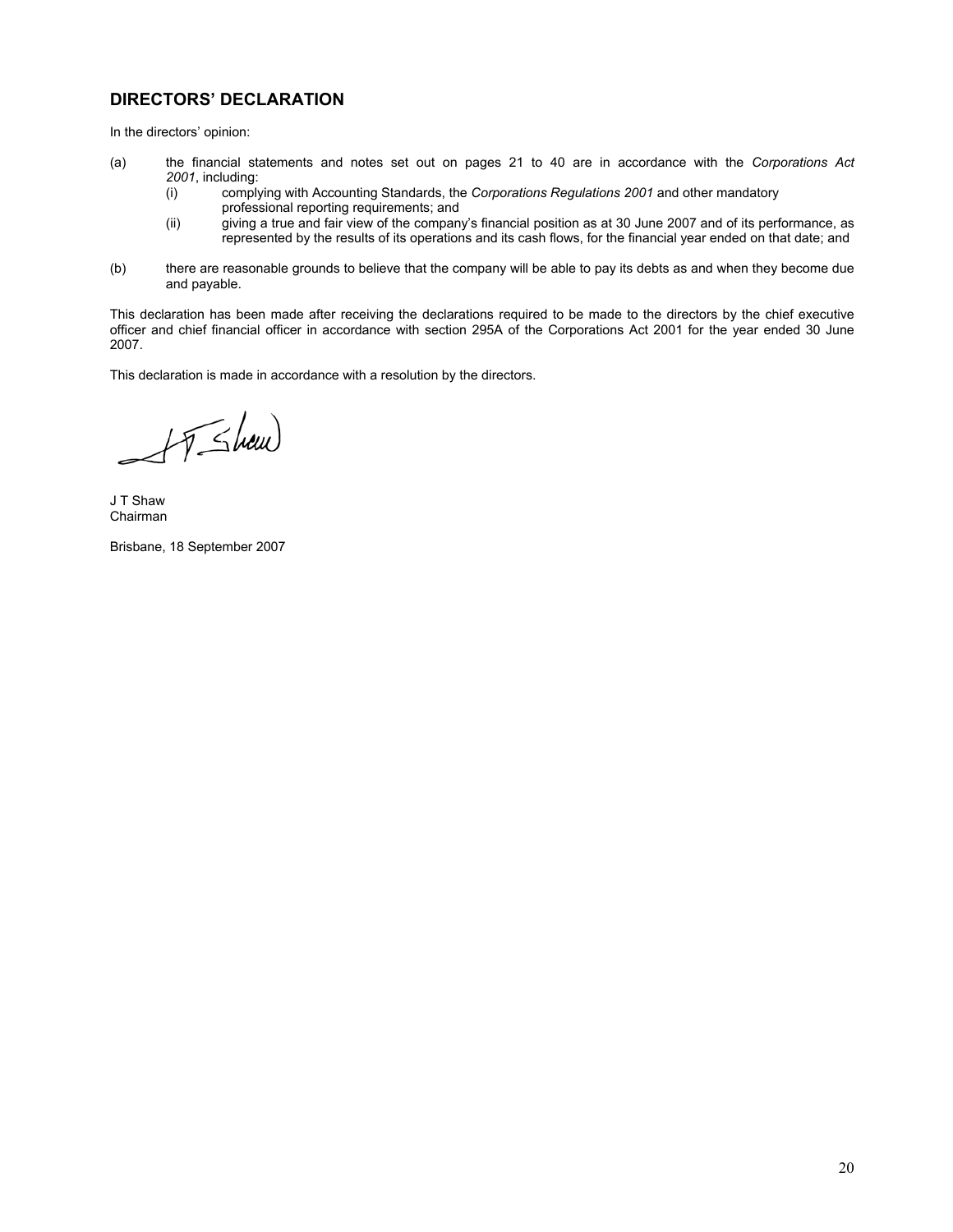## **INCOME STATEMENT FOR THE YEAR ENDED 30 JUNE 2007**

|                                                                                                                                                           | <b>Notes</b> | 2007<br>\$                                                      | 2006<br>\$                                                       |
|-----------------------------------------------------------------------------------------------------------------------------------------------------------|--------------|-----------------------------------------------------------------|------------------------------------------------------------------|
| Revenue from operations                                                                                                                                   | 5            | 88,739                                                          | 11,822                                                           |
| Other income<br>Exploration abandoned<br>Professional services expenses<br>Corporate overhead expenses<br>Depreciation expenses<br>Directors remuneration |              | (1,212,759)<br>(98, 407)<br>(83, 149)<br>(12, 513)<br>(141,700) | (1, 173, 255)<br>(86, 496)<br>(91,407)<br>(10, 754)<br>(141,700) |
| Loss from before income tax                                                                                                                               | 6            | (1,459,789)                                                     | (1,491,790)                                                      |
| Income tax expense                                                                                                                                        | 7            |                                                                 |                                                                  |
| Loss from operations                                                                                                                                      |              | (1,459,789)                                                     | (1,491,790)                                                      |
| Loss attributable to members of<br><b>Lodestone Exploration Limited</b>                                                                                   | 15           | (1,459,789)                                                     | (1,491,790)                                                      |

| Earnings per share for profit attributable to<br>the ordinary equity holders of the company |    | Cents  | Cents  |
|---------------------------------------------------------------------------------------------|----|--------|--------|
| Basic earnings per share                                                                    | 22 | (1.33) | (3.46) |
| Diluted earnings per share                                                                  | 22 | (1.33) | (3.46) |

*The above income statement should be read in conjunction with the accompanying notes.*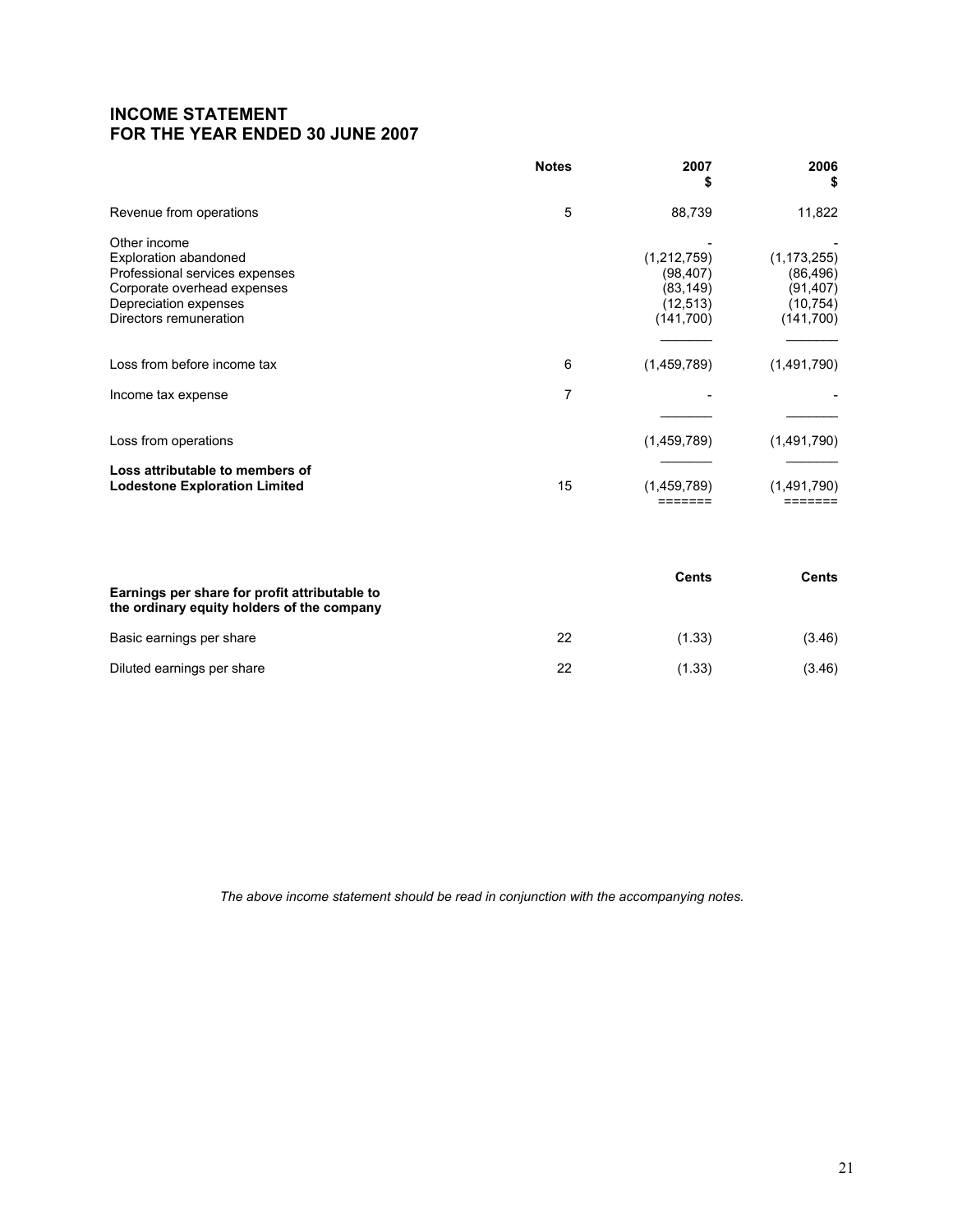## **BALANCE SHEET AS AT 30 JUNE 2007**

|                                                    | <b>Notes</b> | 2007<br>\$                           | 2006<br>\$                 |
|----------------------------------------------------|--------------|--------------------------------------|----------------------------|
| <b>ASSETS</b>                                      |              |                                      |                            |
| <b>Current assets</b><br>Cash and cash equivalents | 8            | 1,102,491                            | 112,109                    |
| Receivables                                        | 9            | 70,406                               | 74,543                     |
| <b>Total current assets</b>                        |              | 1,172,897                            | 186,652                    |
|                                                    |              |                                      |                            |
| <b>Non-current assets</b><br>Plant and equipment   | 10           | 30,933                               | 43,446                     |
| <b>Exploration expenditure</b>                     | 11           | 548,325                              | 475,803                    |
| Other                                              | 12           | 39,180                               | 50,180                     |
| Total non-current assets                           |              | 618,438                              | 569,429                    |
|                                                    |              |                                      |                            |
| <b>Total assets</b>                                |              | 1,791,335<br>$=$ $=$ $=$ $=$ $=$ $=$ | 756,081<br>=======         |
| <b>LIABILITIES</b>                                 |              |                                      |                            |
| <b>Current liabilities</b>                         |              |                                      |                            |
| Trade and other payables                           | 13           | 262,779                              | 103,962                    |
| <b>Total current liabilities</b>                   |              | 262,779                              | 103,962                    |
|                                                    |              |                                      |                            |
| <b>Total liabilities</b>                           |              | 262,779                              | 103,962                    |
|                                                    |              | =======                              | =======                    |
| <b>Net assets</b>                                  |              | 1,528,556<br>$=$ = = = = = =         | 652,119<br>$=$ = = = = = = |
|                                                    |              |                                      |                            |
| <b>EQUITY</b><br>Contributed equity                | 14           | 6,259,815                            | 3,923,589                  |
| Reserves                                           | 15           | 60,063                               | 60,063                     |
| <b>Accumulated losses</b>                          | 15           | (4, 791, 322)                        | (3,331,533)                |
| <b>Total equity</b>                                |              | 1,528,556                            | 652,119                    |
|                                                    |              | $=$ $=$ $=$ $=$ $=$ $=$ $=$          | $=$ $=$ $=$ $=$ $=$ $=$    |

*The above balance sheet should be read in conjunction with the accompanying notes.*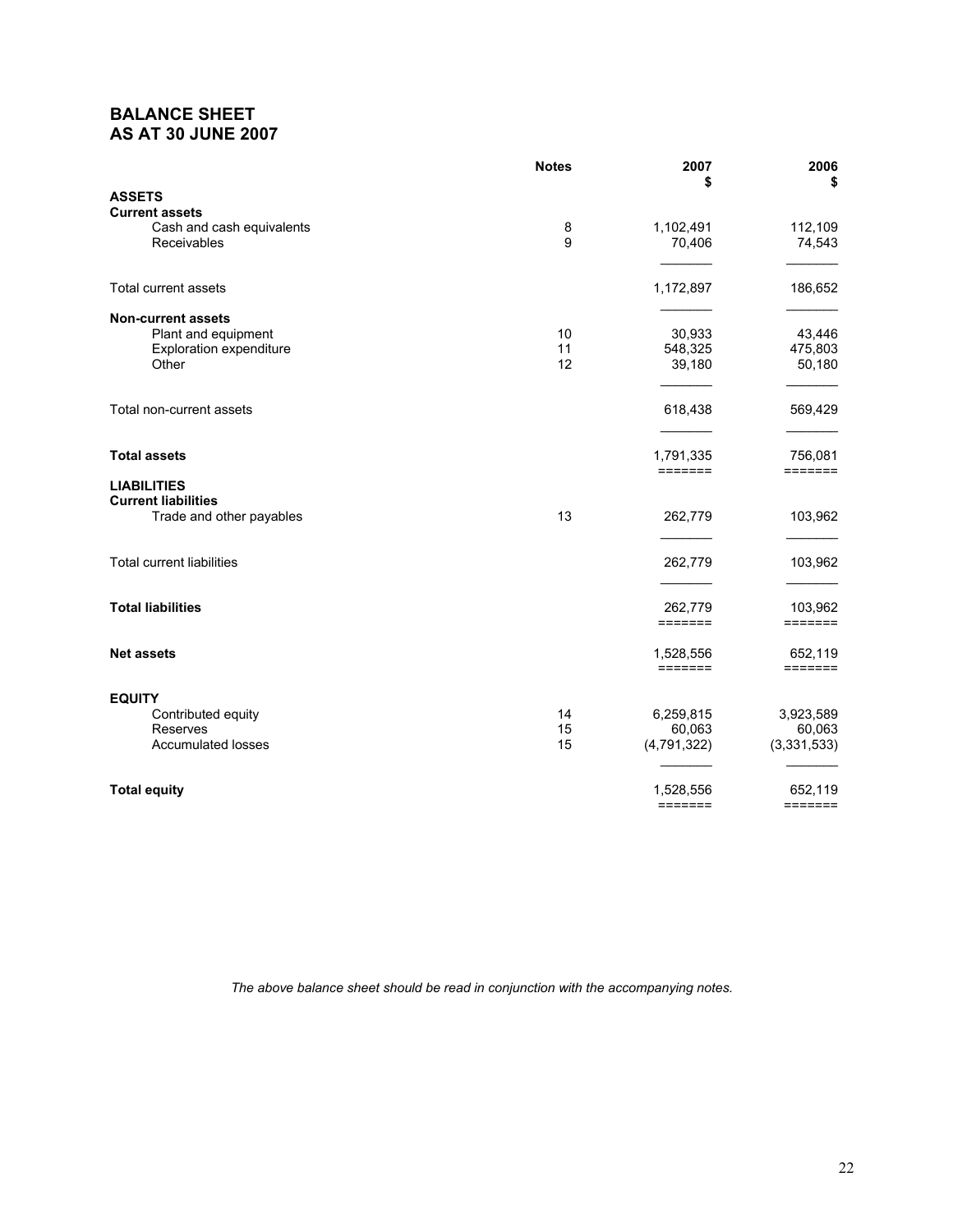# **STATEMENT OF CHANGES IN EQUITY FOR THE YEAR ENDED 30 JUNE 2007**

| 2007<br>\$  | 2006<br>\$  |
|-------------|-------------|
| 652.119     | 1,376,666   |
|             | 60,063      |
| (1,459,789) | (1,491,790) |
|             |             |
| 2.336.226   | 707,180     |
| 1,528,556   | 652,119     |
|             |             |

*The above statement of changes in equity should be read in conjunction with the accompanying notes.*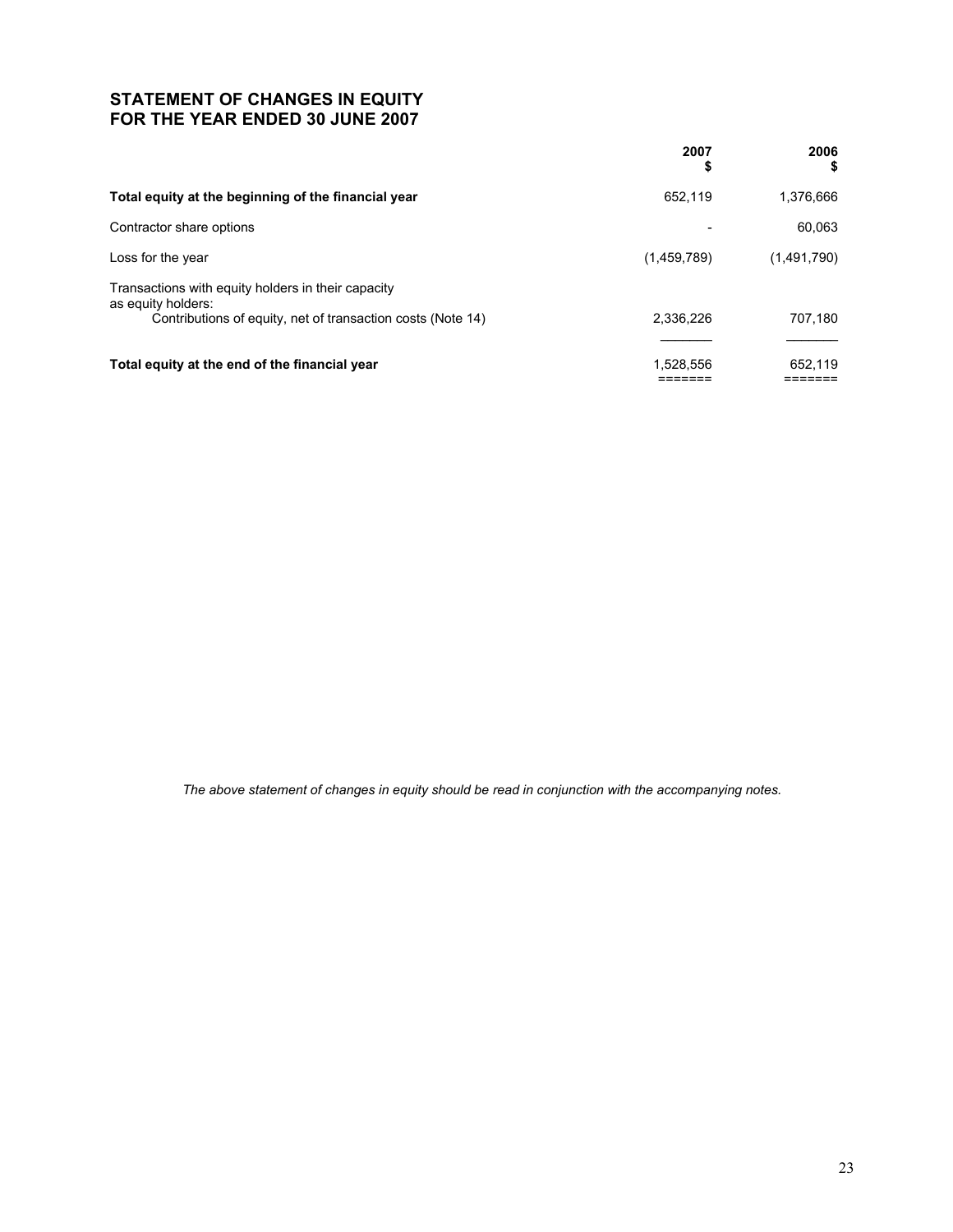## **CASH FLOW STATEMENT FOR THE YEAR ENDED 30 JUNE 2007**

|                                                                                                                                                   | <b>Notes</b> | 2007<br>S                       | 2006<br>S                              |
|---------------------------------------------------------------------------------------------------------------------------------------------------|--------------|---------------------------------|----------------------------------------|
| Cash flows from operating activities                                                                                                              |              |                                 |                                        |
| Receipts from customers (inclusive of goods and services tax)<br>Payments to suppliers (inclusive of goods and services tax)<br>Interest received |              | 45,981<br>(417, 206)<br>84,110  | 72,255<br>(374, 205)<br>12,572         |
| Net cash outflows from operating activities                                                                                                       | 20           | (287, 115)                      | (289, 378)                             |
| Cash flows from investing activities                                                                                                              |              |                                 |                                        |
| Payments for exploration<br>Payments for property, plant and equipment<br>Payment for security deposit<br>Refund of security deposit              |              | (819, 729)<br>(2,500)<br>13,500 | (568, 950)<br>(29, 174)<br>(2,000)     |
| Net cash outflows from investing activities                                                                                                       |              | (808, 729)                      | (600, 124)                             |
| Cash flows from financing activities                                                                                                              |              |                                 |                                        |
| Proceeds from share issue<br>Payment of share issue costs                                                                                         |              | 2,352,526<br>(266, 300)         | 744,400<br>(37, 220)                   |
| Net cash inflows from financing activities                                                                                                        |              | 2,086,226                       | 707,180                                |
| Net increase/(decrease) in cash and cash equivalents                                                                                              |              | 990,382                         | (182, 322)                             |
| Cash and cash equivalents at the beginning of the financial year                                                                                  |              | 112,109                         | 294,431                                |
| Cash and cash equivalents at the end of the financial year                                                                                        |              | 1,102,491<br>=======            | 112,109<br>$=$ $=$ $=$ $=$ $=$ $=$ $=$ |

*The above cash flow statement should be read in conjunction with the accompanying notes.*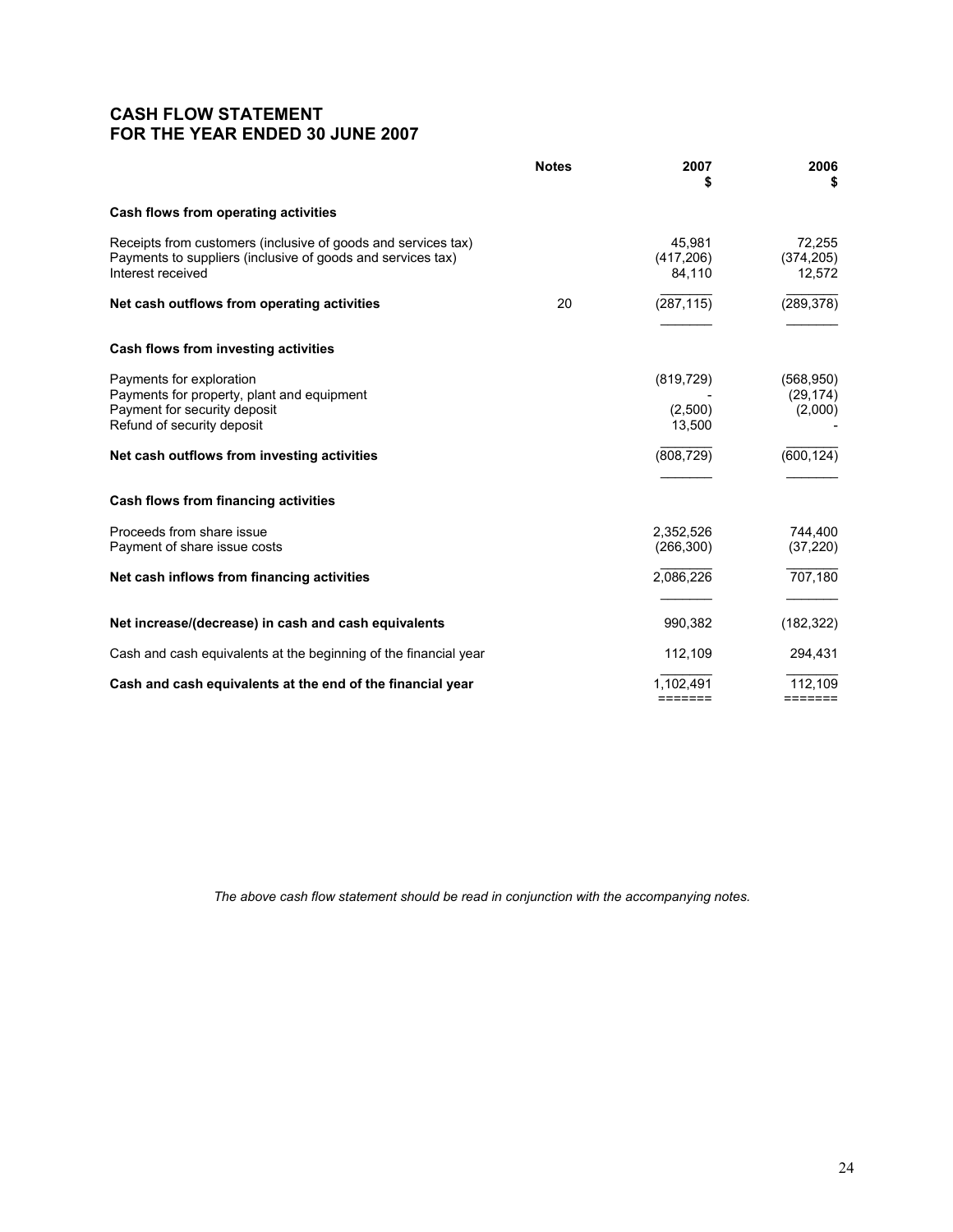## **NOTES TO THE FINANCIAL STATEMENTS FOR THE YEAR ENDED 30 JUNE 2007**

## **Note 1 Summary of significant accounting policies**

The principal accounting policies adopted in the preparation of the financial report are set out below. These policies have been consistently applied to all the years presented, unless otherwise stated.

#### **(a) Basis of preparation**

This general purpose financial report has been prepared in accordance with Australian Accounting Standards, other authoritative pronouncements of the Australian Accounting Standards Board, Urgent Issues Group Interpretations and the *Corporations Act 2001.*

#### *Compliance with IFRSs*

Australian Accounting Standards include Australian equivalents to International Financial Reporting Standards. Compliance with AIFRSs ensures that the financial statements and notes of Lodestone Exploration Limited comply with International Financial Reporting Standards (IFRSs).

#### *Early adoption of standard*

The company has elected to apply the following pronouncement to the annual reporting period beginning 1 July 2006:

• revised AASB 101 *Presentation of Financial Statements* (issued October 2006)

This includes applying the pronouncement to the comparatives in accordance with AASB 108 *Accounting Policies, Changes in Accounting Estimates and Errors.* No adjustments to any of the financial statements were required for the above pronouncement, but certain disclosures are no longer required and have therefore been omitted.

#### *Historical cost convention*

These financial statements have been prepared under the historical cost convention, as modified by the revaluation of available-for-sale financial assets, financial assets and liabilities (including derivative instruments) at fair value through profit or loss, certain classes of property, plant and equipment and investment property.

#### *Critical accounting estimates*

The preparation of financial statements in conformity with AIFRS requires the use of certain critical accounting estimates. It also requires management to exercise its judgement in the process of applying the Company's accounting policies. The areas involving a higher degree of judgement or complexity, or areas where assumptions and estimates are significant to the financial statements are disclosed in Note 3.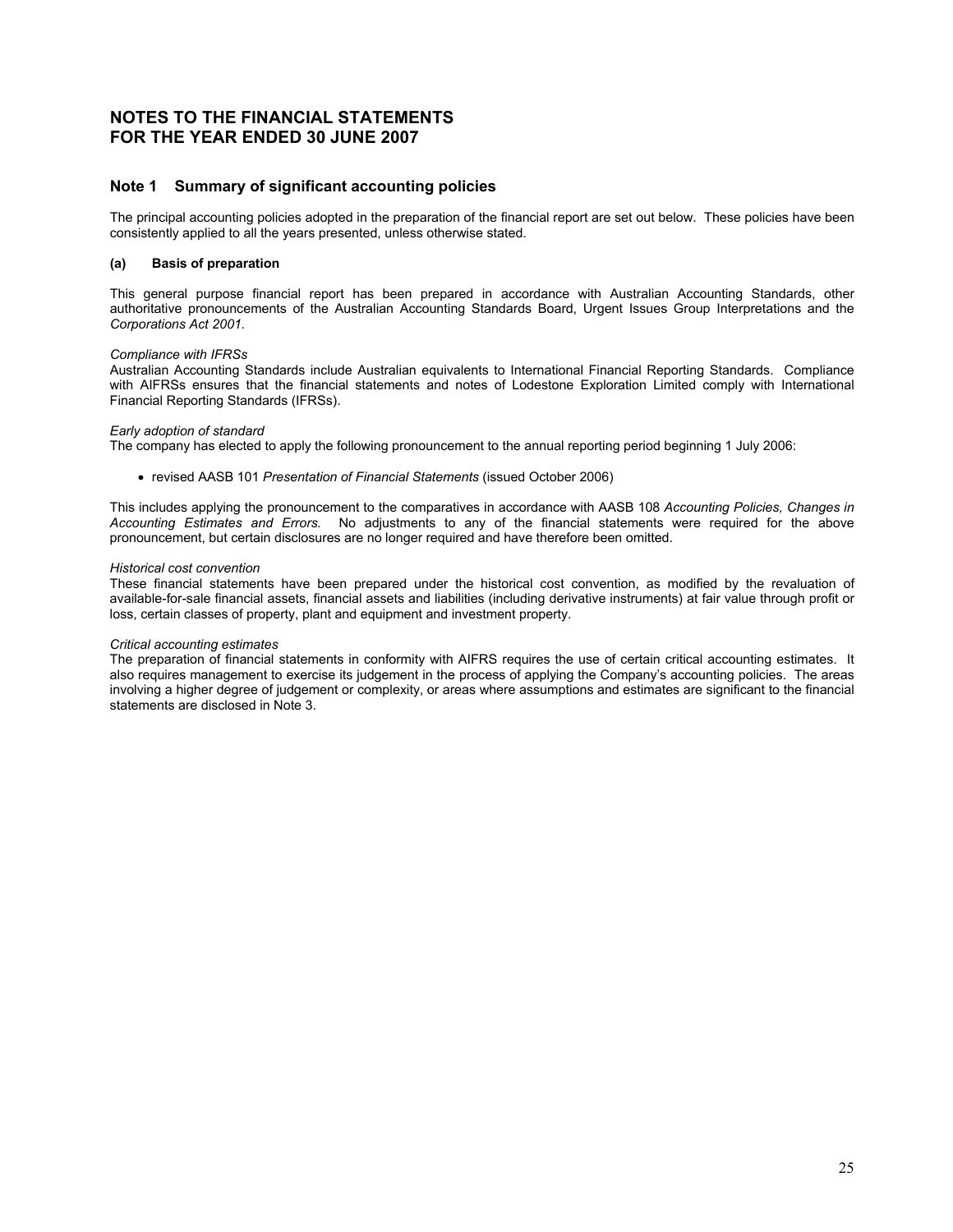#### **(b) Segment reporting**

A business segment is a group of assets and operations engaged in providing products or services that are subject to risks and returns that are different to those of other business segments. A geographical segment is engaged in providing products or services within a particular economic environment and is subject to risks and returns that are different from those of segments operating in other economic environments.

#### **(c) Taxes**

Current income tax expense or revenue is the tax payable on the current period's taxable income based on the applicable income tax rate adjusted by changes in deferred tax assets and liabilities.

A balance sheet approach is adopted under which deferred tax assets and liabilities are recognised for temporary differences between the tax bases of assets and liabilities and their carrying amounts in the financial statements. No deferred tax asset or liability is recognised in relation to temporary differences arising from the initial recognition of an asset or a liability if they arose in a transaction, other than a business combination, that at the time of the transaction did not affect either accounting profit or taxable profit or loss.

Deferred tax assets are recognised for temporary differences and unused tax losses only when it is probable that future taxable amounts will be available to utilise those temporary differences and losses.

Current and deferred tax balances attributable to amounts recognised directly in equity are also recognised directly in equity.

#### **(d) Exploration expenditure**

Exploration expenditure incurred by or on behalf of the entity is accumulated separately for each area of interest until such time as the area of interest moves into development phase, or is abandoned or sold. The realisation of the value of expenditure carried forward depends upon any commercial results that may be obtained through successful development and exploitation of the area of interest or alternatively by its sale. If an area of interest is abandoned or is considered to be of no further commercial interest the accumulated exploration costs relating to the area are written off against income in the year of abandonment. When sub-blocks within an area of interest are relinquished accumulated exploration expenditure capitalised is written off against income in the year of relinquishment on a prorata basis.

#### **(e) Acquisitions of assets**

The purchase method of accounting is used for all acquisitions of assets. Cost is measured as the fair value of the assets given up, shares issued or liabilities undertaken at the date of acquisition plus incidental costs directly attributable to the acquisition.

#### **(f) Recoverable amount of non-current assets**

The recoverable amount of an asset is the net amount expected to be recovered through the cash inflows and outflows arising from its continued use and subsequent disposal.

Where the carrying amount of a non-current asset is greater than its recoverable amount, the asset is written down to its recoverable amount. The decrement in the carrying amount is recognised as an expense in the net profit or loss in the reporting period in which the recoverable amount write-down occurs.

#### **(g) Depreciation of property, plant and equipment**

Depreciation is calculated on a straight line basis to write off the net cost or revalued amount of each item of property, plant and equipment over its expected useful life to the entity. Estimates of remaining useful lives are made on a regular basis for all assets, with annual reassessments for major items. The expected useful lives are as follows:

Plant and equipment 5 – 10 years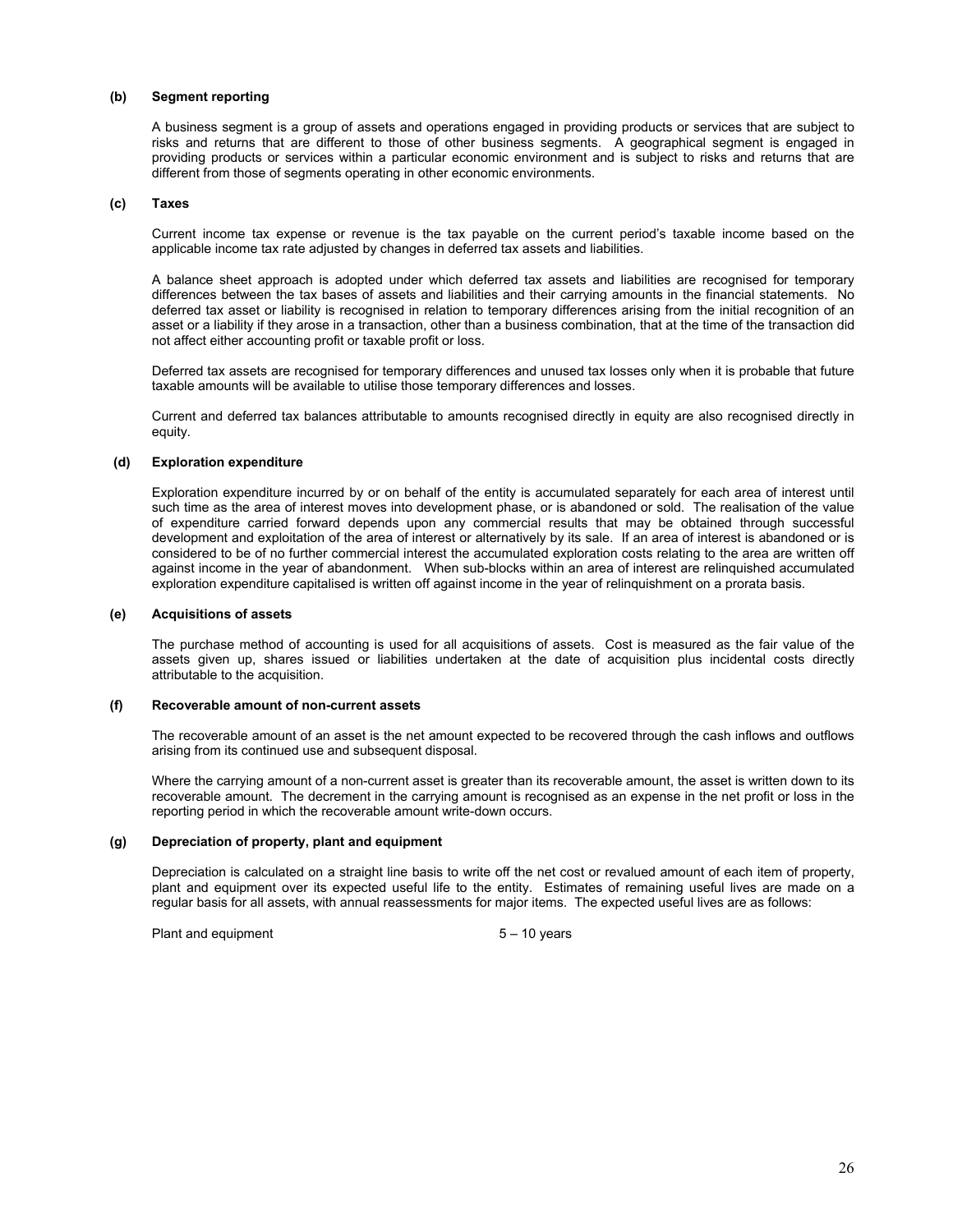## **Note 1 Summary of significant accounting policies (continued)**

### **(h) Trade and other creditors**

These amounts represent liabilities for goods and services provided to the entity prior to the end of the financial year and which are unpaid. The amounts are unsecured and are usually paid within 30 days of recognition.

#### **(i) Cash and cash equivalents**

Cash and cash equivalents includes cash on hand, deposits held at call with financial institutions, other short-term, highly liquid investments with original maturities of three months or less that are readily convertible to known amounts of cash an which are subject to an insignificant risk of changes in value, and bank overdrafts.

#### **(j) Contributed equity**

Ordinary shares are classified as equity. Incremental costs directly attributable to the issue of new shares or options are shown in equity as a deduction, net of tax, from the proceeds. Incremental costs directly attributable to the issue of new shares or options, or for the acquisition of a business, are included in the cost of the acquisition as part of the purchase consideration.

#### **(k) Earnings per share**

*(i) Basic earnings per share* 

Basic earnings per share is calculated by dividing the profit attributable to equity holders of the company, excluding any costs of servicing equity other than ordinary shares, by the weighted average number of ordinary shares outstanding during the financial year, adjusted for bonus elements in ordinary shares issued during the year.

*(ii) Diluted earnings per share* 

 Diluted earnings per share adjusts the figures used in the determination of basic earnings per share to take into account the after income tax effect of interest and other financing costs associated with dilutive potential ordinary shares and the weighted average number of shares assumed to have been issued for no consideration in relation to dilutive potential ordinary shares.

#### **(l) Website costs**

Costs in relation to web sites are charged as expenses in the period in which they are incurred. Costs in relation to the development of a web site, and ongoing costs of maintenance during the operating phase are considered to be expenses.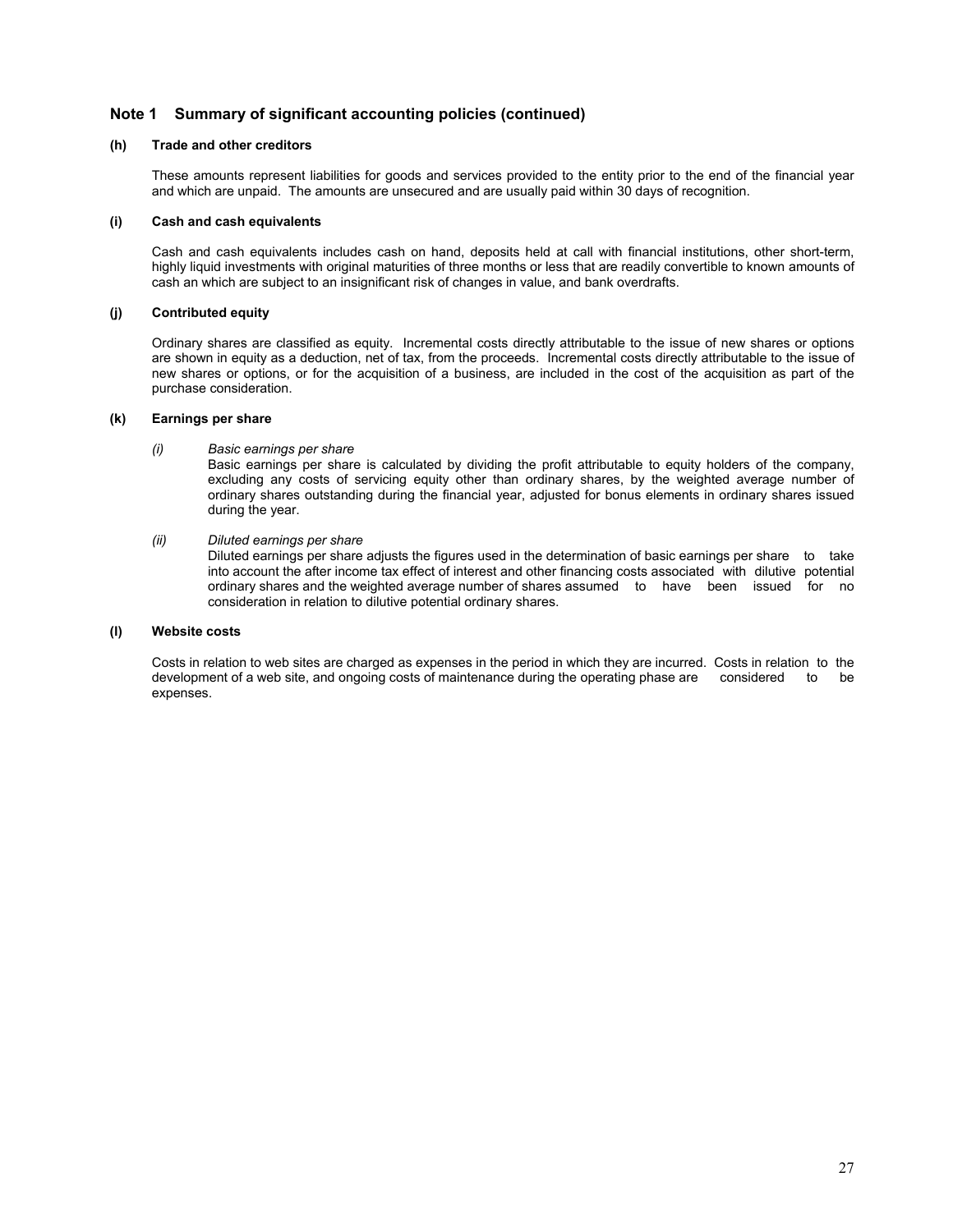## **Note 1 Summary of significant accounting policies (continued)**

#### **(m) New accounting standards and interpretations**

Certain new accounting standards and interpretations have been published that are not mandatory for 30 June 2007 reporting periods. The Company's assessment of the impact of these new standards and interpretations is set out below.

(i) AASB 7 *Financial Instruments: Disclosures and AASB 2005-10 Amendments to Australian Accounting Standards [AASB 132, AASB 101, AASB 114, AASB 117, AASB 133, AASB 139, AASB 1, AASB 4, AASB 1023 & AASB 1038]* 

AASB 7 and AASB 2005-10 are applicable to annual reporting periods beginning on or after 1 January 2007. The Company has not adopted the standards early. Application of the standards will not affect any of the amounts recognised in the financial statements, but will impact the type of information disclosed in relation to the Company's financial instruments.

#### (ii) AASB-1 10 *Interim Financial Reporting and Impairment*

AASB-1 10 is applicable to reporting periods commencing on or after 1 November 2006. The Company has not recognised an impairment loss in relation to goodwill, investments in equity instruments or financial assets carried at cost in an interim reporting period but subsequently reversed the impairment loss in the annual report. Application of the interpretation will therefore have no impact on the Company's financial statements.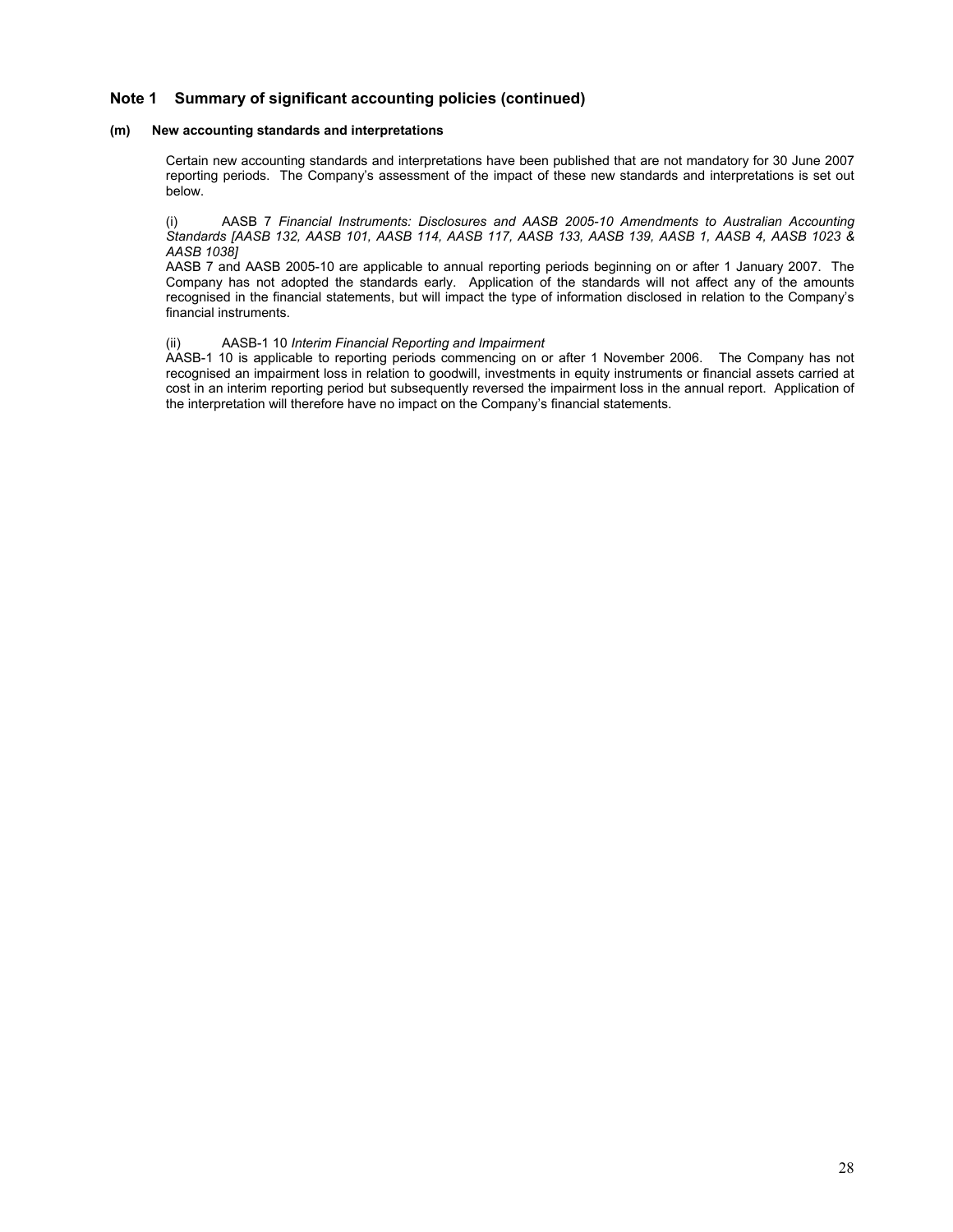## **Note 2. Financial risk management**

The Company's activities expose it to a variety of financial risks; liquidity risk and cash flow interest rate risk.

#### **Cash flow and fair value interest rate risk**

As the Company has no significant interest-bearing assets or borrowings, the Company's income and operating cash flows are not materially exposed to changes in market interest rates.

### **Note 3. Critical accounting estimates and judgements**

Estimates and judgements are continually evaluated and are based on historical experience and other factors, including expectations of future events that may have a financial impact on the entity and that are believed to be reasonable under the circumstances.

### **Critical judgements in applying the entity's accounting policies**

The Company has capitalised exploration expenditure of \$1,269,287. This amount includes costs directly associated with exploration. These costs are capitalised as an intangible asset until assessment and/or drilling of the permit is complete and the results have been evaluated. These costs include employee remuneration, materials, rig costs, delay rentals and payments to contractors. The expenditure is carried forward until such a time as the area of interest moves into the development phase, is abandoned, sold or sub-blocks relinquished.

## **Note 4 Segment information**

The company operates solely within one business segment, being the mineral exploration industry in Australia.

|                           |                                                                  | 2007<br>\$          | 2006<br>\$          |
|---------------------------|------------------------------------------------------------------|---------------------|---------------------|
| Note 5                    | <b>Revenue</b>                                                   |                     |                     |
| Other revenue<br>Interest |                                                                  | 88,739              | 11,822<br>:=====    |
| Note 6                    | <b>Expenses</b>                                                  |                     |                     |
|                           | Loss before income tax includes the following specific expenses: |                     |                     |
| Depreciation              | Exploration abandoned                                            | 1,212,759<br>12.513 | 1,173,255<br>10.754 |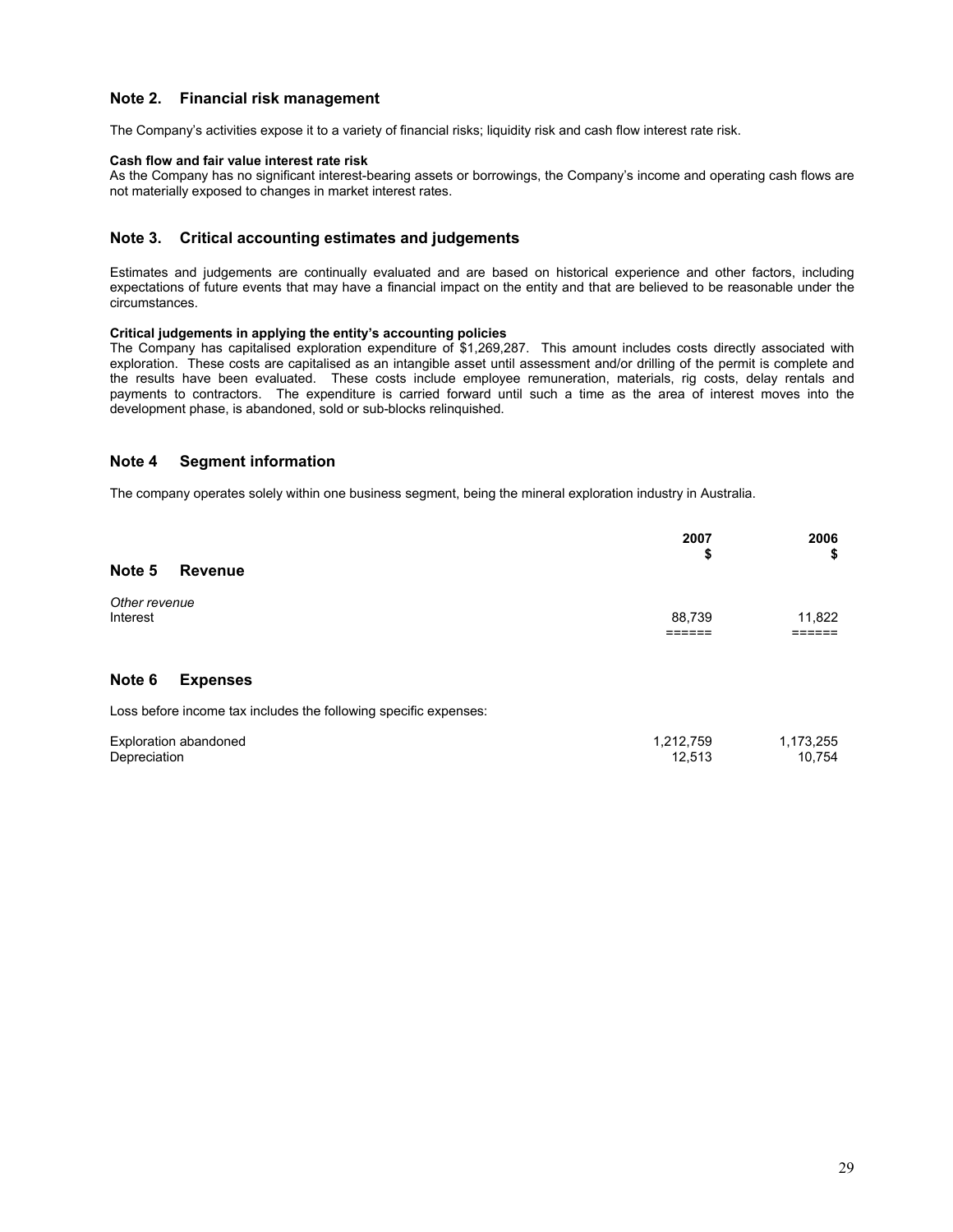|                                                                                                                                                 | 2007<br>S                                                     | 2006<br>\$                                                   |
|-------------------------------------------------------------------------------------------------------------------------------------------------|---------------------------------------------------------------|--------------------------------------------------------------|
| Note 7<br>Income tax expense                                                                                                                    |                                                               |                                                              |
| Numerical reconciliation of income tax expense to<br>(a)<br>prima facie tax payable                                                             |                                                               |                                                              |
| Loss from operations before income tax expense                                                                                                  | (1,459,789)<br>=======                                        | (1,491,790)<br>$=$ $=$ $=$ $=$ $=$ $=$                       |
| Tax at the Australia tax rate of 30% (2006: 30%)<br>Tax effect of amounts which are not deductible (taxable) in calculating<br>taxable income:  | (437, 937)                                                    | (447, 537)                                                   |
| Non-deductible legal fees                                                                                                                       |                                                               | 831                                                          |
| Net adjustment to deferred tax assets and liabilities for tax losses and                                                                        | (437, 937)                                                    | (446, 706)                                                   |
| temporary differences not recognised                                                                                                            | 437,937                                                       | 446,706                                                      |
| Income tax expense                                                                                                                              | =======                                                       | $=$ $=$ $=$ $=$ $=$ $=$                                      |
| Unrecognised net deferred tax assets<br>(b)                                                                                                     |                                                               |                                                              |
| Unused tax losses for which no deferred tax asset has been recognised                                                                           | 5,625,415                                                     | 4,009,296                                                    |
| Temporary differences for which no deferred tax asset / (liability) has<br>been recognised:                                                     |                                                               |                                                              |
| - Property, plant and equipment<br>- Accruals<br>- Prepayments<br>- Capital raising costs<br>- Exploration expenditure<br>- Interest receivable | 5,667<br>15,000<br>1,830<br>293,145<br>(488, 258)<br>(5, 115) | 83<br>15,000<br>171,331<br>(475, 803)<br>(490)               |
| Potential tax effect at 30%                                                                                                                     | 5,447,684<br>=======<br>1,634,305<br>=======                  | 3,719,417<br>$=$ $=$ $=$ $=$ $=$ $=$<br>1,115,825<br>======= |

# **Note 8 Current assets – Cash and cash equivalents**

| Cash at bank and in hand<br>Deposits at call | 2.359<br>1.100.132 | 3.909<br>108.200  |
|----------------------------------------------|--------------------|-------------------|
|                                              | ------------       | ------------      |
|                                              | 1.102.491          | 112.109           |
|                                              | -------<br>------- | ------<br>------- |

# **(a) Cash at bank and on hand**

These are non-interest bearing.

## **(b) Deposits at call**

The deposits are bearing an interest rate of between 5% and 5.5% (2006 – 4.75%).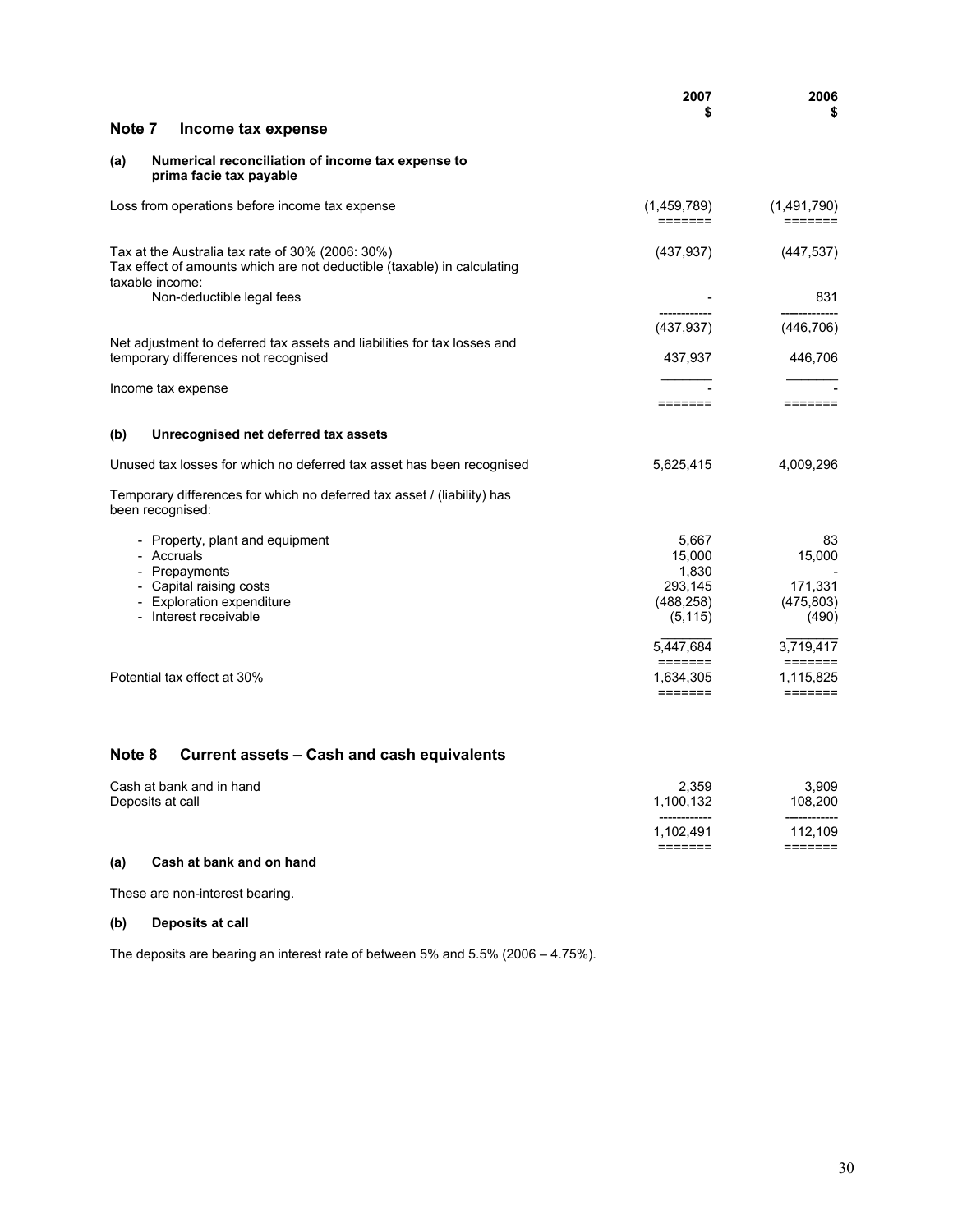|                                               | 2007<br>S       | 2006<br>\$    |
|-----------------------------------------------|-----------------|---------------|
| Note 9<br><b>Current assets - Receivables</b> |                 |               |
| Interest receivable<br>Other debtors          | 5.119<br>65.287 | 490<br>74,053 |
|                                               | 70.406          | 74,543        |

# **Note 10 Non-current assets – Plant and equipment**

|                                      | <b>Motor</b><br>vehicles<br>S  | <b>Plant and</b><br>equipment<br>S | <b>Total</b><br>S  |
|--------------------------------------|--------------------------------|------------------------------------|--------------------|
| As at 1 July 2005                    |                                |                                    |                    |
| - Cost                               | 49,319                         | 3,630                              | 52,949             |
| Accumulated depreciation             | (26, 568)                      | (1, 355)                           | (27, 923)          |
| Net book amount                      | 22,751                         | 2,275                              | 25,026             |
| Year ended 30 June 2006              |                                |                                    |                    |
| Opening net book amount              | 22,751                         | 2,275                              | 25,026             |
| Additions                            | 27,811                         | 1,363                              | 29,174             |
| Disposals                            |                                |                                    |                    |
| Depreciation charge                  | (9,755)                        | (999)                              | (10, 754)          |
| Closing net book amount              | 40,807                         | 2,639                              | 43,446             |
| At 30 June 2006                      |                                |                                    |                    |
| - Cost                               | 77,130                         | 4,993                              | 82,123             |
| Accumulated depreciation             | (36, 323)                      | (2, 354)                           | (38, 677)          |
|                                      |                                |                                    |                    |
| Net book amount                      | 40,807                         | 2,639                              | 43,446             |
|                                      | <b>Motor</b><br>vehicles<br>\$ | <b>Plant and</b><br>equipment<br>S | <b>Total</b><br>\$ |
| Year ended 30 June 2007              |                                |                                    |                    |
| Opening net book amount<br>Additions | 40,807                         | 2,639                              | 43,446             |
| Disposals                            |                                |                                    |                    |
| Depreciation charge                  | (11, 514)                      | (999)                              | (12, 513)          |
| Closing net book amount              | 29,293                         | 1,640                              | 30,933             |
| At 30 June 2007                      |                                |                                    |                    |
| - Cost                               | 77,130                         | 4,993                              | 82,123             |
| Accumulated depreciation             | (47, 837)                      | (3, 353)                           | (51, 190)          |
| Net book amount                      | 29,293                         | 1,640                              | 30,933             |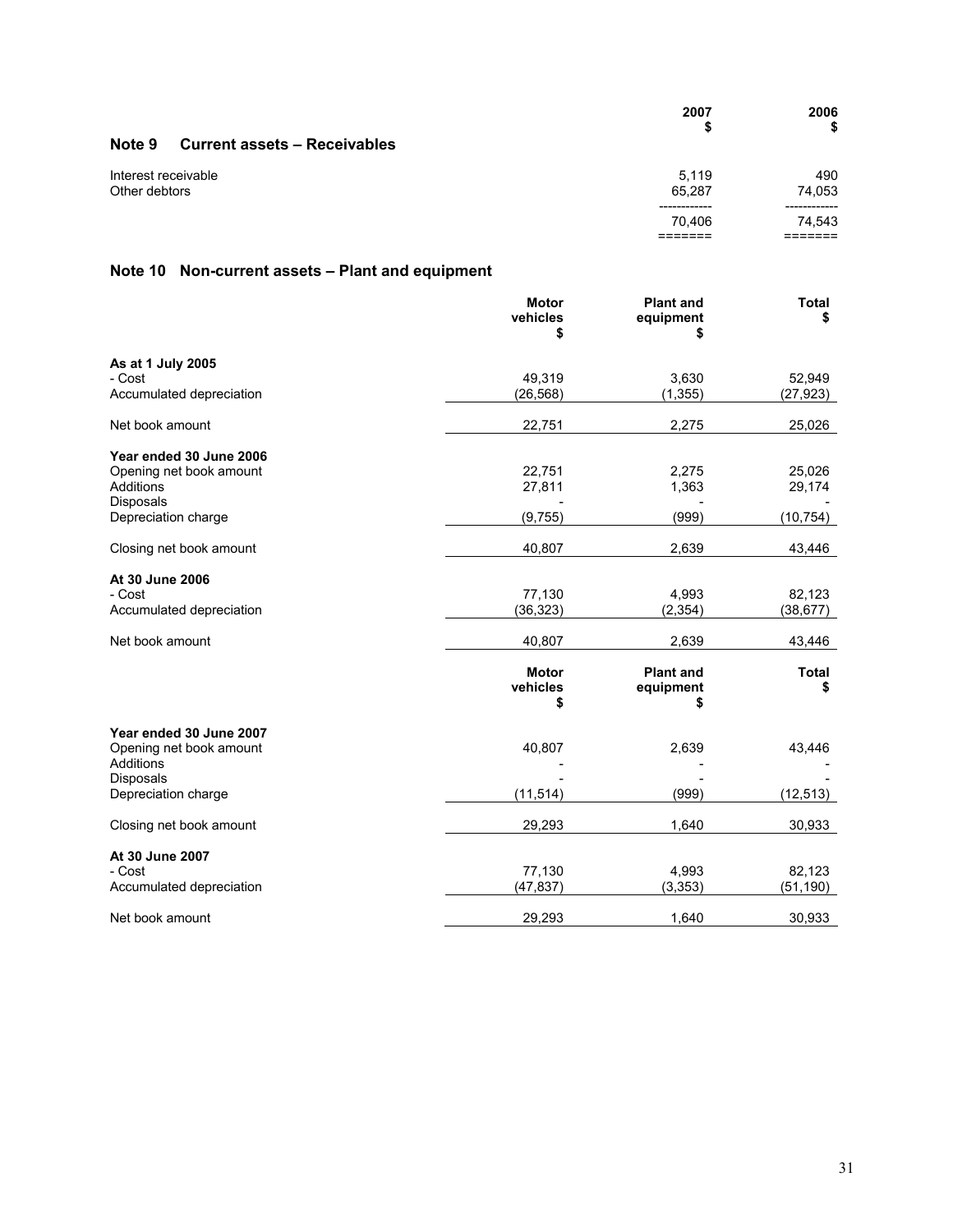|                                                                                                                       | 2007<br>S                | 2006<br>\$               |
|-----------------------------------------------------------------------------------------------------------------------|--------------------------|--------------------------|
| Note 11 Non-current assets - Exploration expenditure                                                                  |                          |                          |
| <b>Exploration phase property costs</b><br>Deferred geological, geophysical, drilling and other expenditure – at cost | 548,325<br>=======       | 475,803<br>=======       |
| The capitalised exploration expenditure carried forward<br>above has been determined as follows:                      |                          |                          |
| Opening balance                                                                                                       | 475.803                  | 1,030,814                |
| Expenditure incurred during the year<br><b>Exploration abandoned</b>                                                  | 1,285,281<br>(1,212,759) | 618,244<br>(1, 173, 255) |
| Closing balance as shown above                                                                                        | 548.325<br>========      | 475,803<br>=======       |
| Note 12 Non-current assets - Other                                                                                    |                          |                          |
| Security deposit                                                                                                      | 39,180<br>=======        | 50.180<br>=======        |
| Note 13 Current liabilities - Trade and other payables                                                                |                          |                          |
| Trade payables                                                                                                        | 262.779<br>========      | 103,962<br>=======       |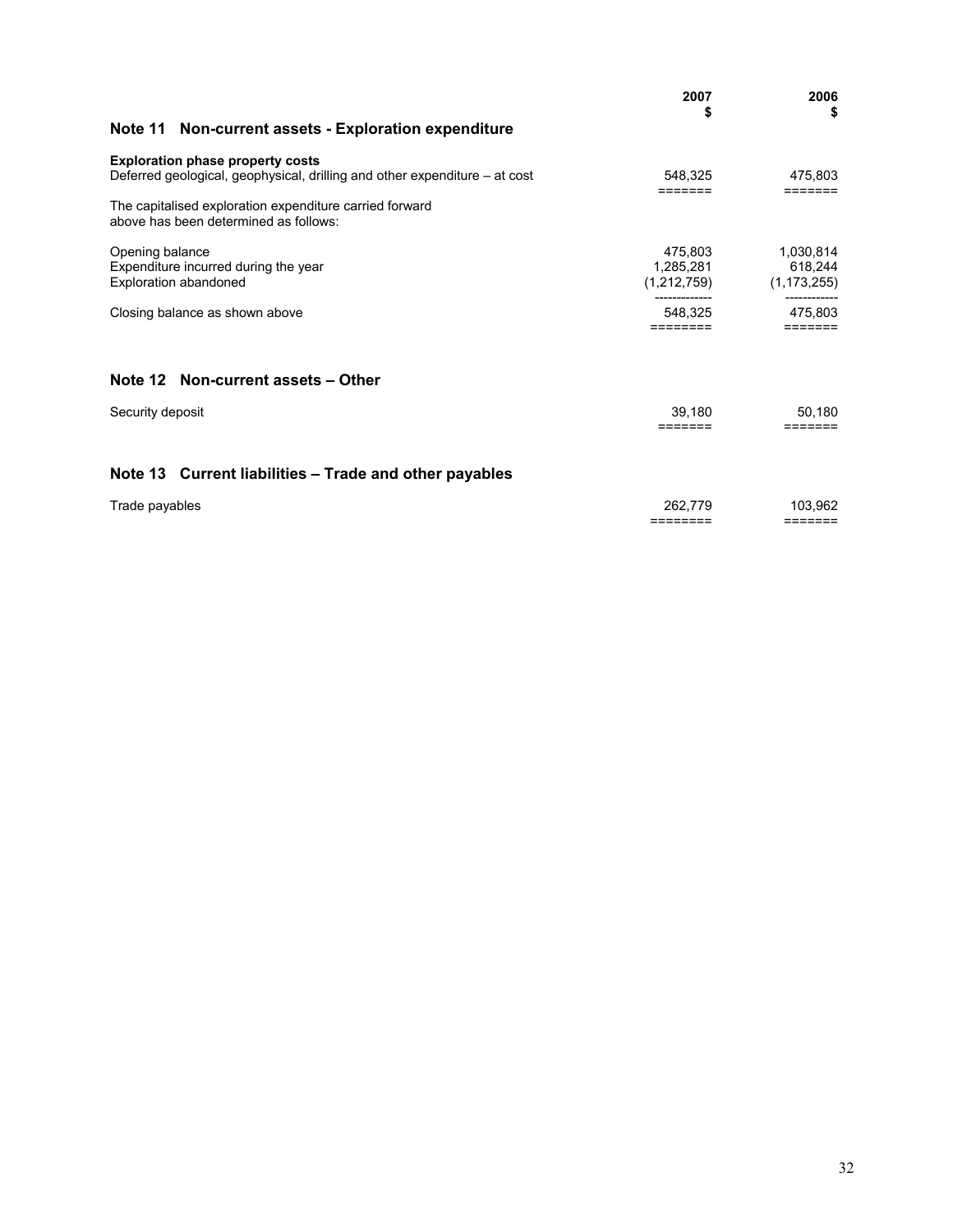### **Note 14 Contributed equity**

|     |                               |                                      | 2007<br><b>Shares</b> |     | 2006<br><b>Shares</b> |                            | 2007<br>S             | 2006<br>\$ |
|-----|-------------------------------|--------------------------------------|-----------------------|-----|-----------------------|----------------------------|-----------------------|------------|
| (a) | Share capital                 |                                      |                       |     |                       |                            |                       |            |
|     | Ordinary shares<br>Fully paid |                                      | 113,324,535           |     | 46,419,715            | 6,259,815                  |                       | 3.923,589  |
| (b) |                               | Movements in ordinary share capital: |                       |     |                       |                            |                       |            |
|     | <b>Date</b>                   | <b>Details</b>                       |                       |     |                       | Number of<br><b>Shares</b> | Issue<br><b>Price</b> | \$         |
|     | 1 July 2005                   | Opening balance                      |                       |     |                       | 34,967,404                 |                       | 3,216,409  |
|     | 6 October 2005                | Placement                            |                       | (e) |                       | 6,587,693                  | \$0.065               | 428,200    |
|     | 27 October 2005               | Placement                            |                       | (e) |                       | 4,864,618                  | \$0.065               | 316,200    |
|     |                               | Share issue expenses                 |                       |     |                       |                            |                       | (37,220)   |
|     | 30 June 2006                  | Balance                              |                       |     |                       | 46,419,715                 |                       | 3,923,589  |
|     | 21 July 2006                  | Rights issue                         |                       | (f) |                       | 61.892,953                 | \$0.038               | 2,351,932  |
|     | 30 August 2006                | Placement                            |                       | (g) |                       | 5,000,000                  | \$0.05                | 250,000    |
|     | 13 November 2006              | Options exercised                    |                       | (d) |                       | 1,867                      | \$0.05                | 94         |
|     | 22 January 2007               | Options exercised                    |                       | (d) |                       | 10,000                     | \$0.05                | 500        |
|     |                               | Share issue expenses                 |                       |     |                       |                            |                       | (266,300)  |
|     |                               |                                      |                       |     |                       | 113,324,535                |                       | 6,259,815  |

#### **(c) Ordinary shares**

 Ordinary shares entitle the holder to participate in dividends and the proceeds on winding up of the company in proportion to the number of and amounts paid on the shares held.

 On a show of hands every holder of ordinary shares present at a meeting in person or by proxy, is entitled to one vote, and upon a poll each share is entitled to one vote.

#### **(d) Options**

At balance date 32,235,634 options over ordinary shares of Lodestone Exploration Limited were on issue. 800,000 of these options were issued on 1 October 2002 with an exercise price of \$0.30 and an expiry date of 30 September 2007. 501,000 options were issued on 27 January 2006 with an exercise price of \$0.20 expiring on 27 January 2011. 30,934,634 options were issued on 21 July 2006 with an exercise price of \$0.05 expiring on 21 July 2008.

During the financial year 11,867 options that were issued on 21 July 2006 were exercised and 2,000,000 options that were issued on 18 May 2006 expired. These options were exercisable at \$0.05 and expired on 18 May 2007.

#### **(e) Placements 2006**

On 6 October 2005 6,587,693 ordinary shares were issued under a share purchase plan for \$0.065 per share to raise \$428,200.

On 27 October 2005 a placement of 4,864,618 ordinary shares was made to sophisticated investors at \$0.065 per share to raise \$316,200.

#### **(f) Rights issue**

On 16 June 2006 the company invited its shareholders to subscribe to a rights issue of 61,892,953 ordinary shares at an issue price of \$0.038 per share on the basis of 4 new fully paid ordinary shares for every 3 fully paid ordinary shares held, with such shares to be issue on 21 July 2006. The issue was fully subscribed.

#### **(g) Placement 2007**

On 30 August 2006 5,000,000 ordinary shares were issued in accordance with the Karinya Farm-In Agreement for \$0.05 per share.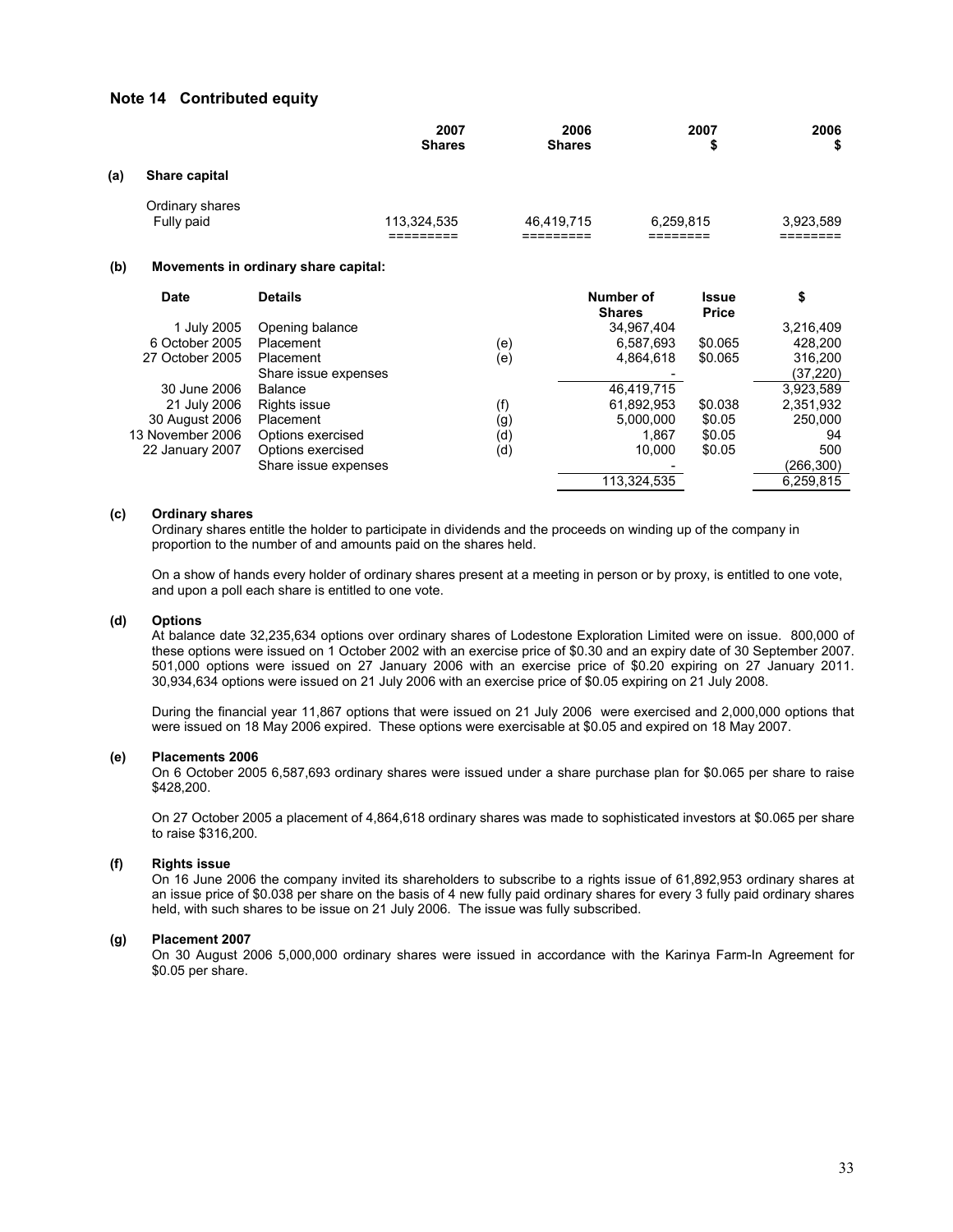|                                                       | 2007<br>S                  | 2006<br>\$                 |
|-------------------------------------------------------|----------------------------|----------------------------|
| Note 15 Reserves and accumulated losses               |                            |                            |
| <b>Reserves</b><br>(a)                                |                            |                            |
| Share-based payments reserve                          | 60,063<br>=======          | 60,063<br>=======          |
| <b>Movements:</b><br>Balance 1 July<br>Option expense | 60,063                     | 60,063                     |
| Balance 30 June                                       | 60,063<br>=======          | 60,063<br>=======          |
| <b>Accumulated losses</b><br>(b)                      |                            |                            |
| Balance 1 July<br>Net loss for the year               | (3,331,533)<br>(1,459,789) | (1,839,743)<br>(1,491,790) |
| Balance 30 June                                       | (4,791,322)                | (3,331,533)                |

## **Note 16 Key management personnel disclosures**

#### **(a) Directors**

The following persons were directors of Lodestone Exploration Limited during the financial year:

*(i) Chairman – non-executive*  J T Shaw

*(ii) Executive director*  J L McCawley

*(iii) Non-executive directors*  M C Ackland G A J Baynton

### **(b) Other key management personnel**

L P Stanley, as a result of her position of company secretary, is considered to be a key management person. Due to the small size of the entity there are no other specified executives. L P Stanley was also a key management person during the year ended 30 June 2006.

#### **(c) Key management personnel compensation**

|                                                          | 2007<br>S         | 2006              |
|----------------------------------------------------------|-------------------|-------------------|
| Short-term employee benefits<br>Port-employment benefits | 252,500<br>21.375 | 190,000<br>15.750 |
|                                                          | 273.875           | 205,750           |

The company has taken advantage of the relief provided by ASIC Class Order 06/50 and has transferred the detailed remuneration disclosures to the directors' report. The relevant information can be found in the remuneration report on pages 12 to 13.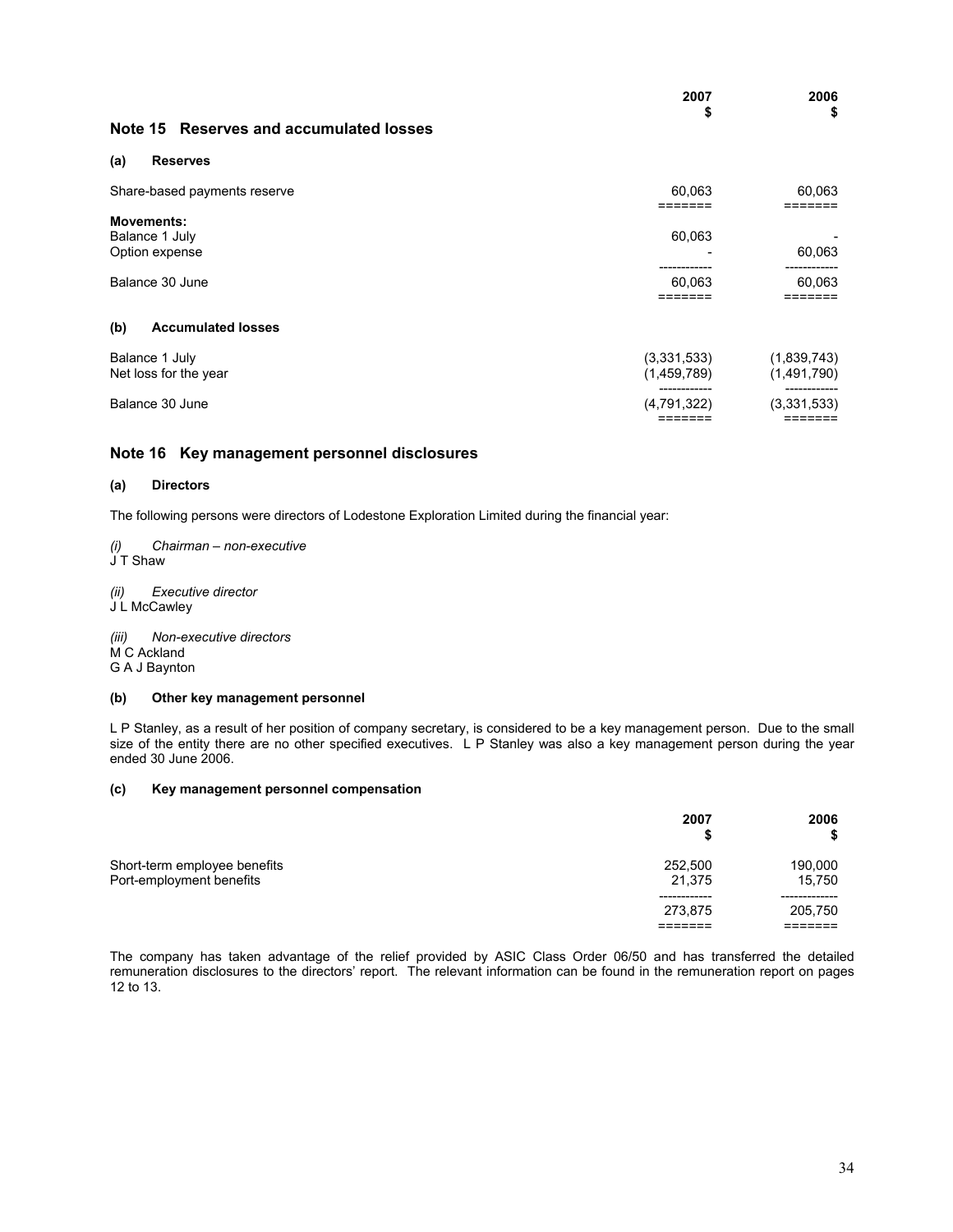## **Note 16 Key management personnel disclosures (continued)**

## **(d) Equity instrument disclosures relating to key management personnel**

### *(i) Option holdings*

The number of options over ordinary shares in the company held during the financial year by each director of Lodestone Exploration Limited and other key management personnel, including their personally related parties, are set out below.

| 2007<br>Name                                      | Balance at<br>the start of<br>the year | Granted during<br>the year as<br>compensation | Exercised<br>during the<br>year | Other<br>changes<br>during the<br>year | Balance at<br>the end of the<br>year | Vested and<br>exercisable<br>at the end of<br>the year |
|---------------------------------------------------|----------------------------------------|-----------------------------------------------|---------------------------------|----------------------------------------|--------------------------------------|--------------------------------------------------------|
| <b>Directors of Lodestone Exploration Limited</b> |                                        |                                               |                                 |                                        |                                      |                                                        |
| J T Shaw                                          | 400.000                                |                                               |                                 | 117,949                                | 517.949                              | 517,949                                                |
| M C Ackland                                       | 200.000                                |                                               |                                 | 76.283                                 | 276,283                              | 276.283                                                |
| G A J Baynton                                     | 200.000                                |                                               |                                 | 1,000,000                              | 1,200,000                            | 1,200,000                                              |
| J L McCawley                                      |                                        |                                               |                                 | 25,000                                 | 25,000                               | 25,000                                                 |
| Other key management personnel                    |                                        |                                               |                                 |                                        |                                      |                                                        |
|                                                   |                                        |                                               |                                 |                                        |                                      |                                                        |
| L P Stanley                                       |                                        |                                               |                                 | 46,770                                 | 46,770                               | 46,770                                                 |

| 2006<br>Name                                      | Balance at<br>the start of<br>the year | Granted during<br>the year as<br>compensation | Exercised<br>during the<br>vear | Other<br>changes<br>during the<br>year | Balance at<br>the end of the<br>year | Vested and<br>exercisable<br>at the end of<br>the year |
|---------------------------------------------------|----------------------------------------|-----------------------------------------------|---------------------------------|----------------------------------------|--------------------------------------|--------------------------------------------------------|
| <b>Directors of Lodestone Exploration Limited</b> |                                        |                                               |                                 |                                        |                                      |                                                        |
| J T Shaw                                          | 400.000                                |                                               |                                 |                                        | 400.000                              | 400.000                                                |
| M C Ackland                                       | 200.000                                |                                               |                                 |                                        | 200,000                              | 200,000                                                |
| G A J Baynton                                     | 200,000                                | $\overline{\phantom{a}}$                      | $\overline{\phantom{a}}$        |                                        | 200,000                              | 200,000                                                |

## *(ii) Share holdings*

The number of ordinary shares in the company held during the financial year by each director of Lodestone Exploration Limited and other key management personnel, including their personally related parties, are set out below. There were no shares granted during the year as compensation.

| 2007<br>Name                                      | Balance at the start of<br>the year | Received during the<br>year on the exercise<br>of options | Other changes<br>during the year | Balance at the end of<br>the year |
|---------------------------------------------------|-------------------------------------|-----------------------------------------------------------|----------------------------------|-----------------------------------|
| <b>Directors of Lodestone Exploration Limited</b> |                                     |                                                           |                                  |                                   |
| J T Shaw                                          | 186,923                             |                                                           | 235,898                          | 422,821                           |
| M C Ackland                                       | 114.423                             | -                                                         | 152.565                          | 266,988                           |
| G A J Baynton                                     | 1,525,769                           | $\overline{\phantom{a}}$                                  |                                  | 1,525,769                         |
| J L McCawley                                      | 5,112,532                           | -                                                         | 50.000                           | 5,162,532                         |
| Other key management personnel                    |                                     |                                                           |                                  |                                   |
|                                                   |                                     |                                                           |                                  |                                   |
| L P Stanley                                       | 30,077                              | ۰                                                         | 93.540                           | 123,617                           |

| 2006<br>Name                                      | Balance at the start of<br>the year | Received during the<br>year on the exercise<br>of options | Other changes<br>during the year | Balance at the end of<br>the year |  |  |
|---------------------------------------------------|-------------------------------------|-----------------------------------------------------------|----------------------------------|-----------------------------------|--|--|
| <b>Directors of Lodestone Exploration Limited</b> |                                     |                                                           |                                  |                                   |  |  |
| J T Shaw                                          | 110.000                             |                                                           | 76.923                           | 186,923                           |  |  |
| M C Ackland                                       | 37.500                              |                                                           | 76.923                           | 114,423                           |  |  |
| G A J Baynton                                     | 1,295,000                           | -                                                         | 230,769                          | 1,525,769                         |  |  |
| J L McCawley                                      | 5,097,147                           | -                                                         | 15,385                           | 5,112,532                         |  |  |
| Other key management personnel                    |                                     |                                                           |                                  |                                   |  |  |
|                                                   |                                     |                                                           |                                  |                                   |  |  |
| L P Stanley                                       | 7.000                               |                                                           | 23.077                           | 30,077                            |  |  |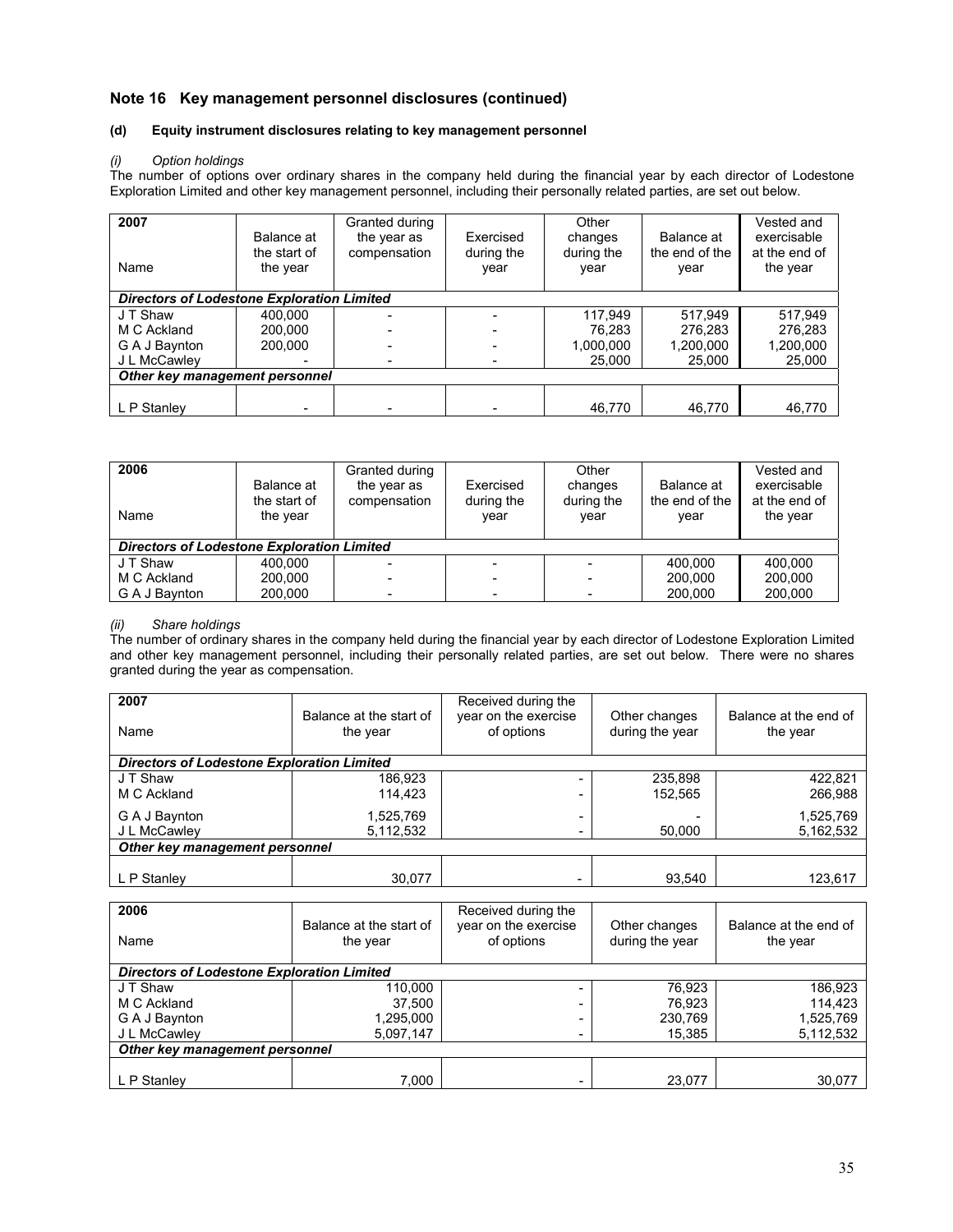## **Note 16 Key management personnel disclosures (continued)**

#### **(f) Other transactions with key management personnel**

During the year to 30 June 2007 the company paid fees for accounting and administration services provided by Stanley Yeates & Associates, a firm of Chartered Accountants, of which L P Stanley is a partner, on normal commercial terms and conditions.

Aggregate amounts of each of the above types of other transactions with directors and their director-related entities:<br>2007

|                                                                                                                                                     | 2007   | 2006   |
|-----------------------------------------------------------------------------------------------------------------------------------------------------|--------|--------|
| Accounting and administration fee                                                                                                                   | 57,151 | 45.000 |
| Note 17 Remuneration of auditors                                                                                                                    |        |        |
| During the year the following fees were paid or payable for services<br>provided by the auditor, its related practices and non-related audit firms: |        |        |
| <b>Assurance services</b>                                                                                                                           |        |        |
| <b>Audit services</b><br>1.<br>Fees paid to Pitcher Partners for audit and review of financial                                                      |        |        |
| reports and other audit work under the Corporations Act 2001                                                                                        | 20.075 | 20,500 |
|                                                                                                                                                     |        |        |
| <b>Total remuneration for assurance services</b>                                                                                                    | 20.075 | 20.500 |
|                                                                                                                                                     |        |        |
| <b>Taxation services</b>                                                                                                                            |        |        |
| Fees paid to Pitcher Partners for tax compliance services, including                                                                                |        |        |
| review of company income tax returns                                                                                                                | 3.720  | 3.650  |
|                                                                                                                                                     |        |        |

It is the company's policy to employ Pitcher Partners on assignments additional to their statutory audit duties where Pitcher Partners' expertise and experience with the company are important. These assignments are mainly tax advice.

#### **Note 18 Related parties**

#### **Directors**

Disclosures relating to key management personnel are set out in Note 16.

## **Note 19 Events occurring after reporting date**

At the date of this report there are no matters or circumstances which have arisen since 30 June 2007 that have significantly affected, or may significantly affect:

- (d) the company's operations in future financial years, or the results of those operations in future financial years
- (e) the results of those operations in future financial years, or (f) the company's state of affairs in future financial years.
- the company's state of affairs in future financial years.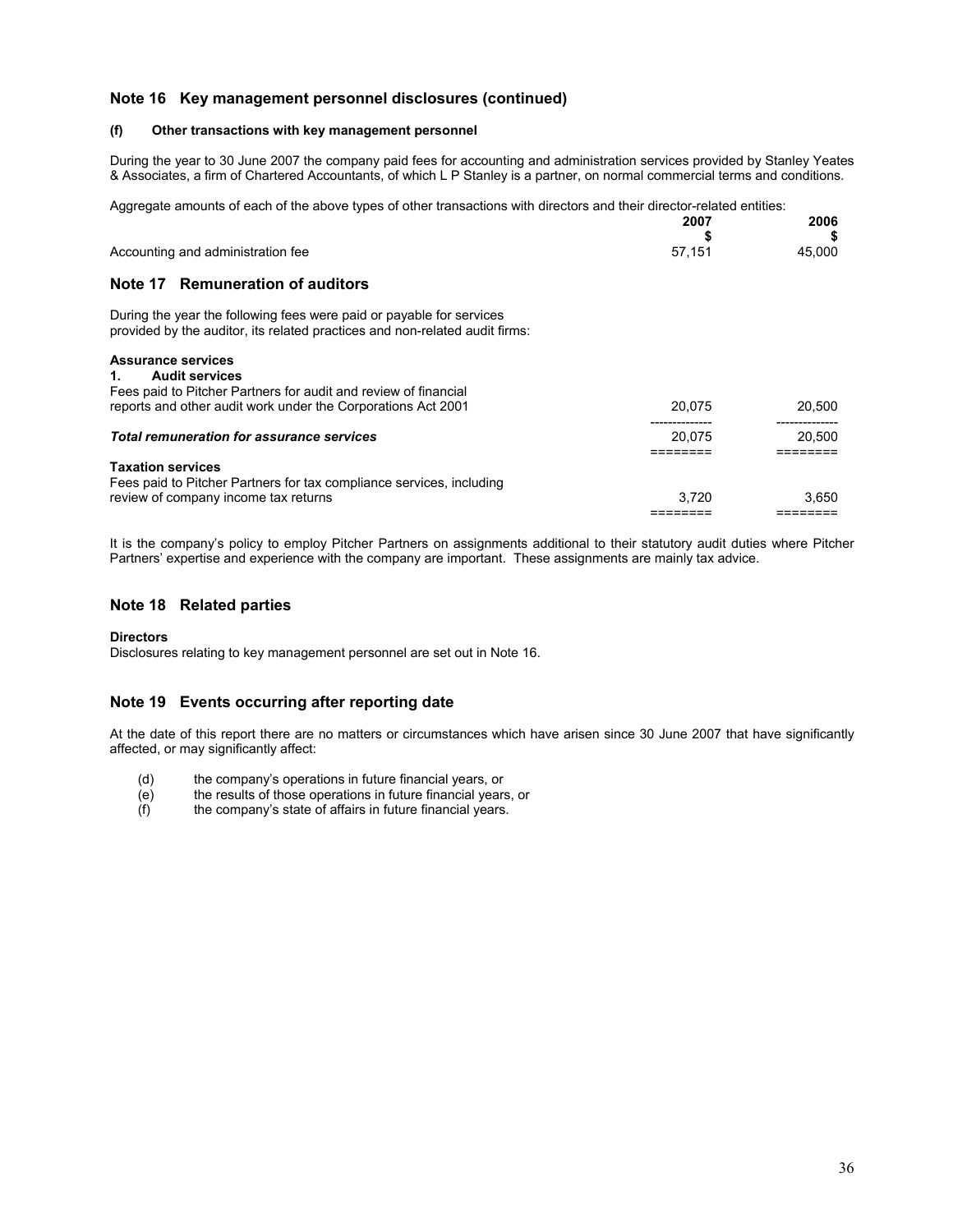## **Note 20 Reconciliation of loss from ordinary activities after income tax to net cash outflow from operating activities**

|                                                                                                                                                                             | 2007<br>S                   | 2006<br>S                 |
|-----------------------------------------------------------------------------------------------------------------------------------------------------------------------------|-----------------------------|---------------------------|
| Loss from ordinary activities after income tax                                                                                                                              | (1,459,789)                 | (1,491,790)               |
| Exploration abandoned<br>Depreciation                                                                                                                                       | 1,212,759<br>12.513         | 1,173,255<br>10.754       |
| Change in operating assets and liabilities:<br>(Increase)/decrease in other debtors<br>(Increase)/decrease in interest receivable<br>Increase/(decrease) in trade creditors | (48, 497)<br>(4,629)<br>528 | (59,024)<br>750<br>76.677 |
| Net cash outflow from operating activities                                                                                                                                  | (287, 115)                  | (289, 378)                |
|                                                                                                                                                                             |                             |                           |

## **Note 21 Commitments for expenditure**

#### **Operating leases**

Commitments for minimum lease payments in relation to non-cancellable operating leases are payable as follows:

| Within one year                                                                                                                                                                                      |                    |                      |
|------------------------------------------------------------------------------------------------------------------------------------------------------------------------------------------------------|--------------------|----------------------|
| <b>Exploration commitments</b><br>Commitments for payments under exploration permits<br>for minerals in existence at the reporting date but not<br>recognised as liabilities payable are as follows: |                    |                      |
| Within one year<br>Later than one year but not later than 5 years<br>Later than 5 years                                                                                                              | 456,000<br>267.000 | 764.000<br>1.090.000 |
| Commitments not recognised in the financial statements                                                                                                                                               | 723.000            | 1,854,000            |

So as to maintain current rights to tenure of various exploration tenements, the company will be required to outlay amounts in respect of tenement exploration expenditure commitments. These outlays, which arise in relation to granted tenements are noted above. The outlays may be varied from time to time, subject to approval of the relevant government departments, and may be relieved if a tenement is relinquished.

Exploration commitments total \$723,000. They extend over 14 exploration tenements and are calculated on the assumption that each of these tenements will be held for its full term. But, in fact, commitments will decrease materially as exploration advances and ground that is shown to be unprospective is progressively surrendered. Expenditure commitments on prospective ground will be met out of existing funds, joint ventures, and new capital raisings.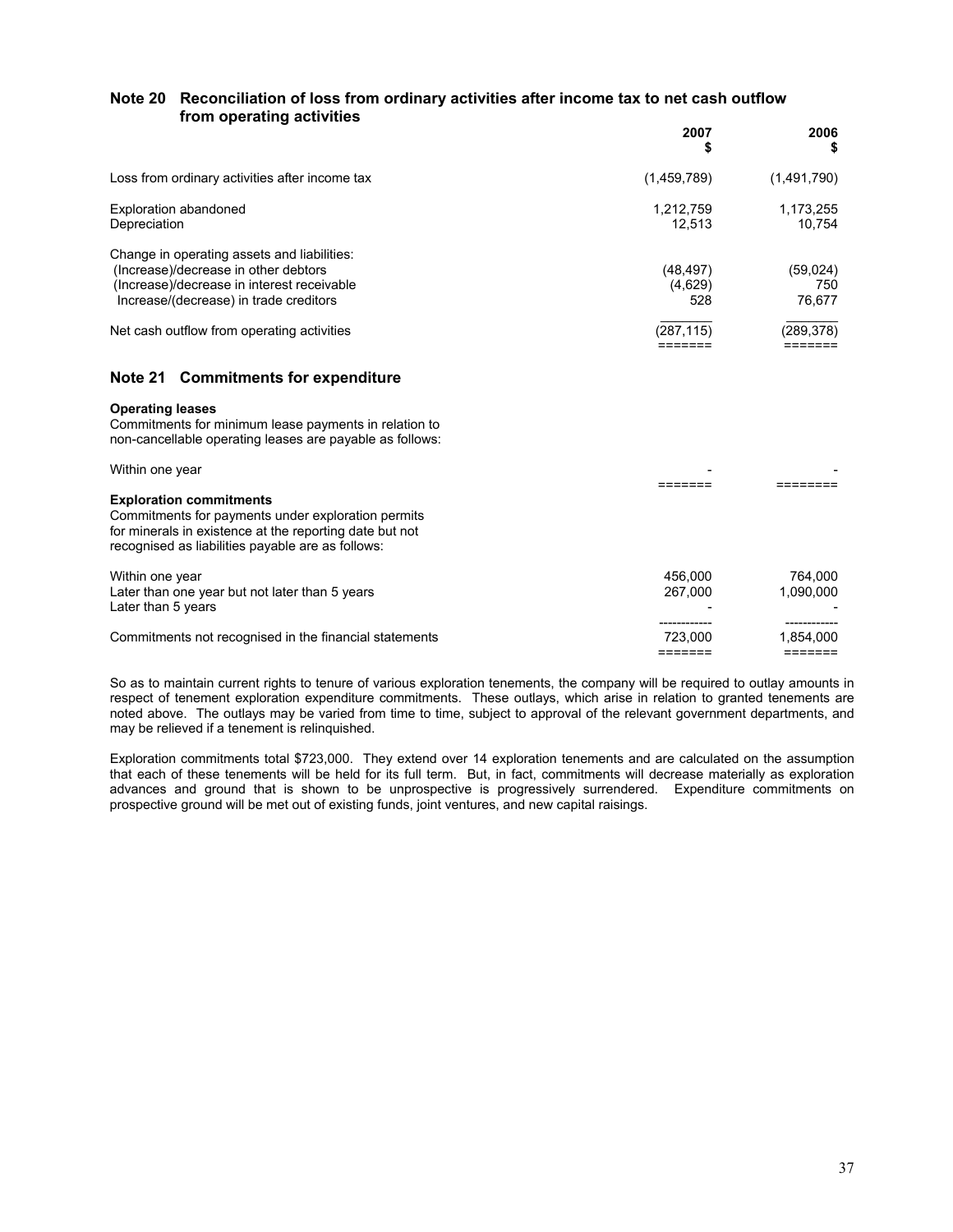# **Note 22 Earnings per share**

|     |                                                                                                                                                                                        | 2007<br><b>Cents</b>     | 2006<br><b>Cents</b>    |
|-----|----------------------------------------------------------------------------------------------------------------------------------------------------------------------------------------|--------------------------|-------------------------|
| (a) | Basic earnings per share                                                                                                                                                               |                          |                         |
|     | Profit attributable to ordinary equity holders of the company                                                                                                                          | (1.33)                   | (3.46)                  |
| (b) | Diluted earnings per share                                                                                                                                                             |                          |                         |
|     | Profit attributable to ordinary equity holders of the company                                                                                                                          | (1.33)<br>======         | (3.46)<br>======        |
|     |                                                                                                                                                                                        | 2007<br>\$               | 2006<br>\$              |
| (c) | Reconciliation of earnings used in calculating earnings per share                                                                                                                      |                          |                         |
|     | Basic earnings per share<br>Profit from operations                                                                                                                                     | (1,459,789)<br>======    | (1,491,790)<br>======   |
|     | Diluted earnings per share<br>Profit from operations                                                                                                                                   | (1,459,789)<br>======    | (1,491,790)<br>======   |
| (d) | Weighted average number of shares used as the denominator                                                                                                                              | 2007<br><b>Number</b>    | 2006<br><b>Number</b>   |
|     | Weighted average number of ordinary shares used as the denominator in<br>calculating basic earnings per share<br>Adjustments for calculation of diluted earnings per share:<br>Options | 110,112,975              | 43,058,846              |
|     | Weighted average number of ordinary shares and potential ordinary<br>shares used as the denominator in calculating diluted earnings per share                                          | 110,112,975<br>========= | 43,058,846<br>========= |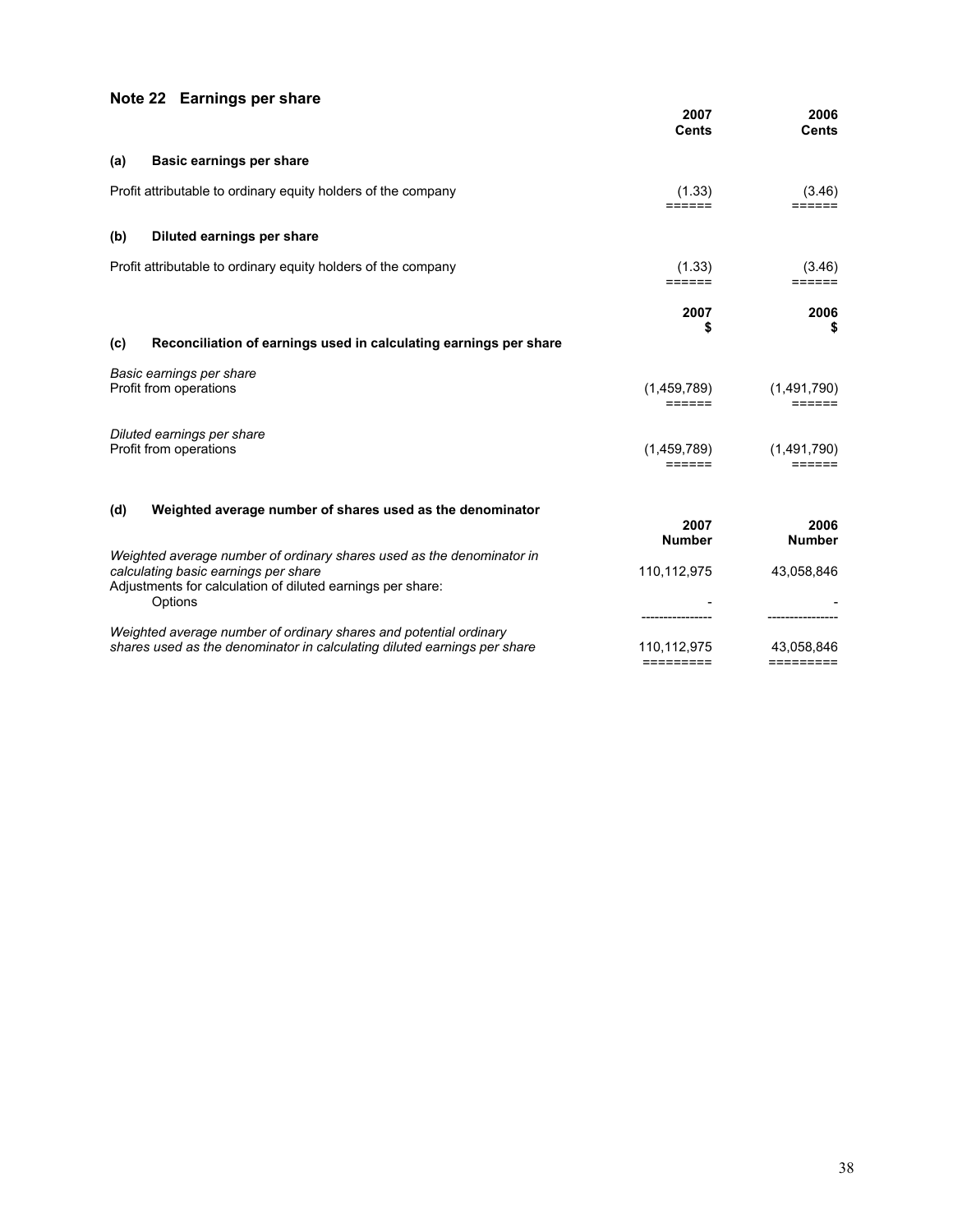## **Note 23 Share-based payments**

During the previous financial year Lodestone Exploration Limited granted 501,000 options to a contractor for no consideration. The options are granted for a five year period, and 33.33% of each new tranche vests and is exercisable after the first anniversary of the date of grant, 33.33% is exercisable after two anniversaries of the grant date and 33.33% is exercisable after three anniversaries of the grant date.

During the previous year 2,000,000 options were granted as part consideration for Lodestone's acquisition of up to 70% of the Karinya Silver-Zinc project.

Options granted carry no dividend or voting rights.

When exercisable, each option is convertible into one ordinary share.

The exercise price of options is based on the weighted average price at which the company's shares are traded on the Australian Securities Exchange during the five trading days immediately before the options are granted.

Set out below are summaries of options granted:

|   | <b>Grant date</b> | <b>Expiry</b><br>date | <b>Exercise</b><br>price | <b>Balance</b><br>at start of<br>the year<br>Number | <b>Granted</b><br>during the<br>year | <b>Exercised</b><br>during the<br>year | <b>Expired</b><br>during the<br>vear | Balance at<br>end of the<br>year | Exercisable<br>at end of the<br>year |
|---|-------------------|-----------------------|--------------------------|-----------------------------------------------------|--------------------------------------|----------------------------------------|--------------------------------------|----------------------------------|--------------------------------------|
|   |                   |                       |                          |                                                     | <b>Number</b>                        | <b>Number</b>                          | <b>Number</b>                        | <b>Number</b>                    | <b>Number</b>                        |
| А | 27/01/2006        | 27/01/2011            | \$0.20 to                | 501.000                                             | -                                    |                                        | $\sim$                               | 501.000                          | 167.000                              |
|   |                   |                       | \$0.30                   |                                                     |                                      |                                        |                                      |                                  |                                      |
| в | 18/05/2006        | 18/05/2007            | \$0.05                   | 2,000,000                                           | -                                    |                                        | (2,000,000)                          | -                                | -                                    |

The weighted average remaining contractual life of share options outstanding at the end of the period was 3.57 years (2006 – 1.62)

#### *Fair value of options granted*

The assessed fair value at grant date of options granted was independently determined using a Black-Scholes option pricing model that takes into account the exercise price, the term of the option, the impact of dilution, the share price at grant date and expected price volatility of the underlying share, the expected dividend yield and the risk-free interest rate for the term of the option.

The model inputs for options granted during the year ended 30 June 2007 included:

#### **Issue A**

- (a) options are granted for no consideration. Options vest and are exercisable 33.33% after one anniversary of the grant date, 33.33% are exercisable after two anniversaries of the grant date and 33.33% are exercisable after three anniversaries of the grant date.
- (b) exercise price \$0.20 to \$0.30
- (c) grant date: 27 January 2006
- expiry date: 27 January 2011
- (e) share price at grant date: \$0.043
- (f) expected price volatility of the shares: 159%
- $(g)$  expected dividend yield: 0%<br>
(h) risk-free interest rate: 5.31%
- risk-free interest rate: 5.31%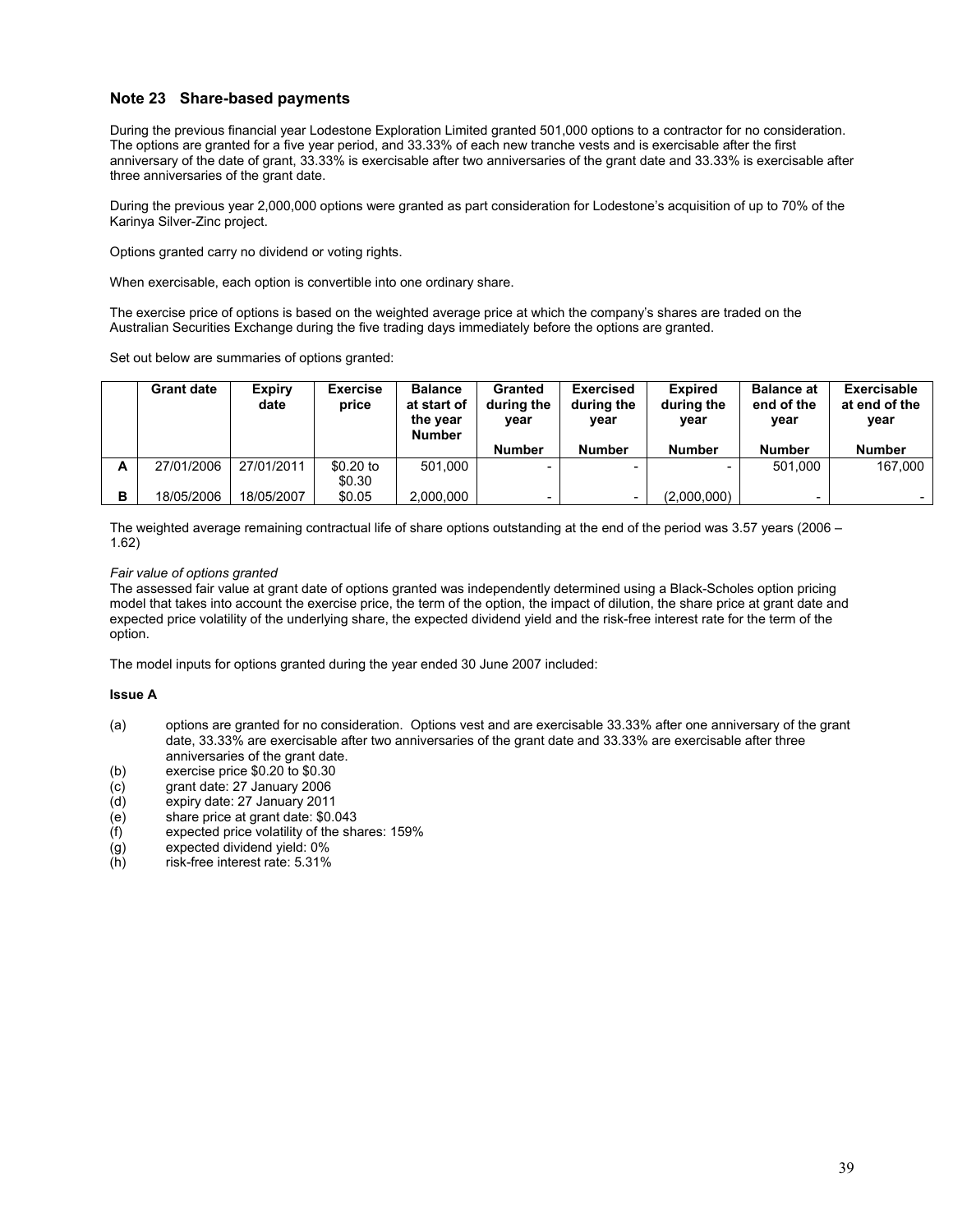## **Note 23 Share-based payments (continued)**

### **Issue B**

- (a) options are granted as part consideration for Lodestones part acquisition of an interest in the Karinya Silver-Zinc project, all options vest and are exercisable immediately.
- (b) exercise price \$0.05
- (c) grant date: 18 May 2006
- (d) expiry date: 18 May 2007
- (e) share price at grant date: \$0.048
- (f) expected price volatility of the shares: 159%
- (g) expected dividend yield: 0%
- (h) risk-free interest rate: 5.73%

The expected price volatility is based on the historic volatility (based on the remaining life of the options), adjusted for any expected changes to future volatility due to publicly available information.

#### **(b) Expenses arising from share-based payment transactions**

Total expenses arising from share-based payment transactions recognised during the period as part of exploration expenditure were as follows:

|                | 2007 | 2006        |
|----------------|------|-------------|
|                |      | J.          |
| Options issued |      | 60.063<br>- |
|                |      |             |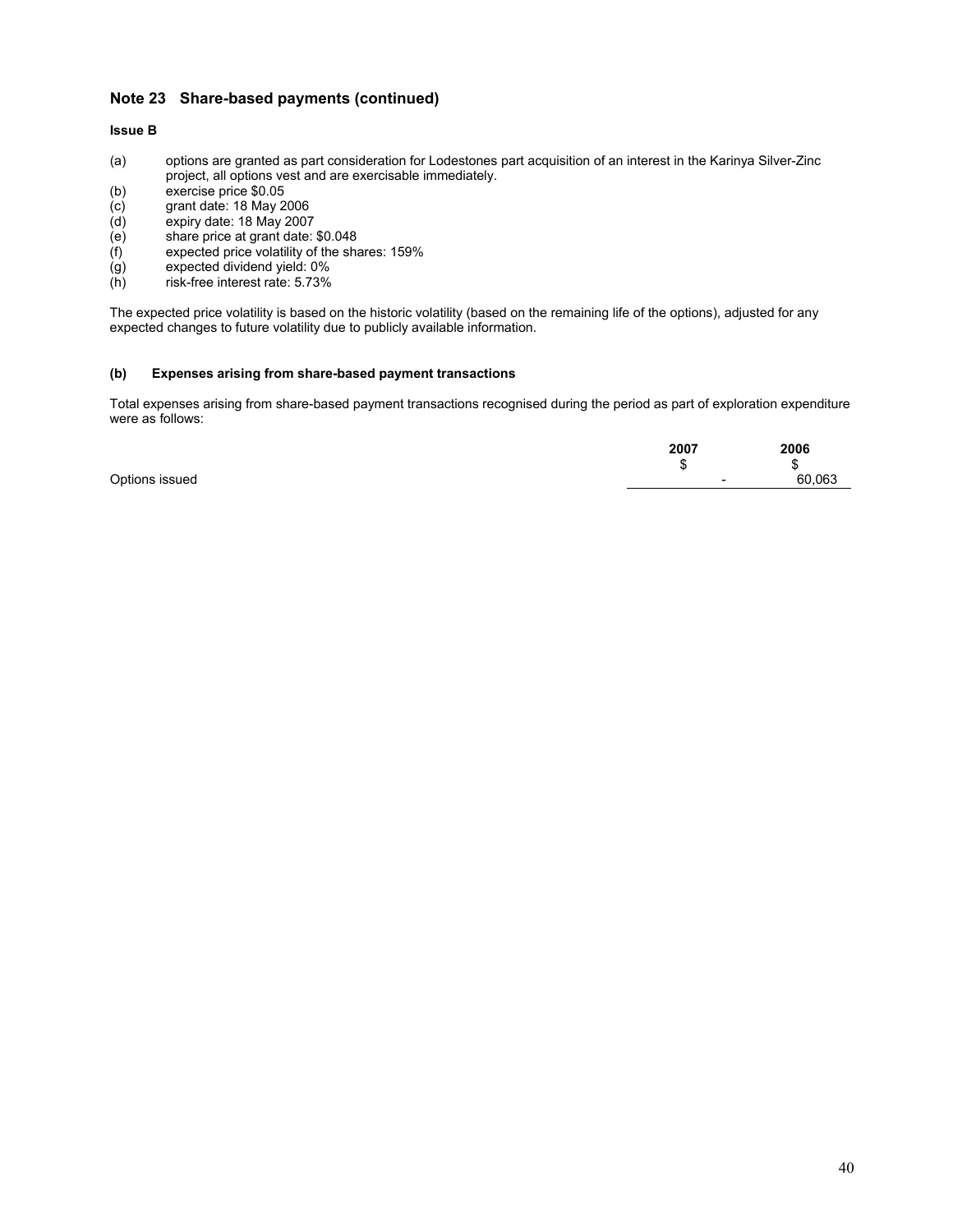

Level 21 300 Queen Street **Brisbane** Queensland 4000

Postal Address: GPO Box 35 Brisbane Qld 4001 Australia

Tel: 07 3228 4000 Fax: 07 3221 6420

www.pitcher.com.au info@pitchergId.com.au

AN INDEPENDENT MEMBER OF BAKER TILLY INTERNATIONAL - OFFICES THROUGHOUT THE WORLD

# **INDEPENDENT AUDIT REPORT TO THE MEMBERS OF LODESTONE EXPLORATION LIMITED**

We have audited the accompanying financial report of Lodestone Exploration Limited ("the company"), which comprises the balance sheet as at 30 June 2007, and the income statement, statement of changes in equity and cash flow statement for the year ended on that date, a summary of significant accounting policies, other explanatory notes and the Directors' declaration.

We have also audited the remuneration disclosures contained in the Directors' Report. As permitted by the Corporations Regulations 2001, the company has disclosed information about the remuneration of Directors and executives ("remuneration disclosures"), required by Accounting Standard AASB 124 Related Party Disclosures, under the heading "Remuneration Report" on pages 12 to 13 of the Directors' Report and not in the financial report.

# **Directors' Responsibility for the Financial Report and the AASB 124 Remuneration Disclosures contained in the Directors' Report**

The Directors' of the company are responsible for the preparation and fair presentation of the financial report in accordance with Australian Accounting Standards (including the Australian Accounting Interpretations) and the Corporations Act 2001. This responsibility includes establishing and maintaining internal control relevant to the preparation and fair presentation of the financial report that is free from material misstatement, whether due to fraud or error; selecting and applying appropriate accounting policies; and making accounting estimates that are reasonable in the circumstances.

In Note 1, the Directors also state, in accordance with Accounting Standard AASB 101 Presentation of Financial Statements, that compliance with the Australian equivalents to International Financial Reporting Standards ensures that the financial report, comprising the financial statements and notes, complies with International Financial Reporting Standards.

The Directors of the company are also responsible for the remuneration disclosures contained in the Directors' Report.

# **Auditor's Responsibility**

Our responsibility is to express an opinion on the financial report based on our audit. We conducted our audit in accordance with Australian Auditing Standards. These Auditing Standards require that we comply with relevant ethical requirements relating to audit engagements and plan and perform the audit to obtain reasonable assurance whether the financial report is free from material misstatement. Our responsibility is to also express an opinion on the remuneration disclosures contained in the Directors' Report based on our audit.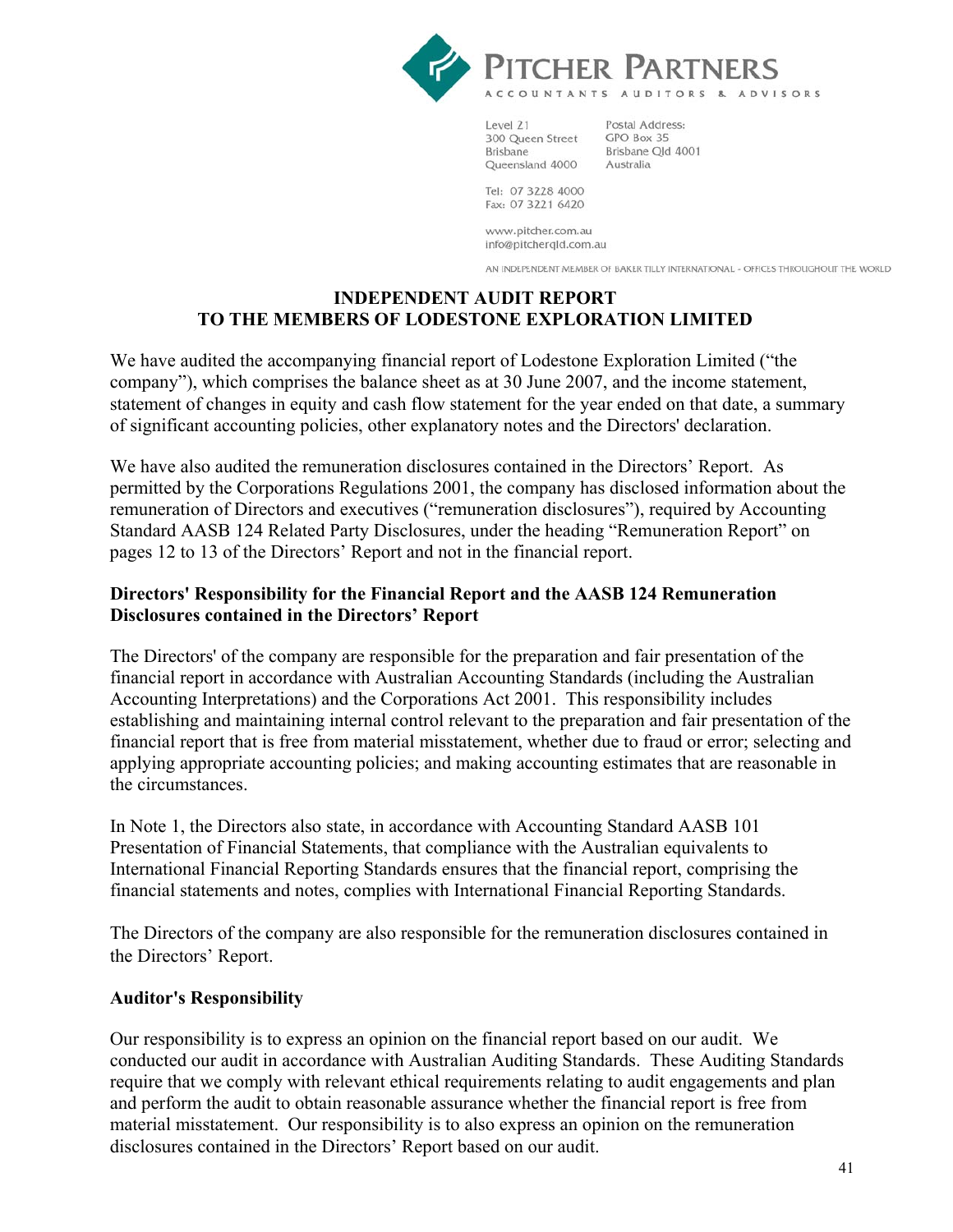

## **INDEPENDENT AUDIT REPORT TO THE MEMBERS OF LODESTONE EXPLORATION LIMITED (continued)**

## **Auditor's Responsibility (continued)**

An audit involves performing procedures to obtain audit evidence about the amounts and disclosures in the financial report and the remuneration disclosures contained in the Directors' Report. The procedures selected depend on the auditor's judgement, including the assessment of the risks of material misstatement in the financial report and the remuneration disclosures contained in the Directors' Report, whether due to fraud or error. In making those risk assessments, the auditor considers internal control relevant to the entity's preparation and fair presentation of the financial report and the remuneration disclosures contained in the Directors' Report in order to design audit procedures that are appropriate in the circumstances, but not for the purpose of expressing an opinion on the effectiveness of the entity's internal control. An audit also includes evaluating the appropriateness of accounting policies used and the reasonableness of accounting estimates made by the Directors, as well as evaluating the overall presentation of the financial report and the remuneration disclosures contained in the Directors' Report.

We believe that the audit evidence we have obtained is sufficient and appropriate to provide a basis for our audit opinions.

## **Independence**

In conducting our audit, we have complied with the independence requirements of the Corporations Act 2001.

## **Audit opinion**

In our opinion,

- (a) the financial report of Lodestone Exploration Limited is in accordance with the Corporations Act 2001, including:
	- (i) giving a true and fair view of the company's financial position as at 30 June 2007 and of its performance for the year ended on that date; and
	- (ii) complying with Australian Accounting Standards (including the Australian Accounting Interpretations) and the Corporations Regulations 2001; and
- (b) the financial report also complies with International Financial Reporting Standards as disclosed in Note 1.

## **Auditor's Opinion on the AASB 124 Remuneration Disclosures contained in the Directors' Report**

In our opinion the remuneration disclosures that are contained on pages 12 to 13 of the Directors' Report, and identified as being subject to audit, comply with Accounting Standard AASB 124.

cher Partners

PITCHER PARTNERS SA Green

Brisbane, 18 September 2007

Partner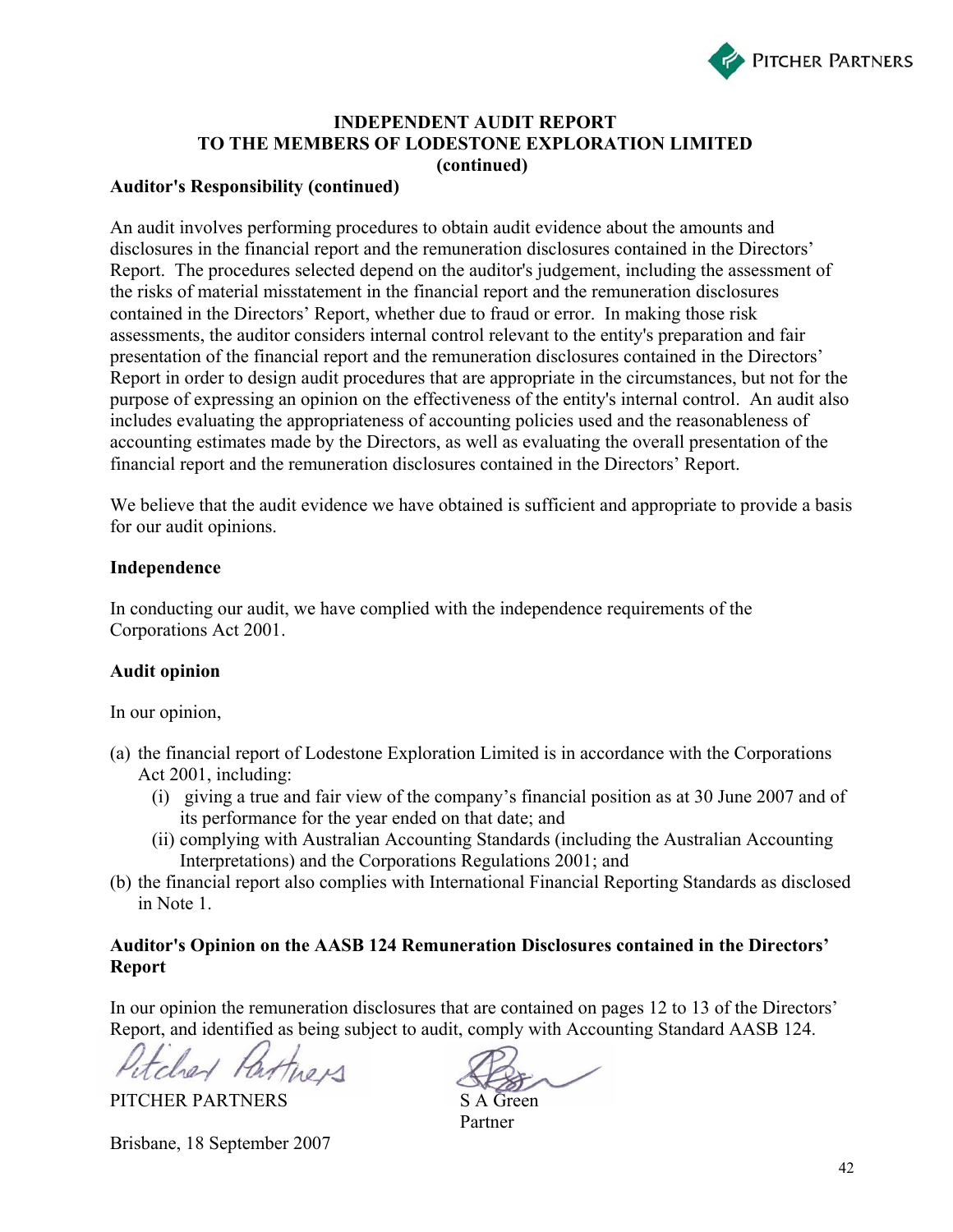# **SHAREHOLDER INFORMATION**

The shareholder information set out below was applicable as at 11 September 2007.

## **A. Distribution of equity securities**

Analysis of numbers of equity security holders by size of holding:

|                    | <b>Class of equity security</b> |                |  |
|--------------------|---------------------------------|----------------|--|
|                    | <b>Ordinary Shares</b>          | <b>Options</b> |  |
| $1 - 1,000$        | 22                              | 2              |  |
| $1,001 - 5,000$    | 26                              | 7              |  |
| $5,001 - 10,000$   | 152                             | 13             |  |
| $10,001 - 100,000$ | 343                             | 87             |  |
| 100,001 and over   | 182                             | 72             |  |
|                    | 725                             | 181            |  |

There were 239 holders of less than a marketable parcel of ordinary shares and 56 holders of less than a marketable parcel of options.

## **B. Equity security holders**

## *Twenty largest quoted equity security holders*

The names of the twenty largest holders of quoted equity securities are listed below:

|                                            |               | <b>Ordinary shares</b> |
|--------------------------------------------|---------------|------------------------|
| <b>Name</b>                                | <b>Number</b> | Percentage of          |
|                                            | Held          | issued shares          |
| Nefco Nominees Pty Ltd                     | 16,588,542    | 14.64                  |
| John Lachlan McCawley                      | 5,162,532     | 4.56                   |
| <b>ANZ Nominees Limited</b>                | 2,525,000     | 2.23                   |
| Bernard Wessels Holtshousen                | 2,500,000     | 2.21                   |
| M F J Holdings Limited                     | 2,500,000     | 2.21                   |
| Berne No 132 Nominees Pty Ltd <323731 A/c> | 2,261,537     | 2.00                   |
| Paso Holdings Pty Ltd                      | 2,100,000     | 1.85                   |
| Mr Raul Used                               | 2,100,000     | 1.85                   |
| <b>TBIC Pty Limited</b>                    | 2,000,000     | 1.76                   |
| Dr John Campbell Larking                   | 1,516,376     | 1.34                   |
| Allegro Capital Nominees Pty Limited       | 1,354,846     | 1.20                   |
| Top Nominees Pty Ltd                       | 1,269,954     | 1.12                   |
| Anthony John Francis Bahagiar              | 1,250,000     | 1.10                   |
| Bedel & Sowa Corp Pty Ltd                  | 1,000,000     | 0.88                   |
| Noel Clarence White                        | 1,000,000     | 0.88                   |
| Berne No 132 Nominees Pty Ltd <224266 A/c> | 1,000,000     | 0.88                   |
| Leslie Marta                               | 980,000       | 0.86                   |
| <b>Toltec Holdings Pty Ltd</b>             | 976,586       | 0.86                   |
| J & E Kerr Investments Pty Ltd             | 937,821       | 0.83                   |
| Janaki Semerdziev                          | 900,000       | 0.79                   |
|                                            | 49,923,194    | 44.05                  |